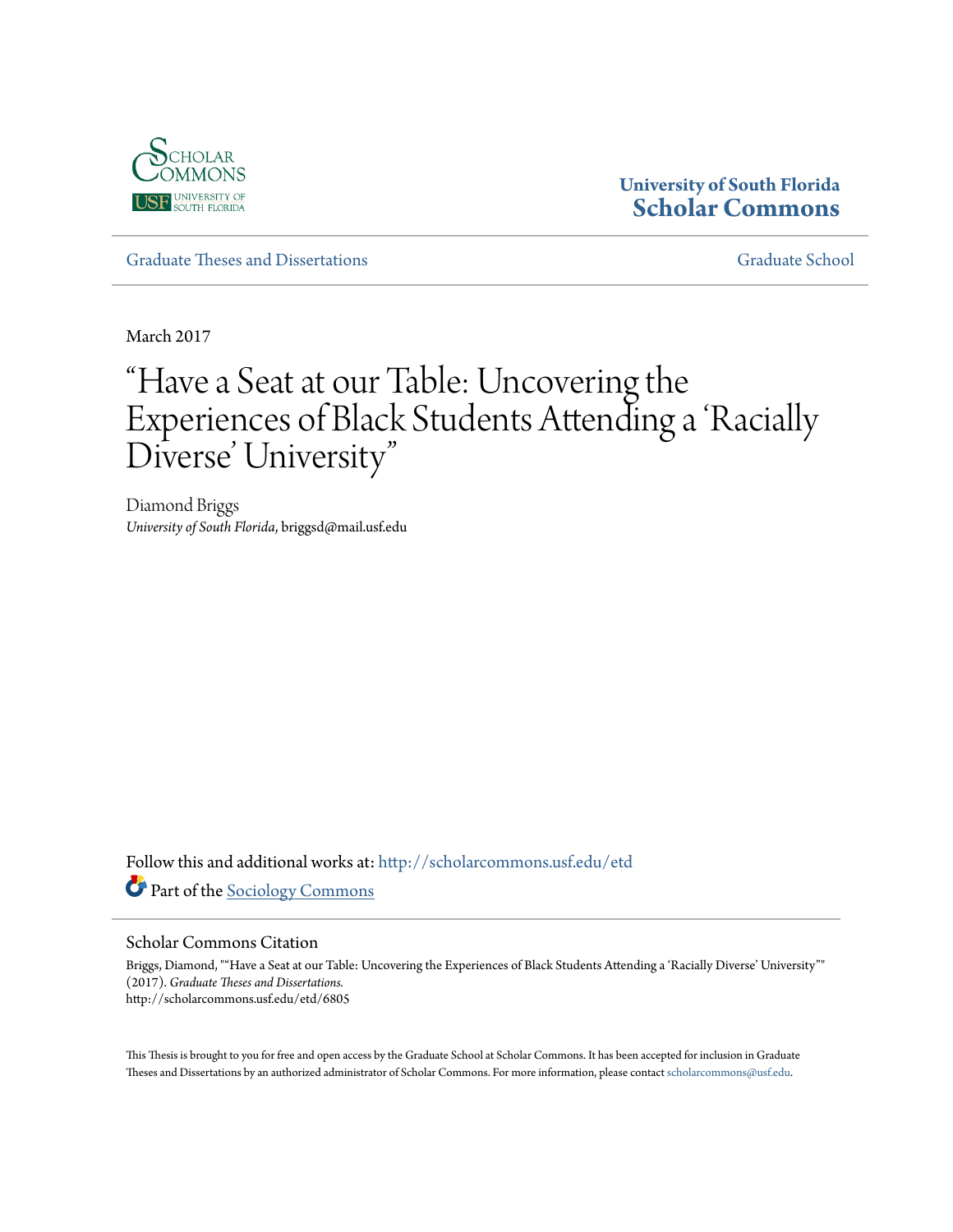## Have a Seat at our Table: Uncovering the Experiences of Black Students Attending a 'Racially

Diverse' University

by

Diamond Briggs

A thesis submitted in partial fulfillment of the requirements for the degree of Master of Arts Department of Sociology College of Arts and Sciences University of South Florida

Major Professor: Elizabeth Aranda, Ph.D. Elizabeth Hordge-Freeman, Ph.D. Maralee Mayberry, Ph.D.

> Date of Approval: March 24, 2017

Keywords: race, diversity, higher education, college students

Copyright © 2017, Diamond Briggs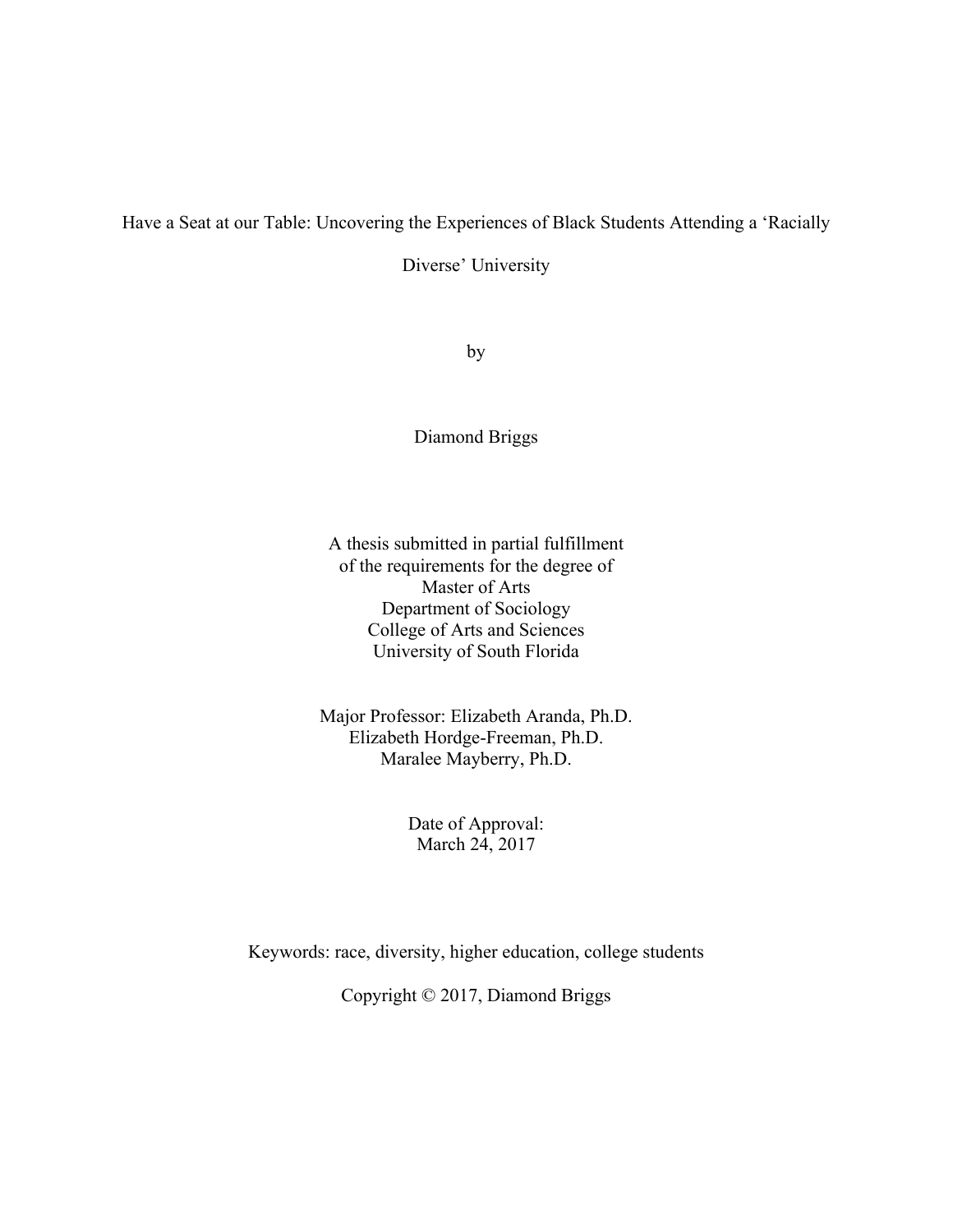# **TABLE OF CONTENTS**

| Differences between Native Born- Blacks and Foreign Born- Blacks 36 |  |
|---------------------------------------------------------------------|--|
|                                                                     |  |
|                                                                     |  |
|                                                                     |  |
|                                                                     |  |
|                                                                     |  |
|                                                                     |  |
|                                                                     |  |
|                                                                     |  |
|                                                                     |  |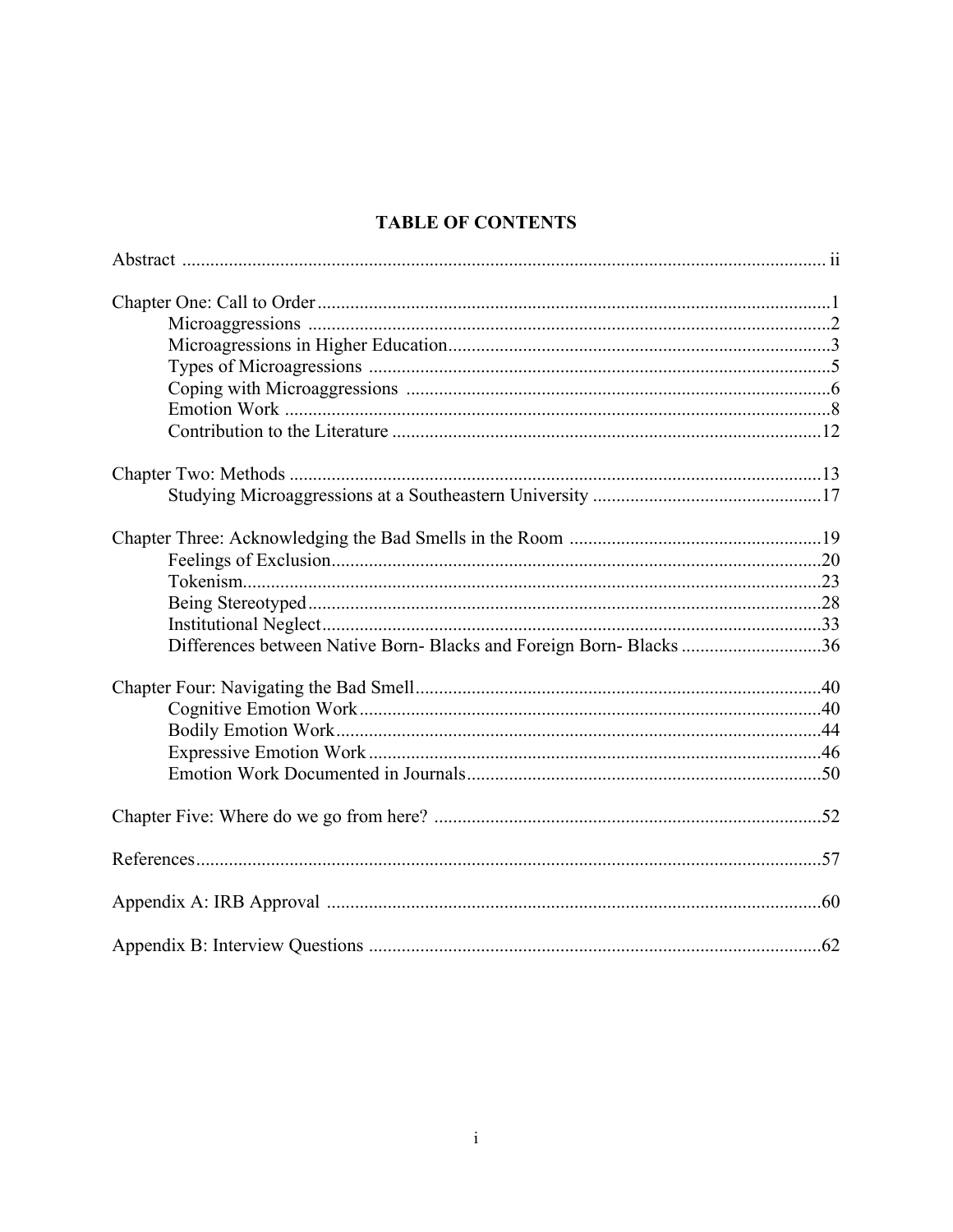#### **ABSTRACT**

Recently, the diversity rates at universities in the United States have been increasing (Ortiz-Frontera 2013). With more minorities enrolling into predominantly white institutions (PWIs), one might infer that this signals a major step of progression for the United States. However, it is essential to understand the experiences and challenges that minorities may face when attending these institutions. Understanding these challenges are important because they are often minimized and ignored due to the ambiguity of microaggressions. This can be harmful for Black students psychologically and may impact their self confidence in many ways. In many instances, Black students face many forms of subtle racism, such as, microaggressions. Microaggressions can be defined as the subtle and dismissible insults that whites tend to inflict on people of color unconsciously and sometimes consciously (Pierce, 1974). Through conducting 12 in-depth semistructured interviews with a sample of Black students attending a southeastern university. I aimed to answer the following questions: 1) What types of microaggressions do Black students face while attending a more racially diverse university? and 2) To what extent, and in what ways do students manage their emotions in response to microaggressions? Ultimately, I have found that students experience many forms of microaggressions. The main types of microaggressions that were experienced included: feelings of exclusion, tokenism, being stereotyped, and institutional neglect. Lastly, I found that students employ a combination of emotion work strategies in order to protect themselves from these insults, and to stay productive and successful. Policy implications to support students of color and future directions for research are discussed.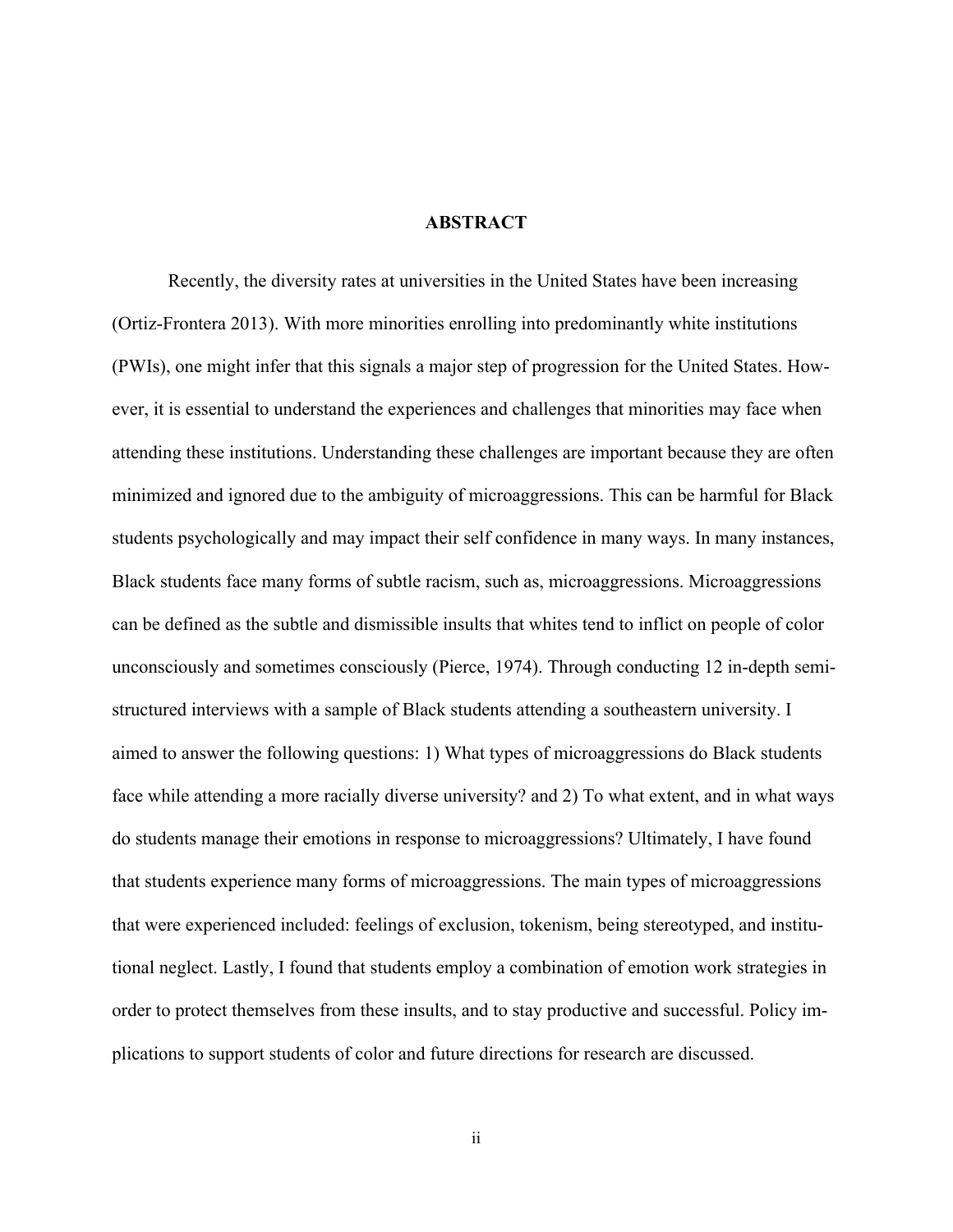#### **CHAPTER ONE: CALL TO ORDER**

Overall, black students experience microaggressions on a daily basis. However, these struggles tend to be overlooked due to statistics that suggest that Blacks are achieving more than ever before. For instance, studies suggest that Black women represent the largest racial minority group to receive educational degrees both in undergraduate and graduate school (Reynolds-Dobbs, Thomas, & Harrison, 2008). Although this is an outstanding accomplishment, it tends to minimize the everyday experiences that Black women face while they are striving toward receiving educational degrees. Others have also suggested that they experience higher and more frequent incidents of microaggressions while attending universities (Ortiz- Frontera 2013).

As for my study, I am interested in how black male and female students experience microaggressions. In addition to completing coursework, engaging in social activities and possibly taking on part-time jobs, I am interested in how students also have to take on a work load of emotion management. When researchers think about the types of work that students must complete as college students, they tend to focus less on the amount of emotion work involved. Being students of color along with possessing other marginalized identities, students are subject to subtle insensitive comments, insults and even explicit forms of racism and discrimination. Finding mechanisms in order to identify and mitigate these issues can be difficult for students. Students of color may also try to avoid being characterized as overly sensitive or overly aggressive and this can certainly cause students to engage in mental battles when trying to manage their emotions and the emotions of others.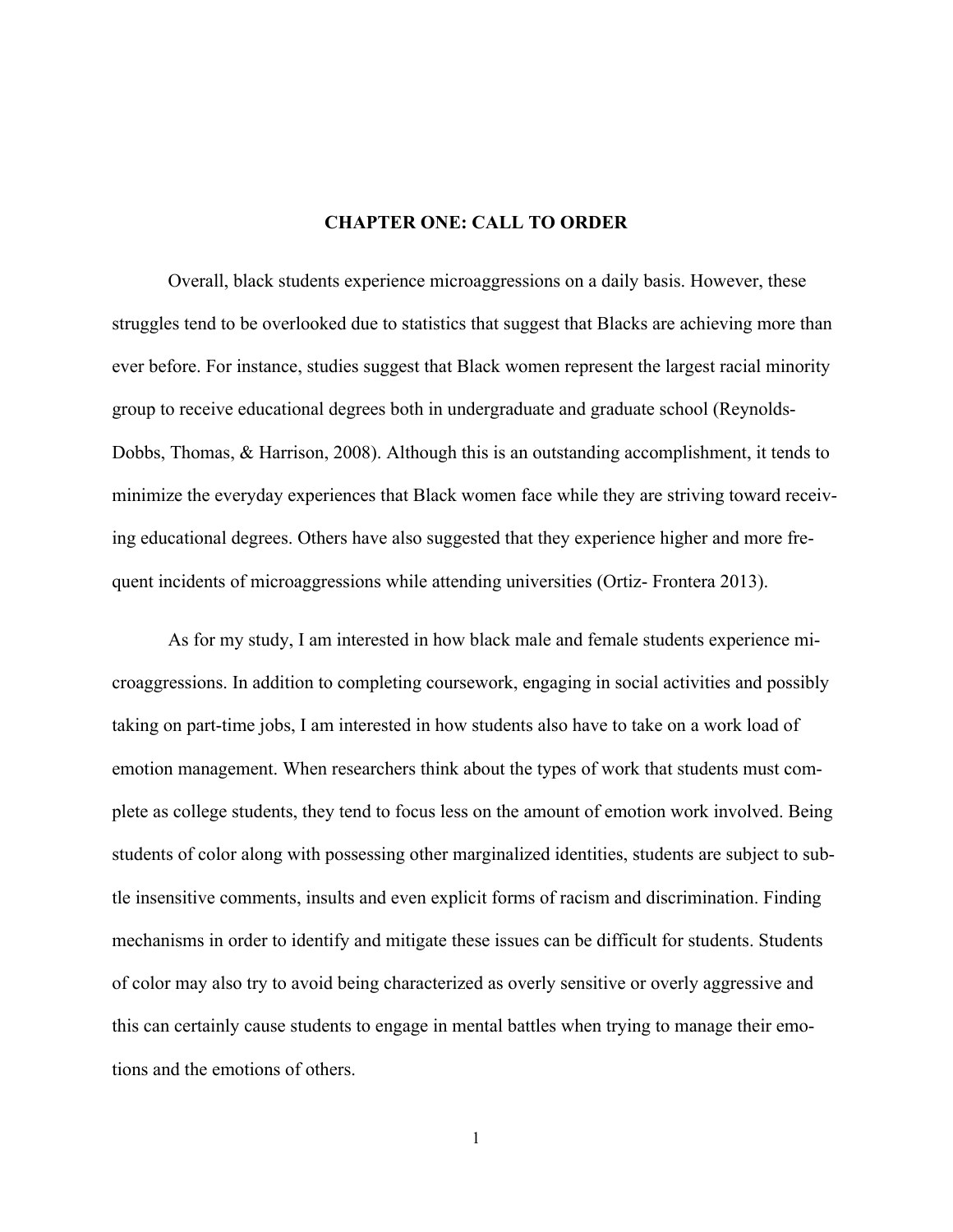My research questions are as follow: 1) What types of microaggressions do black students face while attending racially diverse institutions? 2) To what extent, and in what ways do students manage their emotions to cope with these experiences? I aim to answer these questions by analyzing 12 in-depth semi-structured interviews with a sample of black students attending a southeastern university. In addition, I asked the students that I interviewed to carry a personal journal for a week. Within the week, I asked students to jot down any microaggressions they had experienced during that day, how they reacted, and after reflecting; what they would have done differently at that particular moment.

#### *Microaggressions*

Chester Pierce (1974) first introduced the term "microaggression" in the 1970s in order to describe one form of modern day racism that is covert and subtle. He described it as the subtle and dismissible insults that whites tend to inflict on people of color unconsciously and sometimes consciously (Pierce, 1974). It is interesting and worth examining how these subtle and innocuous offenses have such a dramatic and threatening impact on the lives of many African Americans and other members of disadvantaged groups. Although blatant and overt forms of racism have been prohibited, many contemporary scholars have argued that a new form of racism has emerged (Bonilla Silva, 2008). Bonilla- Silva (2008, 132) states, "New racism practices maintains white privilege, and, unlike those typical of Jim Crow, tend to be slippery, institutional, and apparently nonracial." Modern day racism and discrimination have become more covert and subtle, which makes it a lot more difficult to pinpoint and solve. Chester Pierce insisted that it is the insidious, hard to identify, subtle racist injuries that we must pay attention to if we are to understand and combat racism (Pierce, 1974).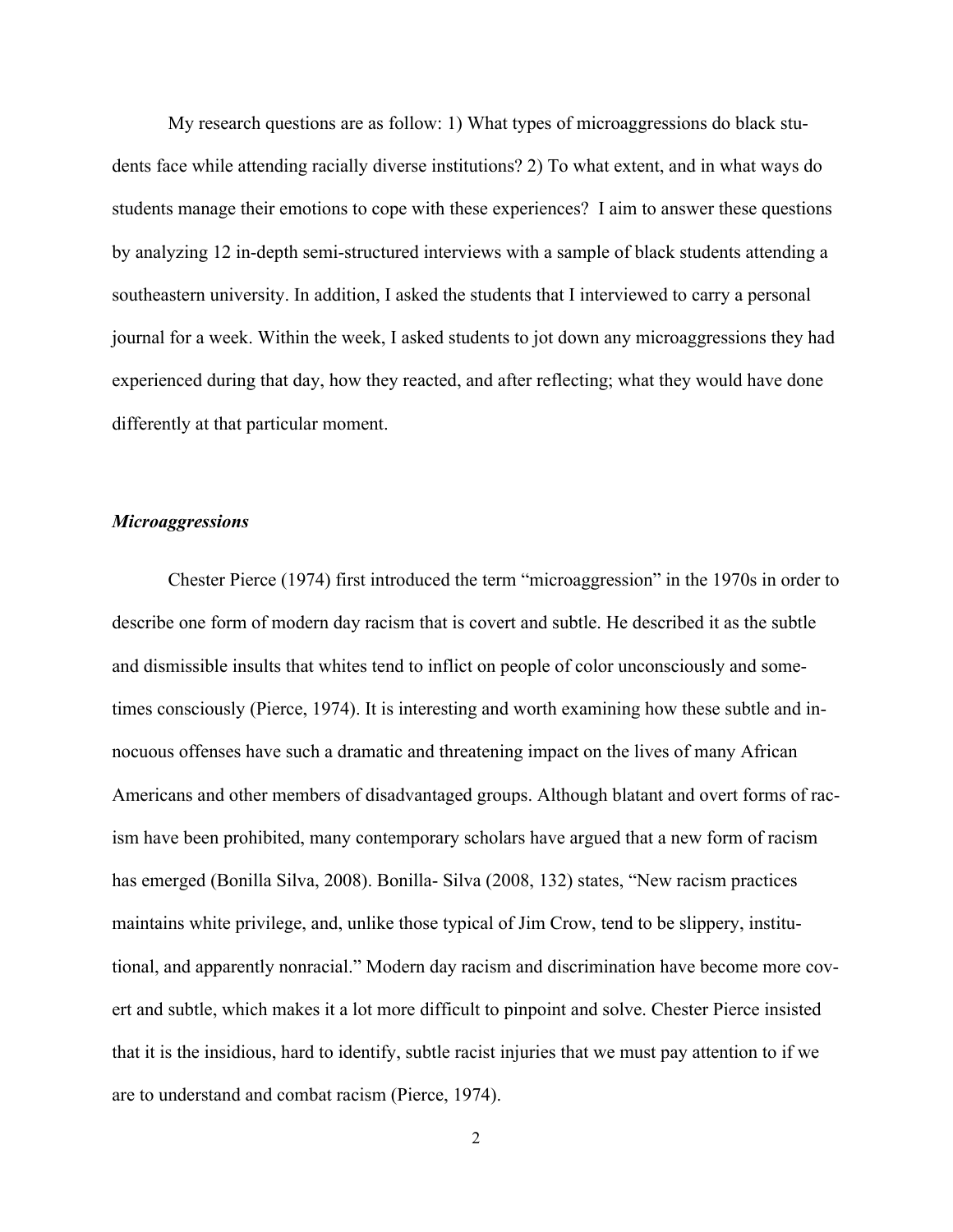#### *Microaggressions in Higher Education*

Since 1974, researchers have been studying microaggressions in a variety of public settings. While analyzing a school psychology program at a predominantly white institution, Sue and his colleagues (Sue & Capodilupo, 2008; Sue, Capodilupo, et al., 2007) found many cases of microaggressions being directed toward students of color. They defined microaggressions as "brief and commonplace daily verbal, behavioral, and environmental indignities, whether intentional or unintentional, that communicate hostile, derogatory, or negative racial slights and insults to the target person or group" (2008, 273). Microaggressions have also been defined as "stunning automatic acts of disregard that stem from unconscious attitudes of white superiority and constitute a verification of black inferiority" (Vega, 2015).

It is important to research microaggressions in public spaces. However, for the purpose of this study I am focusing on college campuses. College campuses are an interesting place to examine due to the great amount of social interaction that tends to occur in classrooms, residence halls, student organization meetings, etc. Therefore, it is imperative and of interest to understand how students of color experience, cope with, and/or internalize these microaggressions, particularly in predominantly white spaces.

Scholars have studied the different forms of microaggressions that students of color tend to face on a daily basis on college campuses inside and outside of the classroom (Harwood et al., 2012, Smith et al., 2011, McCabe, 2009). Daniel Solórzano, Miguel Ceja and Tara Yosso (2000) examined how racial microaggressions influence the collegiate racial climate. For example, many African American students felt as if they were invisible on campus, especially in the classroom (Solórzano et al., 2000). They found that in class, being the numerical and disempowered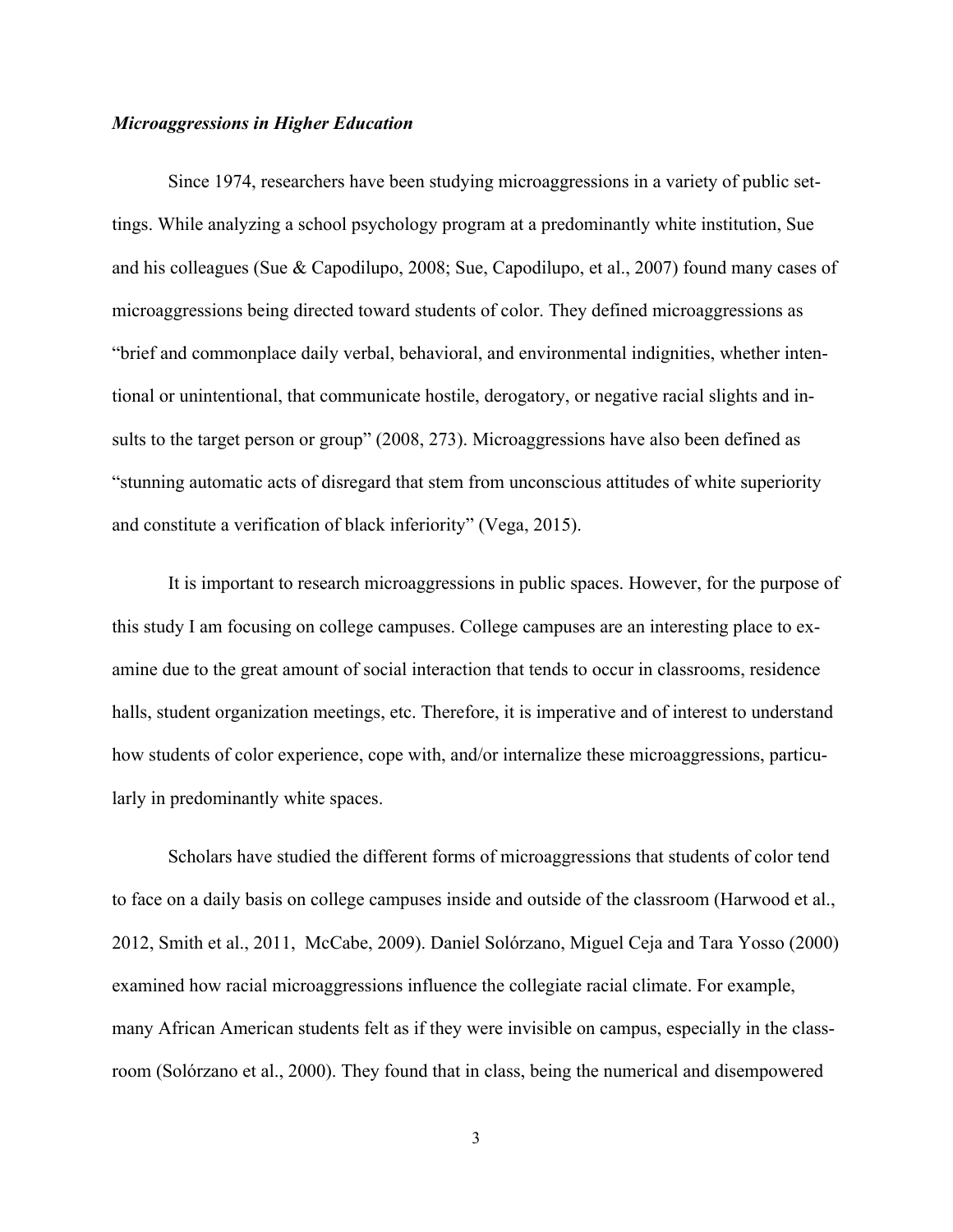minority, made it easier for professors to disregard their concerns. Solórzano et al. (2000) also found that African Americans felt unwanted outside of the classroom as well. "Whether inside or outside the classroom, racial microaggressions within academic spaces are filtered through layers of racial stereotypes" (Solórzano, Ceja & Yosso, 2000). It is important to bring attention to this new form of racism that has become invisible. Black students often have to question themselves and their feelings. Constantly questioning oneself can cause students to lack self-confidence and this may also increase anxiety. In addition, this may minimize the experience of Black students to the point where they become accustomed to these implicit forms of racism. It is also crucial to unpack and understand how well-intentioned individuals may play a major role in causing students to feel uncomfortable, even though they may be unaware of it.

Reynolds-Dobbs et al. (2008) argued that in the US, many tend to believe that the increase of diversity in schools and graduation rates among minority groups equates to this idea of racial progression and equality. However, research shows that there are deeper issues that need to be examined. Conflating diversity with equality creates a universal idea that success and happiness go hand in hand with numerical outcomes. Therefore, when researchers think about student success, numerical outcomes are the focus and the students' actual experiences are less focused on. In other words, when thinking about student success, the general public tends to think about graduation rates and this allows the general public to dismiss the lived experience of the student as a contributing factor to success. Minikel-Lacocque (2012) argued that too much emphasis and focus are put on numerical outcomes of success such as grade point averages and the rates of college acceptance and graduation. However, these numbers tend to say nothing about the stressful experiences that many Black students face at these institutions. It is interesting that Black women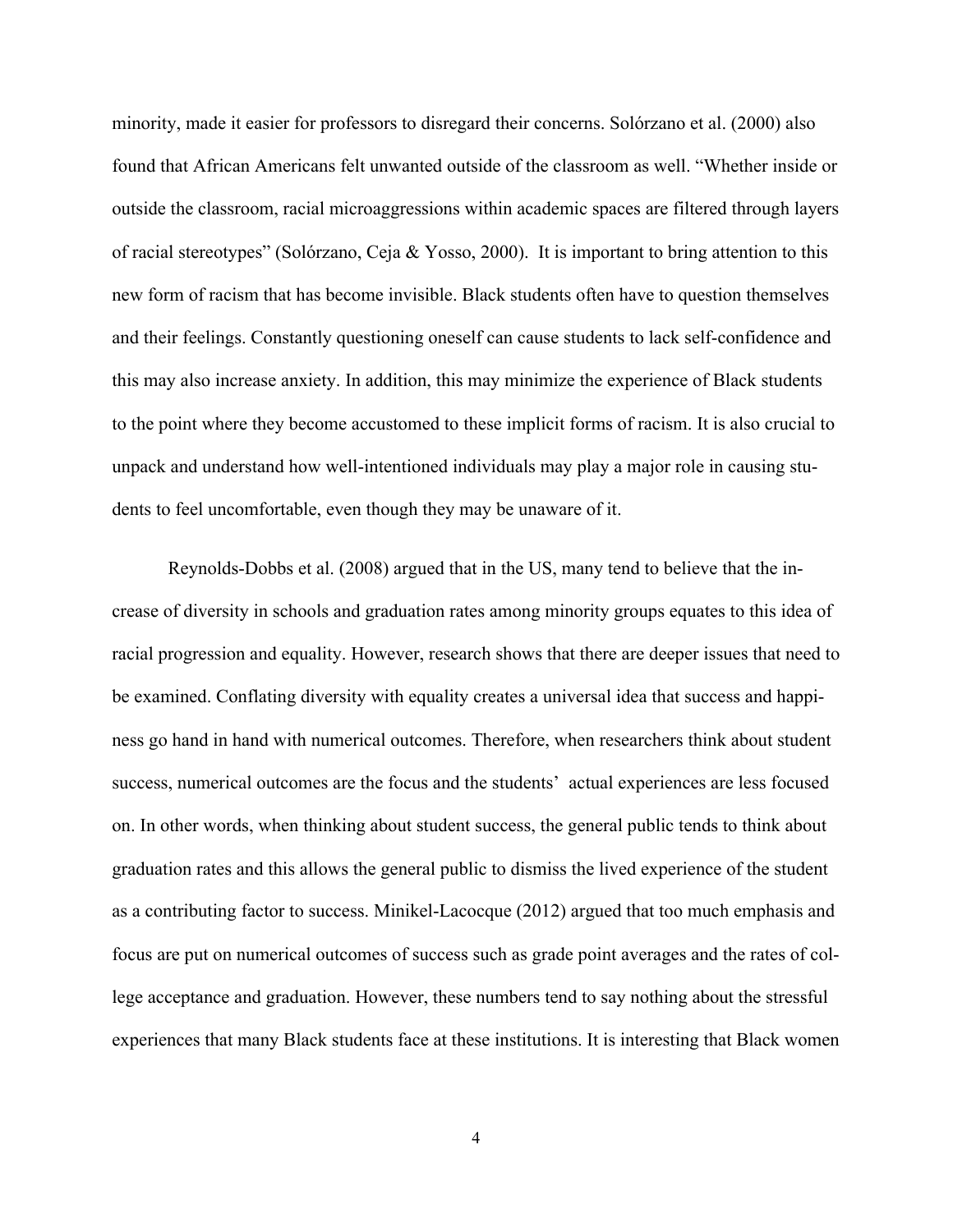represent the largest female minority group to receive educational degrees; but they also experience higher and more frequent incidents of microaggressions (Ortiz- Frontera, 2013).

#### *Types of Microaggressions*

It is essential to understand how Black students experience microaggressions while attending white institutions. Sue and his colleagues (Sue & Capodilupo, 2008) developed a taxonomy of racial microaggressions that tend to occur on college campuses. They categorized microaggressions in three main groups. The three categories included microassaults, microinsults and microinvalidations. Microassaults refer to the verbal or nonverbal behavior aimed at hurting someone. Microinsults refer to the subtly demeaning snubs or dismissive looks and gestures that are often unconscious. Microinvalidations refer to the minimizing or denying of the racialized experiences of people of color. They found that black participants experienced more microaggressions in general, and these were related to assumptions of inferiority followed by microinvalidations (2008, 26). Similarly, Holder, Jackson, and Ponterotto (2015) found similar patterns of racial microaggressions while examining Black corporate women in the workplace. They found that black corporate women deal with microaggressions coded as: environmental manifestations, stereotypes of black women and assumed universality of the black experience. These forms of microaggressions are examples of microinvaldiations. Environmental manifestations referred to the lack of representation of black women and minorities at senior level positions. This sets up black women to feel uncomfortable in such settings. Stereotypes of black women consisted of assumptions being made that black women are intellectually inferior and not deserving of authority. As a result of this, black women often had to overcompensate, prove themselves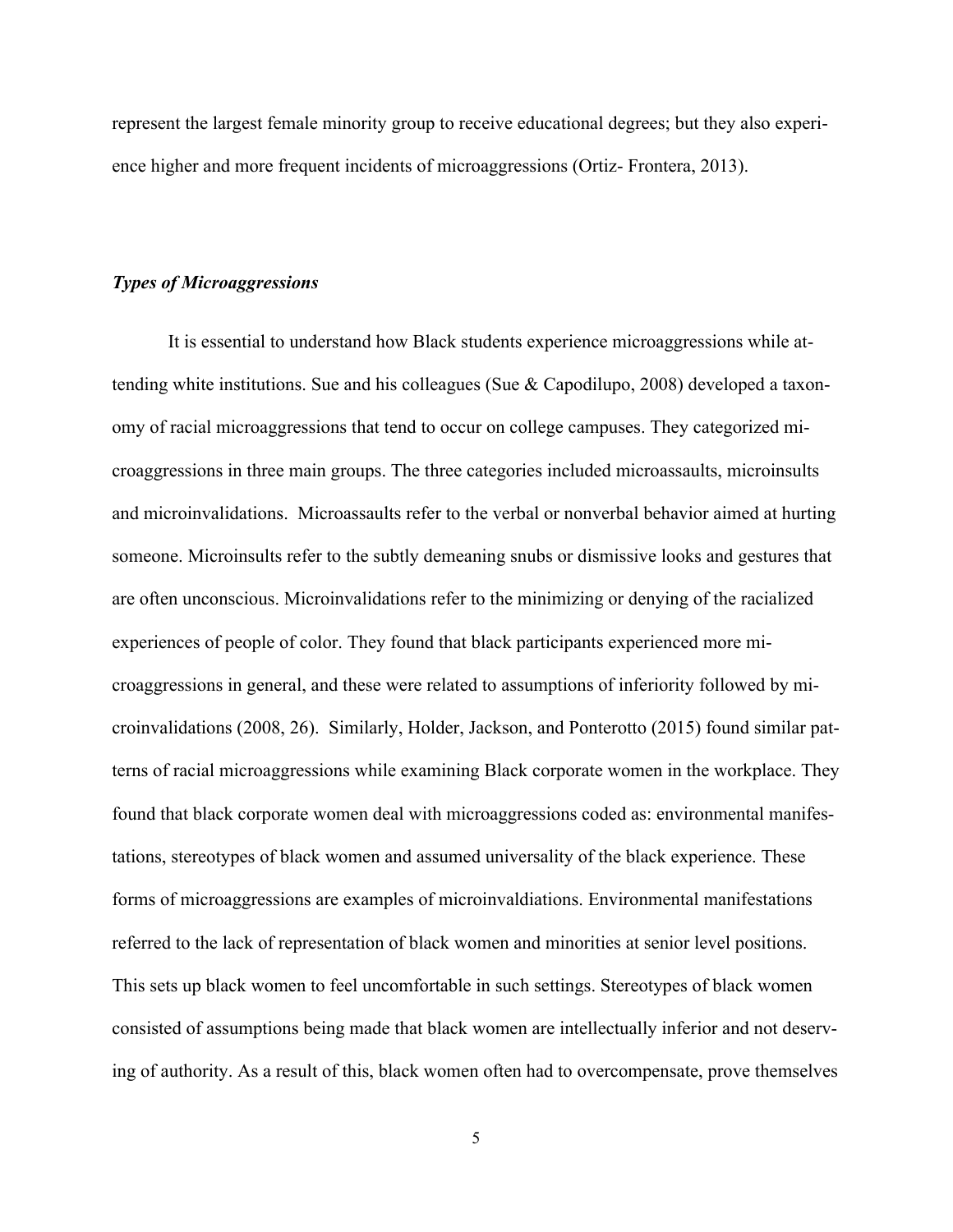and validate their experience and expertise in order to gain credibility. Assumed universality of the black experience consisted of colleagues assuming that black women are a monolithic racial group in which every member shares the same experiences, opinions, and interests (Holder et al., 2015). These forms of microaggressions have a detrimental impact on the identity and self-esteem of black women (Holder et al., 2015). Consequently, it is helpful to examine these same themes within the educational experience where black women are the minority in a white context. Coping with these various forms of microaggressions that subliminally and overtly threaten a black woman's sense of self and belonging can be overwhelming for black female students in white spaces.

#### *Coping with Microaggressions*

Coping refers to the actions people take on to protect themselves from being psychologically harmed by life strains (Pearling & Schooler, 1978). Many black students experience microaggressions while attending predominantly white institutions (Holder et al., 2015). Given the amount of distress, black students need to develop a range of coping strategies in order to avoid feeling lower levels of belongingness to the college setting (Ortiz-Frontera, 2013).

Experiencing racism certainly has destructive effects on black students. There is a substantial amount of psychological and emotional harm that goes into coping with racism and microaggressions (Smith et al., 2011). Smith and his colleagues found that as educational attainment increases it is associated with a higher level of MEES (mundane and extreme environmental stress) resulting from racial microaggressions. They also found that societal problems have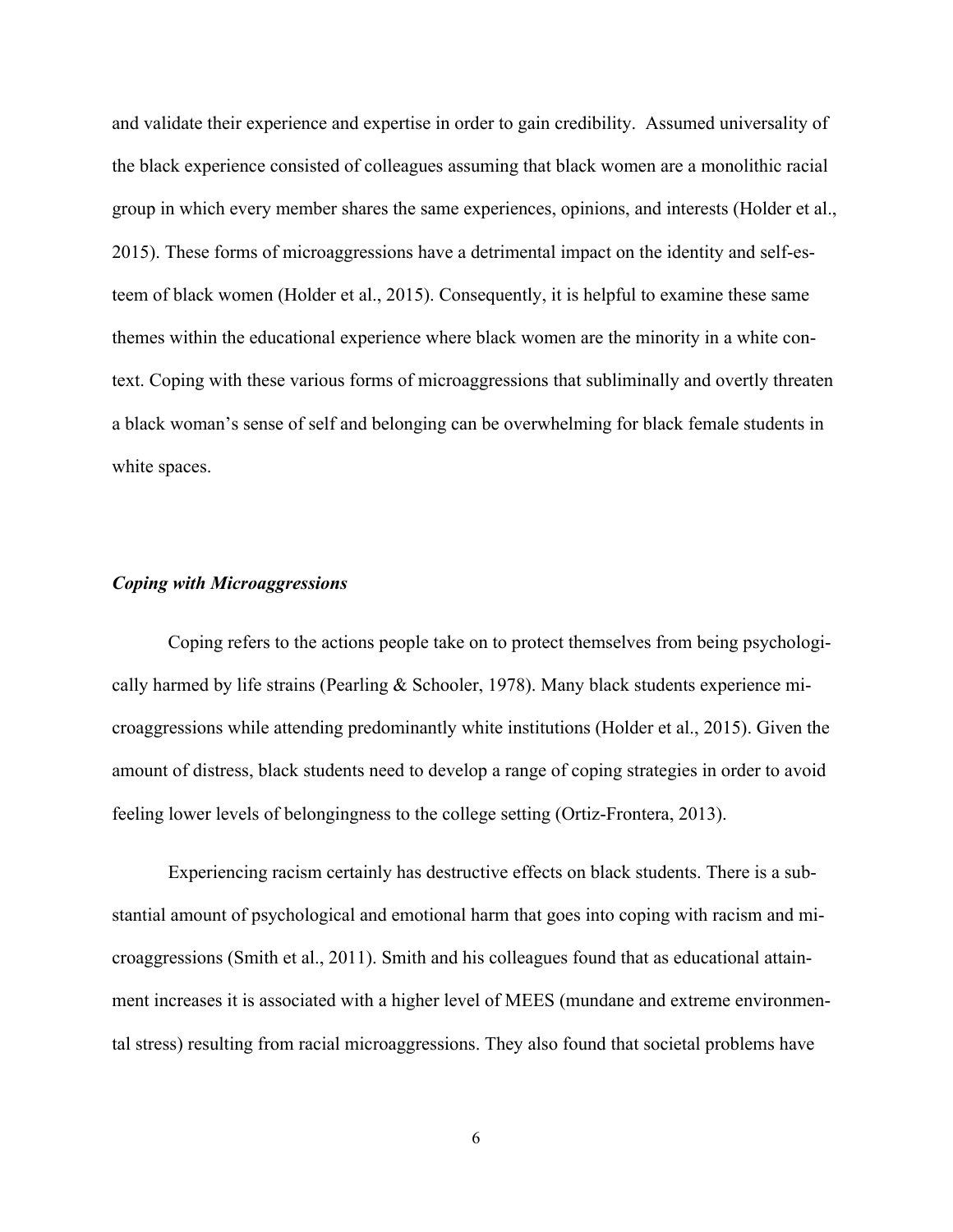large influences in MEES across all educational levels. Lastly, they found that for college graduates, both racial microaggressions and societal problems contribute approximately 40% of mundane stress (75). Solórzano et al. (2010) examined how microaggressions affected the campus climate and they found that many of the black female students felt a sense of discouragement, frustration, and exhaustion resulting from coping with racial microaggressions. In addition to this, many of the African American students felt that this impacted their academic performance (Solórzano et al., 2010).

Andrade Jr. (2013) identified popular coping strategies that black students employ in order to protect themselves from racial microaggressions: use of emotional support, use of instrumental support, religion, acceptance, planning, and venting. This shows that Blacks relied more on their support network to get through any troubles they had. Andrade Jr. (2013) considered these five strategies to be positive because they found ways to understand their position, relate to others who have experienced the same issues and help them get through difficult times. However, he was more interested and worried about how students coped negatively. Coping negatively referred to letting the negative feelings stemming from microaggressions build up without opening up about it, remaining silent, and trying to ignore microaggressions. Ultimately, this led to an increase in college-dropout rates and mental illnesses for black students (Andrade Jr., 2013). Lewis et al. (2013) found that the black women in her study employed five different coping strategies to deal with racial microaggressions: 1) Using one's voice as power, 2) Resisting Eurocentric standards, 3) Leaning on one's support network, 4) Becoming a black superwoman and, 5) Becoming desensitized and escaping. They considered the first two coping strategies to be resistance strategies because the black women went against the dominant culture of the school. The third coping strategy was considered a collective coping strategy because these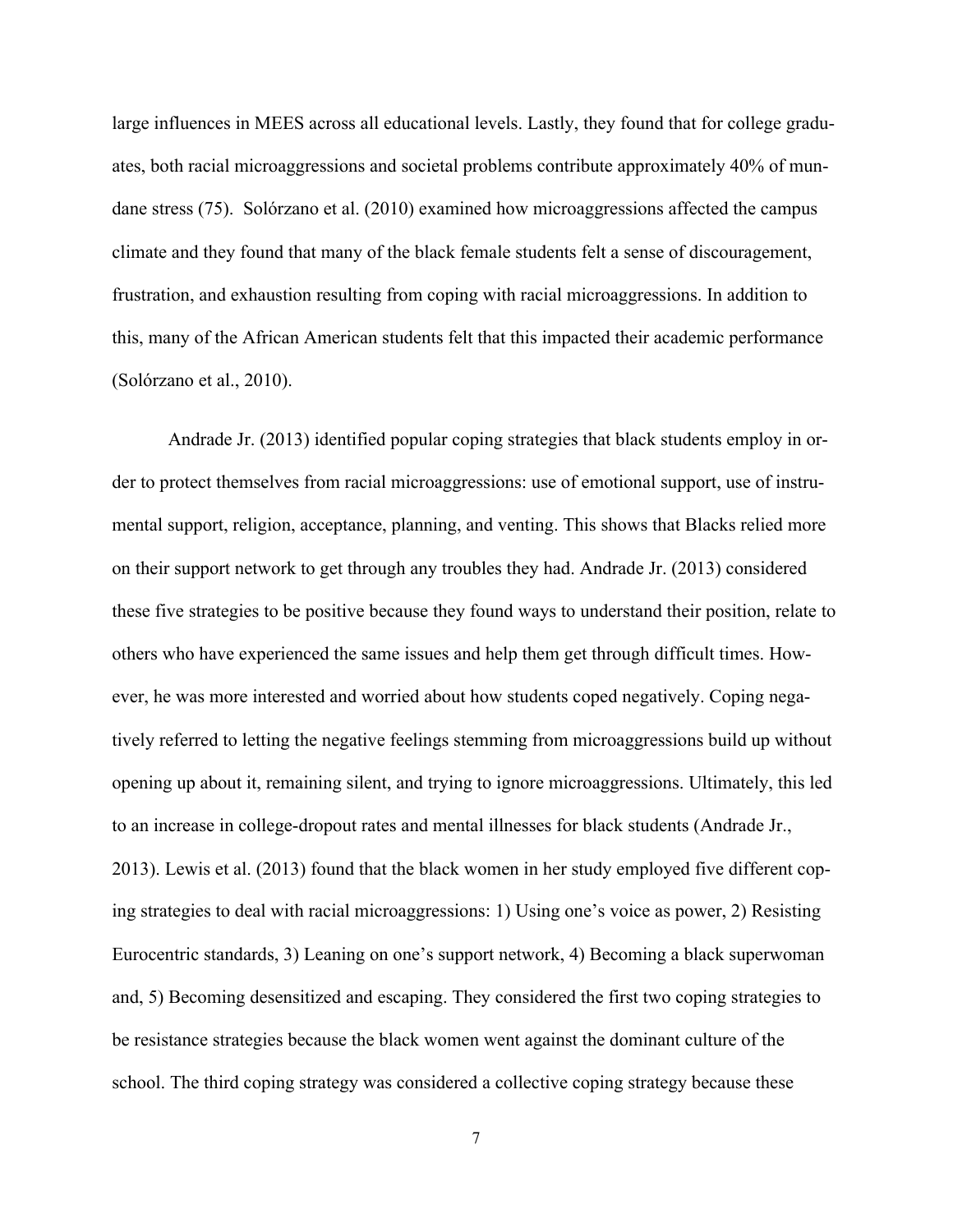women relied on one another to deal with the pressures of racism. The last two consisted of selfprotecting coping strategies because in both cases the women tried to shield themselves from the negative feelings of microaggressions. Ultimately, the researchers found that these black students used a combination of these strategies and picked the battles in which they should employ one based on the contextual situation. Holder et al. (2015) found that "cognitive reactions included addressing the perpetrator in an indirect manner in an attempt to convey awareness of the microaggressive slight while at the same time not being perceived as someone who complains or is aggressive" (172). They also found that many of their participants avoided responding to microaggressions because it would make them seem sensitive and fragile to the perpetrator who believes that they did nothing offensive. In the previous studies, it seems as if the women had to decipher whether they should feel offended or not (Andrade Jr., 2013; Holder et al., 2015). In both studies, the women had to decide what coping mechanism would work more efficiently based on the contextual situation. This suggests that black female students must engage in a great amount of work while dealing with racial microaggressisons on a daily basis.

## *Emotion Work*

Arlie Hochschild introduced the term "emotion work" in 1979. She defined emotion work as the act of trying to change in degree or quality an emotion or feeling (Hochschild, 1979). Hochschild posits that depending on the social context, individuals tend to manage their emotions through suppression and evoking; depending on what emotion is acceptable at that specific time and place. Suppression refers to keeping in how one feels instead of expressing it and evoking refers to expressing ones emotions. Hochschild also mentions that there are three types of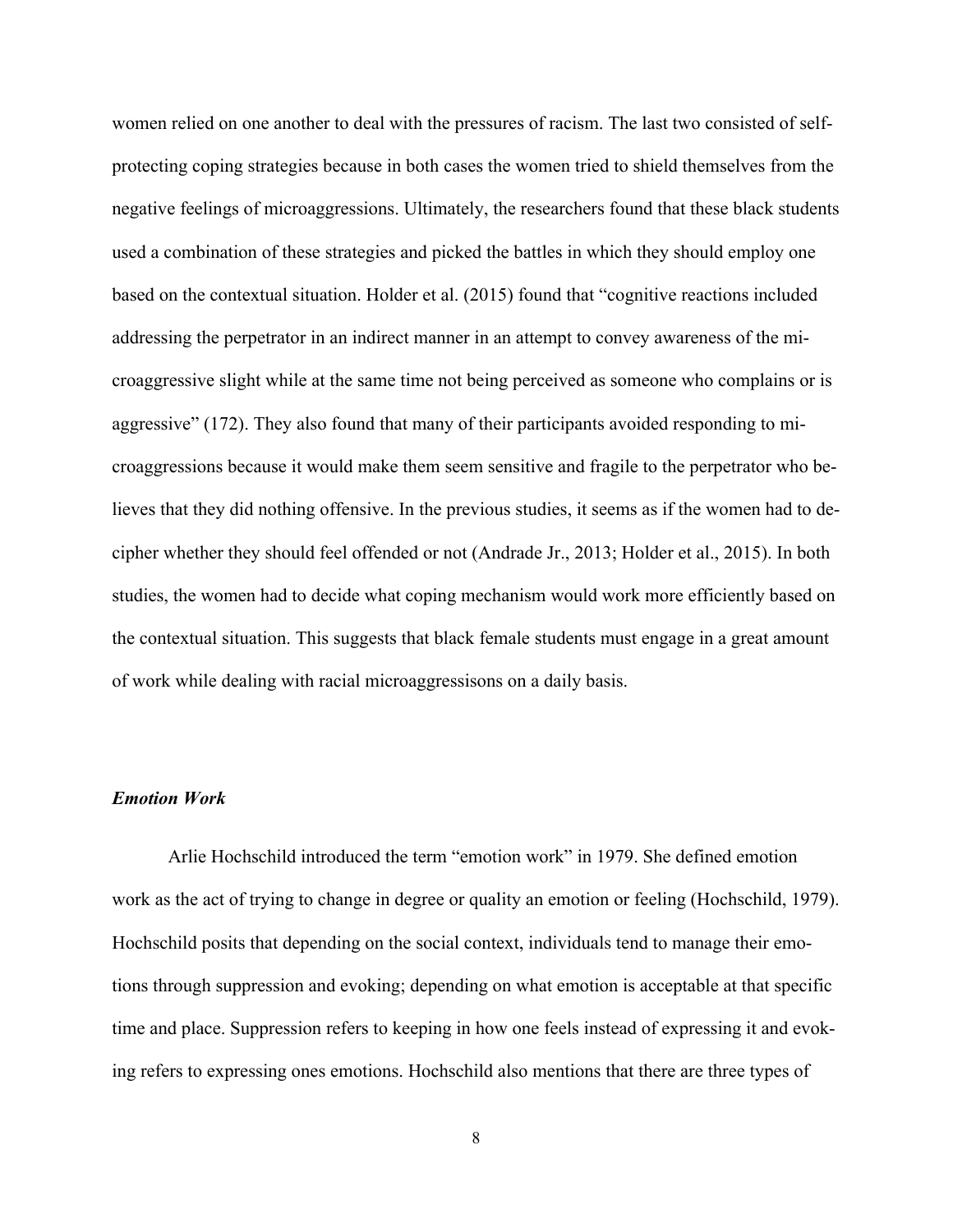emotion work: cognitive, bodily, and expressive. Cognitive emotion work refers to attempting to change ideas and thoughts through changing the feelings associated with them, such as psyching oneself up. Bodily emotion work refers to attempting to change physical symptoms of emotion, such as shaking. Lastly, expressive emotion work refers to attempting to change one's emotional expression despite how they may feel inside. An example of expressive emotion work would be smiling although one feels angry inside. All three forms of emotion work show that in one way or another, individuals engage in some form of unpaid labor in order to alter their emotions to fit the feeling rules of the situation. Feeling rules can be defined as the social norms that outline how people should feel in particular situations (Hochschild, 1979). As a result, the goal of emotion work is to manage ones and others' emotions in order to be deemed acceptable in a given social context. Emotional labor focuses on how social actors manage their emotions within the workplace to comply with emotions expected on the job.

Many scholars have examined how emotional labor tends to be a part of many service jobs. Dieter Zapf (2001) examined how employees working in children's homes, kindergartens, hotels, banks, and call centers tend to engage in a great amount of emotion work. He argued that dealing with stressors from the job causes these workers to engage in emotional shaping. Workers must display desired emotions of the job at all times, even when they may feel the complete opposite. Emotion work has also been defined as the requirement to display organizationally desired emotions (Zapf 2001). This suggests that when workers enter the workplace, they are required to display a certain emotion that is appropriate for that particular social setting while disregarding or sheltering how they actually feel. For instance, most hosts are required to smile, be friendly and welcoming to each guest who enters a given restaurant. It is possible that the host could be angry, annoyed or feeling disrespected by some customers; however, no matter what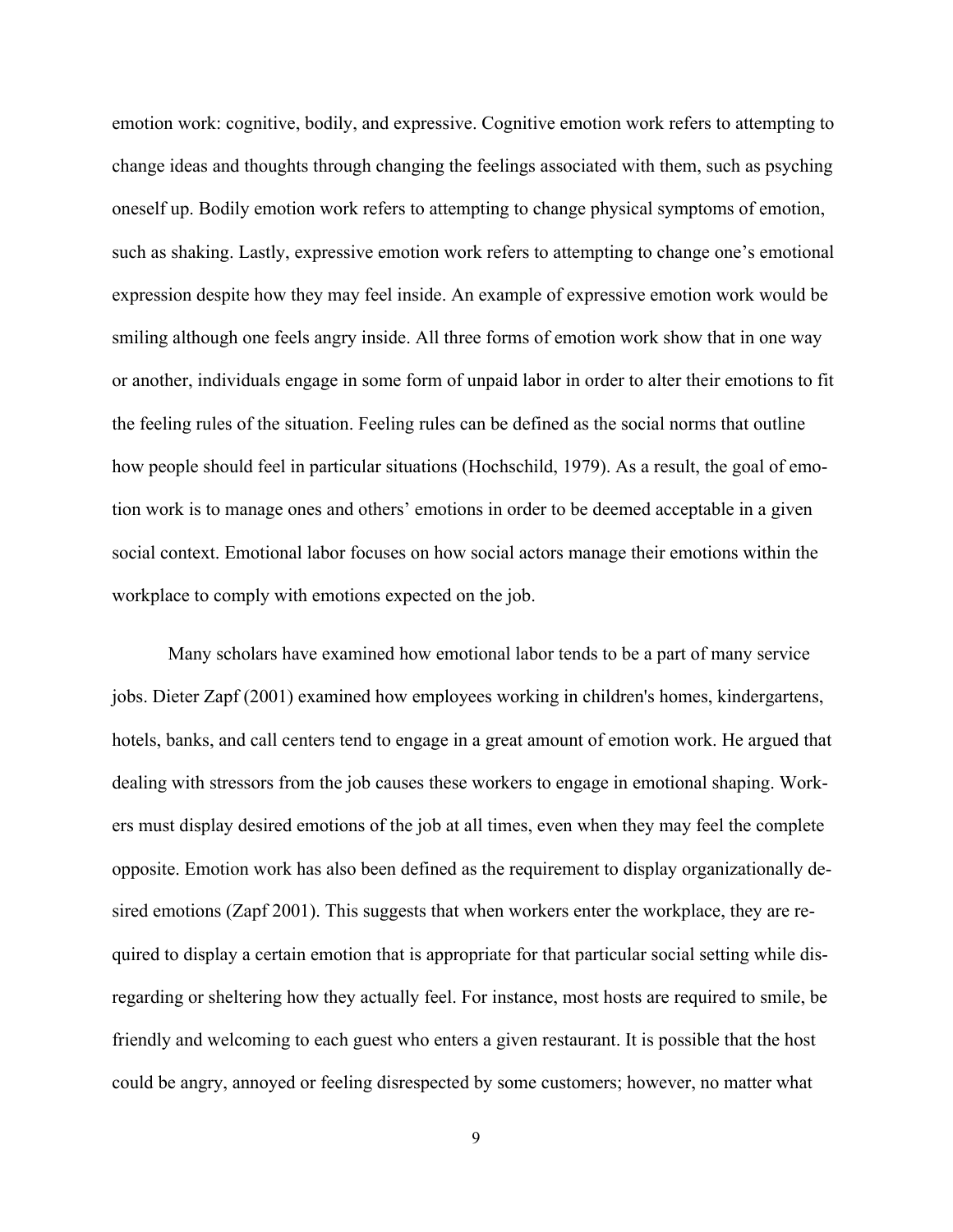emotion they are feeling at the time, they are forced to manage their emotions in order to make others comfortable. In many service jobs, workers are encouraged to be responsible for their emotions as well as others. I argue that these same responsibilities that service workers have are similar to the same responsibilities that marginalized individuals have when managing emotions in a public place. However, I am interested in how this same emotion management may be displayed in situations where the individuals are not being paid.

Some researchers have examined how marginalized groups of people often feel the need to manage their own emotions in order to protect themselves (Aranda 2007; Greenfield 1991). Aranda (2007) examines how Puerto Ricans engage in a great amount of emotion work when interpreting their own experiences of mobility and integration, due to having multiple ties to places they call home. Ultimately, those who settle in the United States struggled more with their emotions and sense of belonging because of their marginalized racial identity. Issues with belonging and inclusion were complicated with experiences of U.S racism. Robert Greenfield (1991) examined how working class students managed their emotions in elite academic environments. He posited that those who experience stigma learn to hide their class background and emotions associated with it in order to manage their identity. People with marginalized identities also try to manage the emotions of others in order to make others feel comfortable (Loseke & Kusenbach, 2008; Cahill, 1994)

Social actors expect themselves, and are expected by others, to feel and act in ways defined as "emotionally competent" (Loseke & Kusenbach 2008). Emotionally competent can be defined as expressing emotions that are appropriate at a given time and place. Spencer E. Cahill (1994) examined how wheelchair users alter their emotions in order to make others feel comfortable. Cahill argues that wheelchair users fear being an embarrassing spectacle (Cahill, 302). In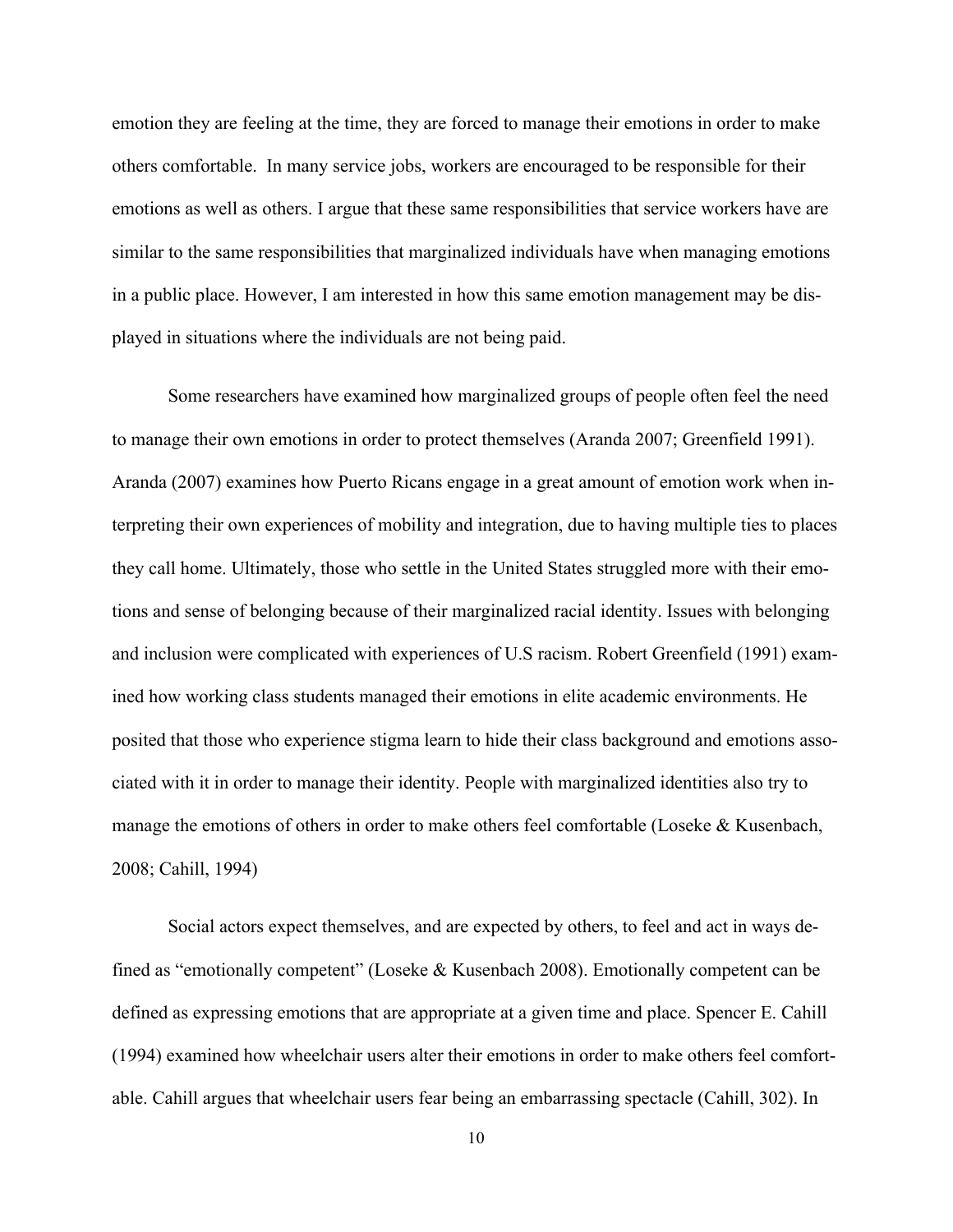addition, he argues that wheelchair users face embarrassing contingencies because the society in which they live tends to be unfamiliar with their use of mobility. Tristin K. Green (2013) examined how racial emotion is an outcome of microaggressions and tends to foster negative feelings in the workplace for minorities. She defines racial emotion as the emotion or emotions related to race that people experience when they engage in interracial interaction. She argues that minorities expect that they will be judged according to stereotypes and biases. Therefore, they try to manage feelings of fear, anger, frustration, and anxiety as a means to cope with feeling different and in order to avoid being stereotyped. In similar ways, black students may have to manage their emotions and the emotions of others while attending a predominately white institution.

Attending a predominantly white institution can be an emotional challenge for students of color (Wilkins 2012). In many ways students of color not only have to manage their emotions, but they also have to manage the emotions of others. Amy Wilkins (2012) examined African American male students attending predominantly white institutions. She found that the African American males in her study had a tendency to exhibit extraordinary emotional restraint. She further argued that black men constantly try to detach and distance themselves from the controlling image of the "angry black man." The black men in her study were cautious of expressing any emotion that would consider them as being angry. This exemplifies how African American men managed their emotions as a mechanism to protect their self-image and identity for those who come into contact with them. It is important for them to restrain themselves so that they can preempt feelings of threat that whites may have in reaction to behaviors perceived as aligning with the "angry black male" stereotype. Understanding the emotion work that African American stu-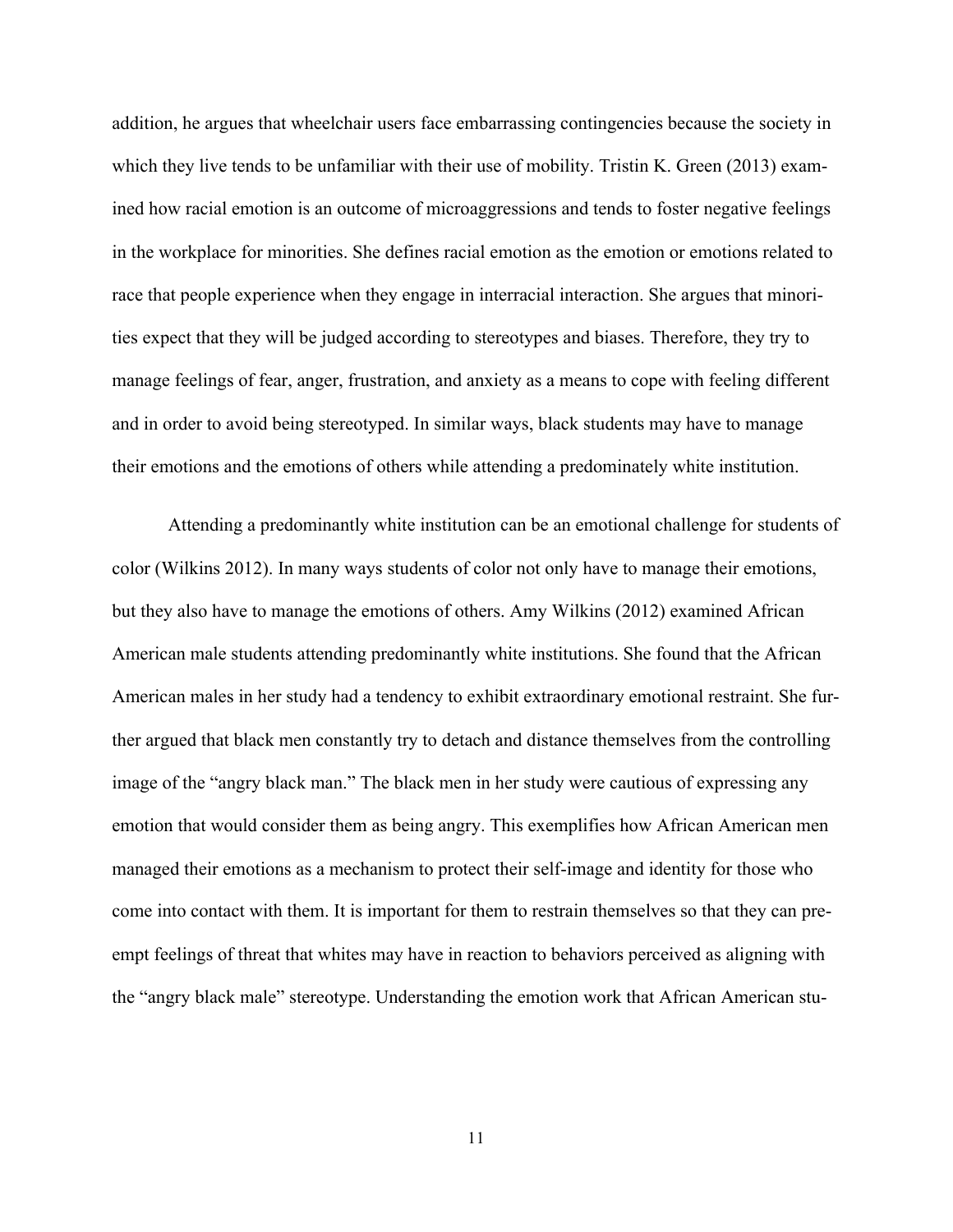dents engage in while attending predominantly white institutions is of paramount importance; especially since they have to work extra hard to manage the emotions of others in order to fit the feeling rules of the institution, as well as trying to protect their self-identity.

Wolfe & Hallet (2008) mentioned that we should continue to move beyond studying emotion work in service sectors and focus more on researching emotion work in other interactive spaces, like college campuses. They also suggested that given the centrality of race in sociology and in American society more broadly, future research projects on emotion management should continue to address race. Roberts  $\&$  Smith (2002) agreed that the classroom is an interesting site to examine and research emotion management and work due to the great amount of interaction and socialization.

#### *Contribution to the Literature*

I contribute to the literature on emotion work by examining how black students engage in emotion management through coping with microaggressions. In addition, I will also examine the extent to which the institution's racial demographics will impact students' experiences with microaggressions. I also plan to examine power, status, and exchange with regard to race in academic spaces through examining how black students make meaning out of coping with microaggressions at educational institutions (Meanwell, Wolfe & Hallet, 2008).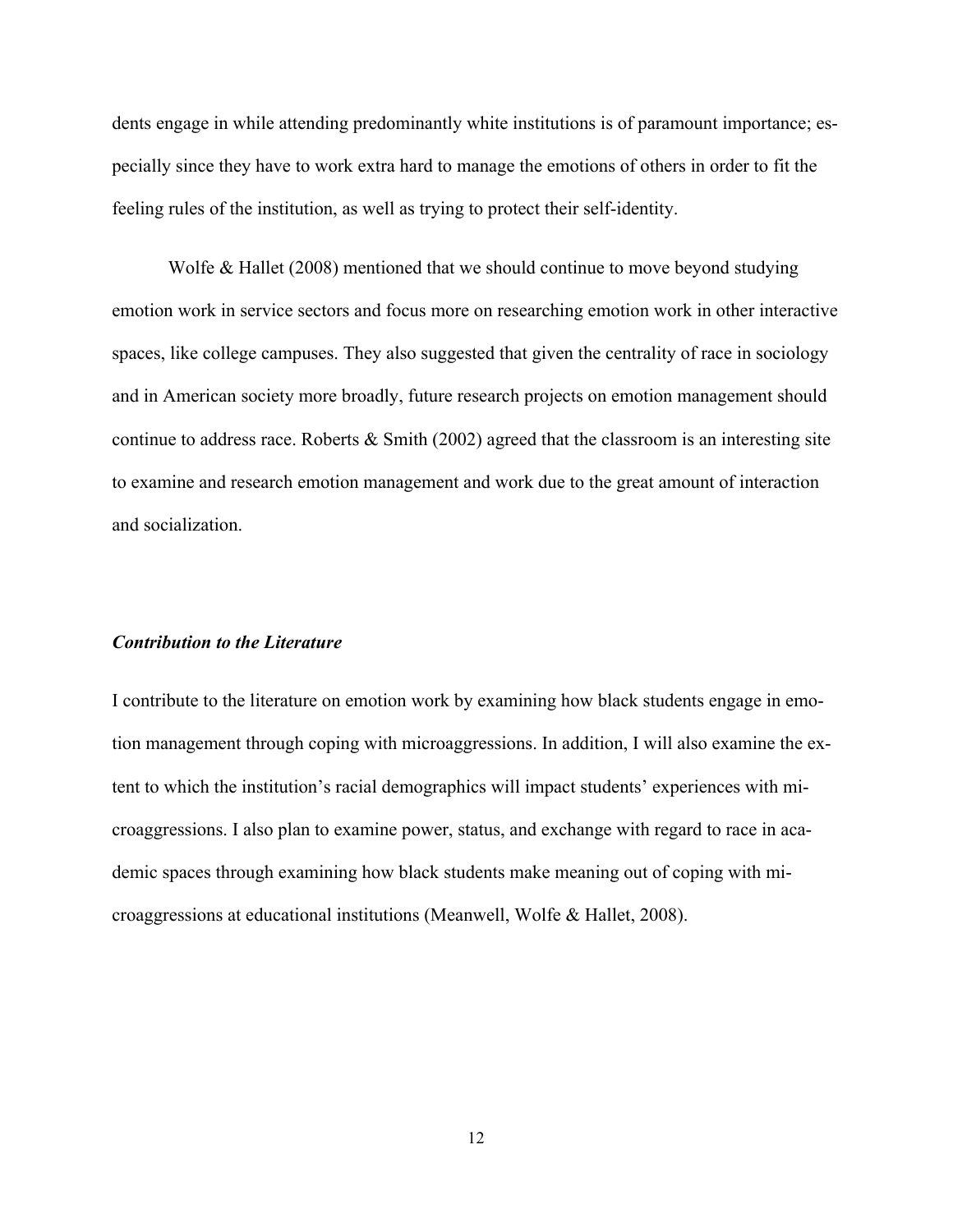#### **CHAPTER TWO: METHODS**

To address this project's research, I conducted 12 semi-structured interviews with a mixture of black undergraduate male and female students. The interviews were extremely casual and laid-back; mainly taking place within intimate study rooms located in the library. Conducting interviews in this particular space allowed students to open up and speak about personal issues surrounding racism and discrimination. Obtaining trust with my participants was a key factor in my methodological approach.

I recruited participants in two particular ways: 1) By contacting members from Black organizations on campus such as the Black Student Union, the Caribbean Student Association and the National Council for Negro Women at a southeastern university, and 2) By reaching out to and introducing my research agenda to an ISS class (Interdisciplinary Social Science). Those who were interested, were given a detailed summary of my research objectives. After allowing them to take the time to decide whether they wanted to participate in my study, those who agreed were set up for interviews that lasted about 45 minutes to one hour. After interviewing them, I asked them to refer me to other students who would be a great fit for my study. I used snowball sampling to recruit the rest of my participants.

Since my sample only consisted of black students, I cannot argue for any differences of experiences that I have found between black students and students who belong to other races. Therefore, this study offers an analysis of how black students experience microaggressions and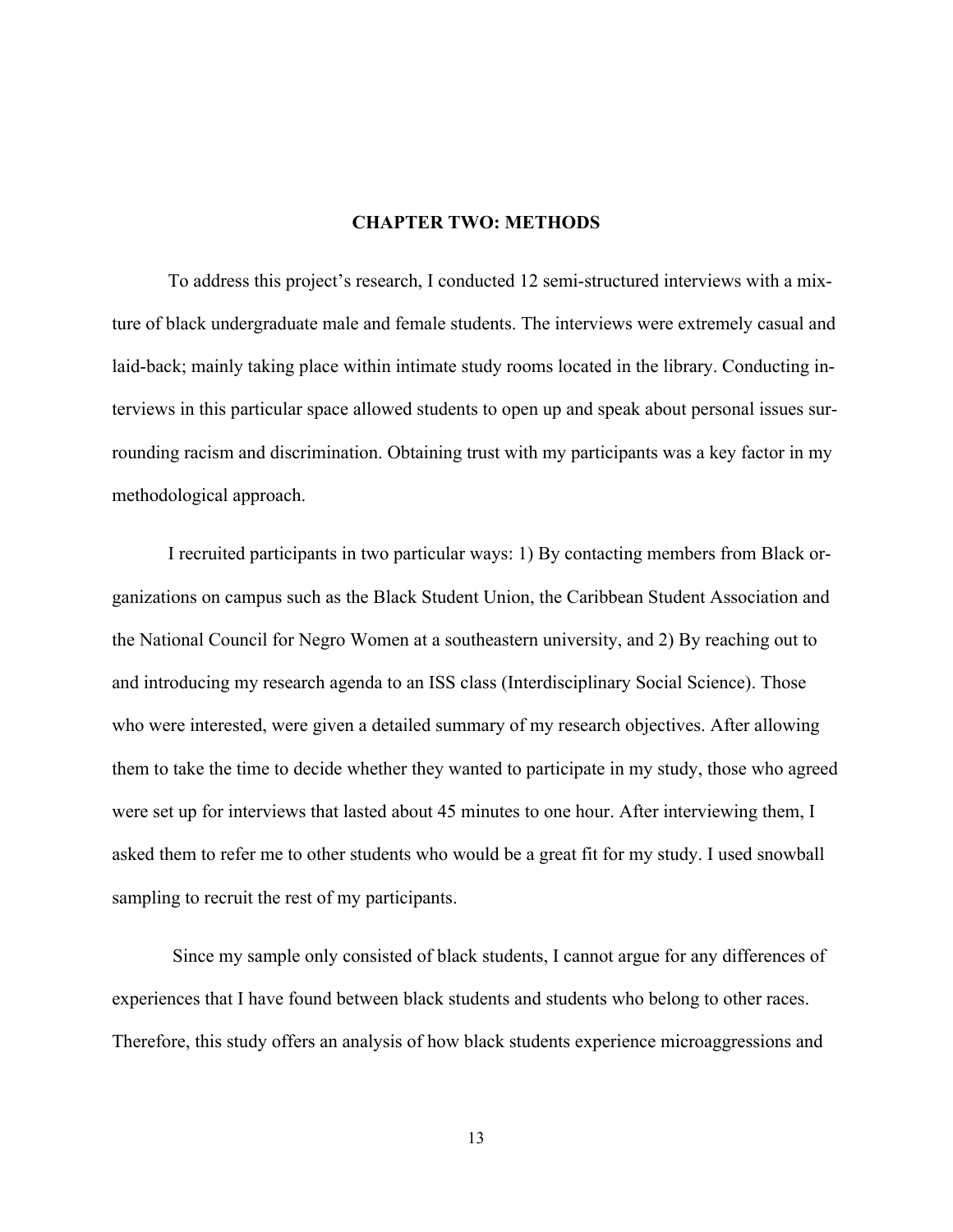manage their emotions while attending a PWI that is transitioning into a racially diverse institution. My sample consisted of 7 black females and 5 black male students. The black students in my sample identified with a range of ethnicities including Jamaican American (4), Trinidadian (2), Tanzanian American (1) , Rwandan American (1), and African American(6). Some students identified with more than one category. Each participant shared unique experiences given their different types of backgrounds and identities.

The interviews resembled unstructured conversations with open ended questions. In the beginning of all of the interviews that I conducted, my goal was to make each participant feel at ease and comfortable to talk about these intense issues. Generally, I started out by asking them to tell me a little about themselves and their experiences being a student at their institution. I then asked more specific questions that were directed toward understanding how they may have experience microaggressions. For example, I asked "Have you ever felt uncomfortable on campus?"; "Have you ever felt isolated in the classroom?"; "Can you tell me about anytime you felt offended?" I then asked more specific questions that were targeted toward understanding how students employed mechanisms of emotion work both in anticipation as well as in the process of experiencing microagressions. For instance I asked, "What do you do to make yourself feel comfortable?"; "Have you ever felt the need to manage your emotions and/or behavior in the classroom?"; "Do you often worry about what other students may think about you?"; "Do you alter your behavior in order to fit certain expectations?" By asking these questions, my goal was to understand both 1. What microaggressions students have faced?; and 2. To what extent, and in what ways do students manage their emotions. My interview questions, which are located in Appendix 1, were developed to elicit the experiences that black students have on campus.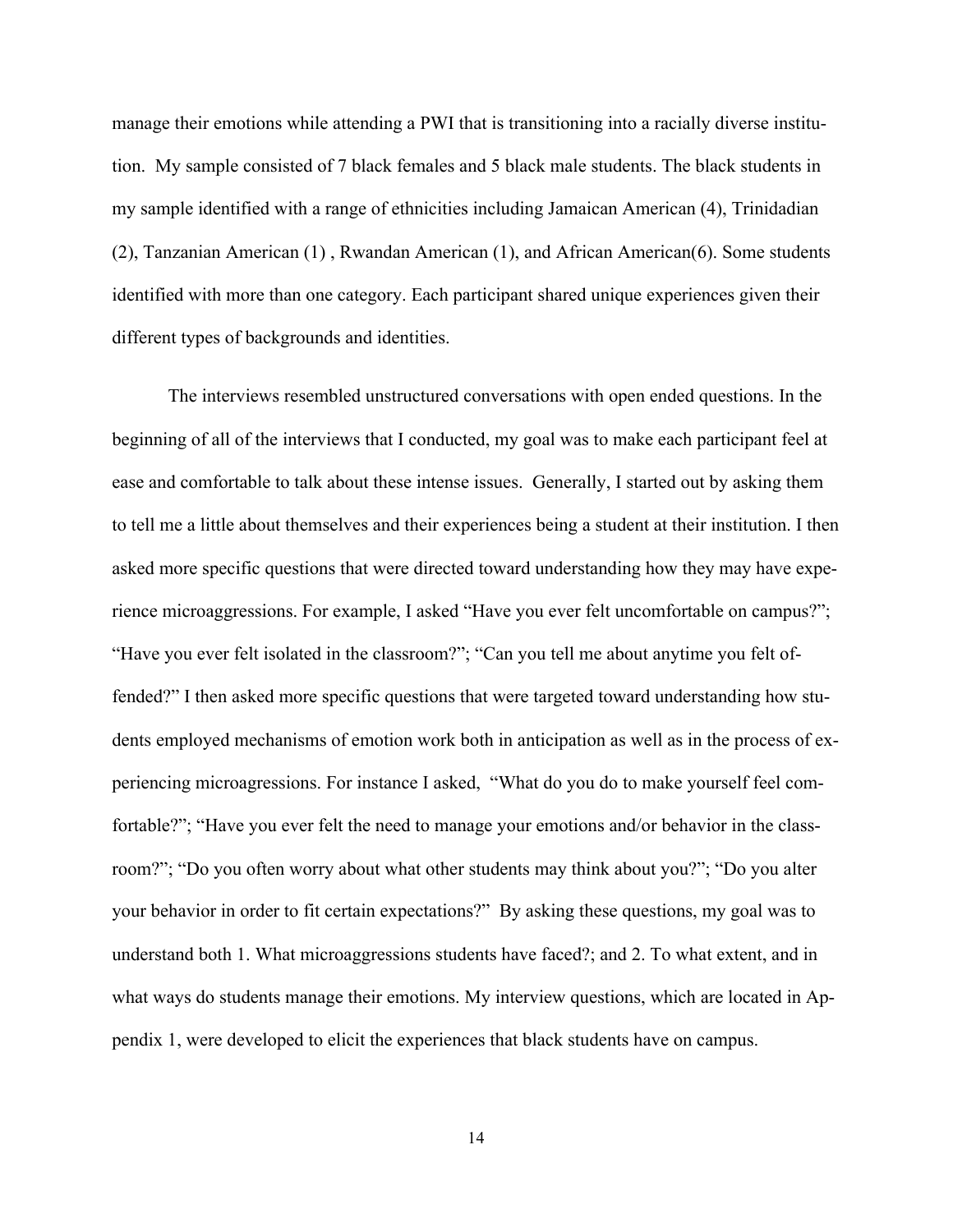After interviewing each student, I asked them to carry a journal for a week. During the week, I asked students to jot down any microaggressions they had experienced during that day, how they reacted, and after reflecting; what they would have done differently at that particular moment. The goal of the journal entries was for them to be a methodological tool that would help me understand the process of emotion work. I wanted to get a primary descriptive understanding of how students may or may not internalize microagressions, as well as how they manage their emotions in response to them. Unfortunately, the return rate and the brevity of the journals was not enough to analyze and draw conclusions from. I received one detailed journal and one journal that was generally brief. However, both journals certainly offered something interesting about the internal process of experiencing microaggressions and employing emotion work. Therefore, I did not rely much on the journals to draw conclusions, but I will indicate them when possible, within the data.

After every two interviews, I transcribed and created an analytic memo in order to organize and make sense of the data. Each and every participant provided unique narratives and stories that were both highly insightful, yet painful to digest. I began my process of analysis by summarizing each interview by jotting down emerging themes as well as anything novel. I began to notice that many of my participants experienced similar forms of microaggressions on campus. Therefore, I developed four major categories of microagressions that the students had experienced: Feelings of exclusion, stereotypes, tokenism, and institutional neglect. Next, my goal was to make sense of how students managed their emotions in response to microaggressions. Therefore, I used Arlie Hoschschild's three major categories of emotion work (cognitive, bodily and expressive) as a basis to organize my data.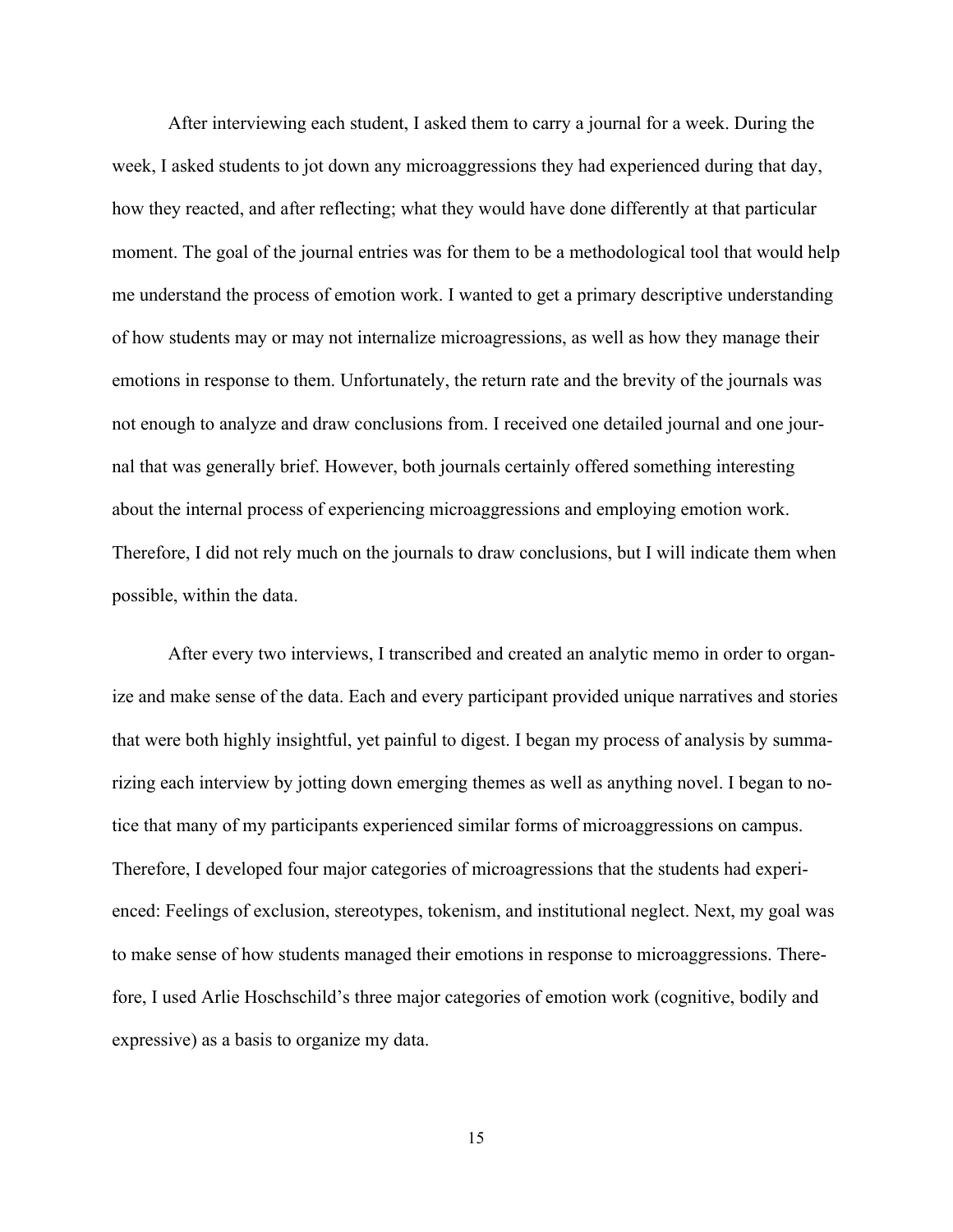As an African American student, I noticed that sharing a racial identity and a shared student status certainly helped in facilitating a level of openness between my participants and I. Speaking about mciroaggressions can be a sensitive issue for most; therefore, building rapport is essential. Interestingly, I myself had experienced microaggressions while recruiting for participants. When recruiting for participants, I remember introducing myself and the objective of my study to a small class of senior-level students. Before introducing myself to the class, one of the students asked the professor (who was also a black woman), if I was her niece or daughter. At that exact moment I battled with feelings of uncertainty and inferiority. Was she saying this because I was a black woman as well? Did she ask this because I look immature? Do I not look or sound like a graduate student who is pursuing her Master's? While all of these thoughts were racing through my mind, I was reminded of how important it is to examine the impact of microaggressions due to the uncertainty and ambiguity embedded within them. I am sure that the student did not intend to be malicious in any shape of form; however, her comment impacted me. Instead of becoming overwhelmed with frustration, I looked over to the professor and giggled. I then introduced the concept of microaggressions and stated that, that assumption was an example of one. Immediately, the conversation began flowing and students began sharing instances in which they felt microaggressed. Toward the end of the discussion, students spoke about feeling relieved after having the discussion and they expressed a great amount of eagerness to participate in my study. Sharing my experiences and opening up to my participants allowed my participants to be open to sharing their stories, experiences, and troubles. Many respondents expressed feeling relieved after speaking with me about these issues. Due to the ambiguity of microaggressions, students expressed that they constantly felt unsure about whether or not their feelings were valid. However, many also concluded that they felt reassured that their feelings were valid and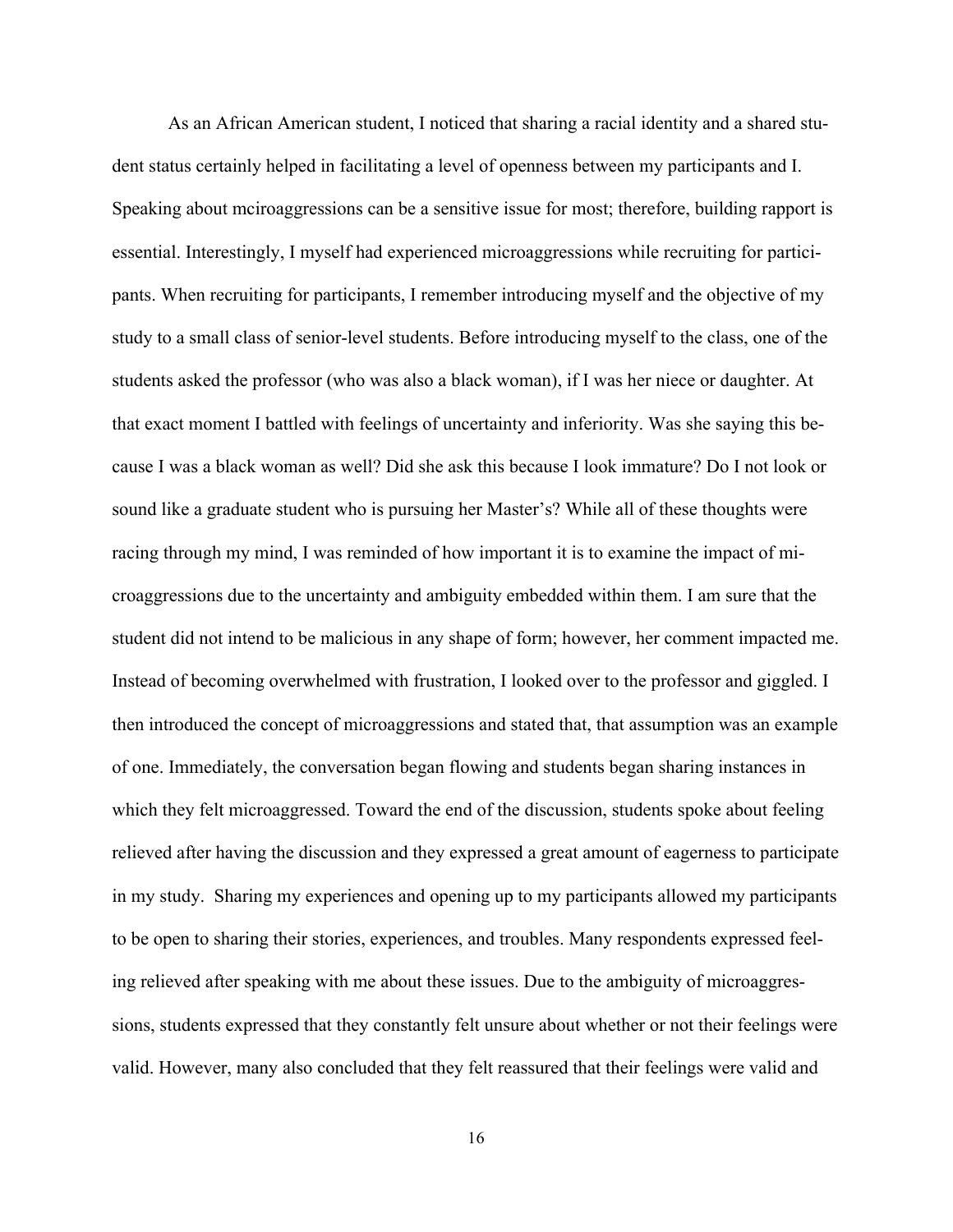that they were able to make sense of their painful experiences through conversing with someone like them. The process of data collection and analysis was bittersweet. I certainly gained great insight. Wingfield (2010) writes about the benefits of sharing racial identities with your participants. She found that "respondents may have been more comfortable discussing their encounters with racial stereotypes, inequalities, and perceptions because they presumed that she could sympathize and identify with their experiences."(pg. 255) During the interviews I was able to connect and sympathize with every single participant to the point that our meeting felt more like a deep personal conversation, as opposed to an semi-structured interview. Although there are many benefits to identifying with your participants, I must also acknowledge the drawbacks of sharing characteristics with participants. While transcribing and analyzing my data, I noticed that many of my participants would explain a feeling and conclude with, "You know what I am saying," or "I am sure that you understand." Therefore, instead of probing further, I found that I often assumed what my participants meant instead of allowing them to elaborate their position further. I found this limitation a bit frustrating; especially when I first began interviewing. However, after becoming cognizant of this, I learned to continue to ask students to explain in order to avoid any possible gaps in my interpretations.

## *Studying Microaggressions at a Southeastern University*

Previous studies examining microaggressions and higher education tend to focus on how black students cope with these challenges while attending predominantly white institutions (Sue, Capodilupo, et al., 2007; Solórzano et al., 2010; Andrade, 2013; Lewis et al., 2013). I argue that microaggressions are so obscured and embedded within all structures of society that these issues tend to play out at colleges and universities no matter how racially diverse the student body is. In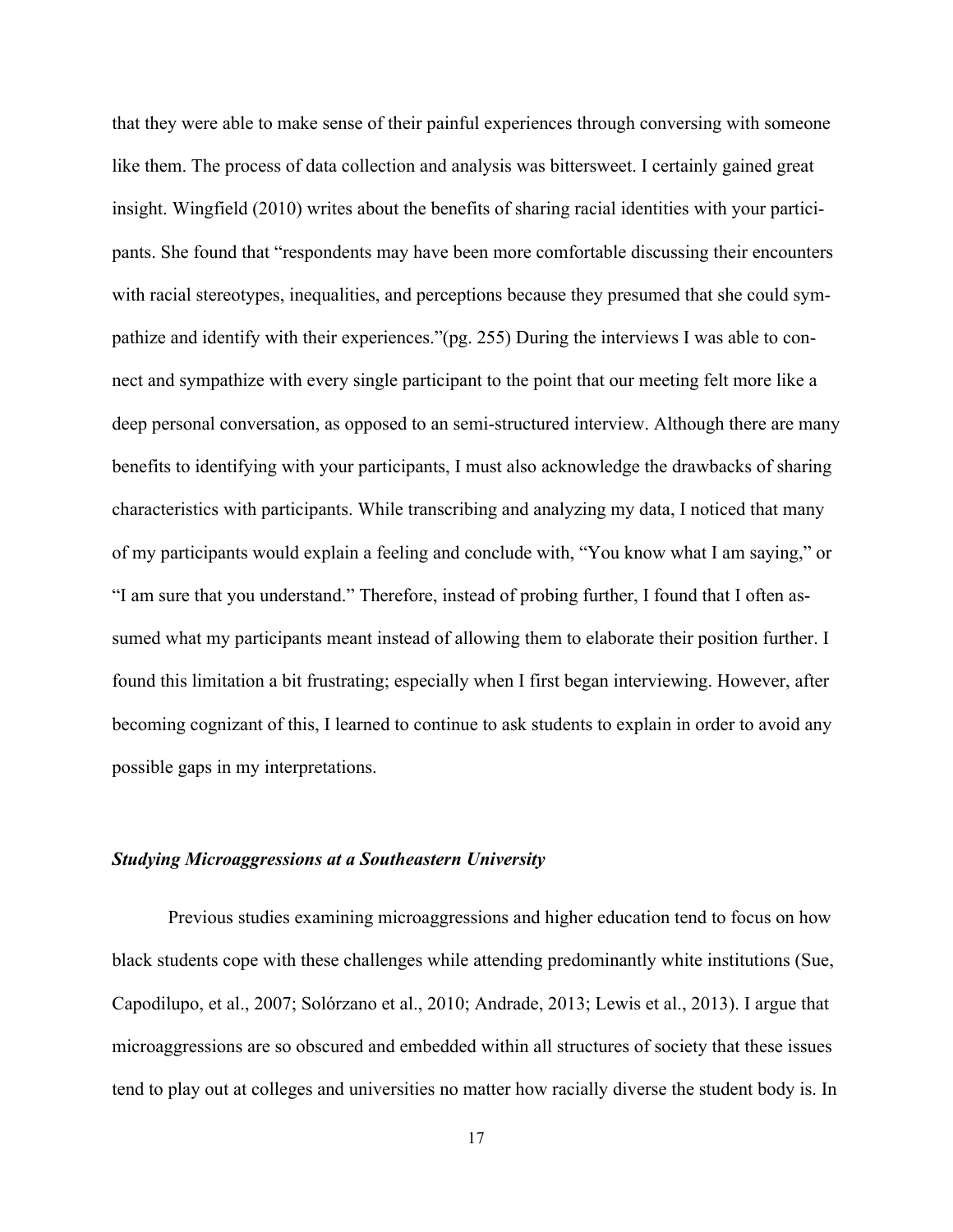order to hide the identity of the institution, I will refer to it as USE (a university in the southeastern area of the United States.) USE is intriguing to look at because although it is considered a predominantly white institution, it is in the process of transitioning into a Hispanic Serving Institution. According to the "Student Diversity Profile" located within the USE system fact book, 12% of the students are African American, 7% of students are Asian, 21% of students are Hispanic and 55% of students are white. In many ways, the term diversity can cover and mask the idea that there may be inequality and racism present within the university. I aim to examine the different ways in which black students experience microaggressions while attending schools with a more diverse student body.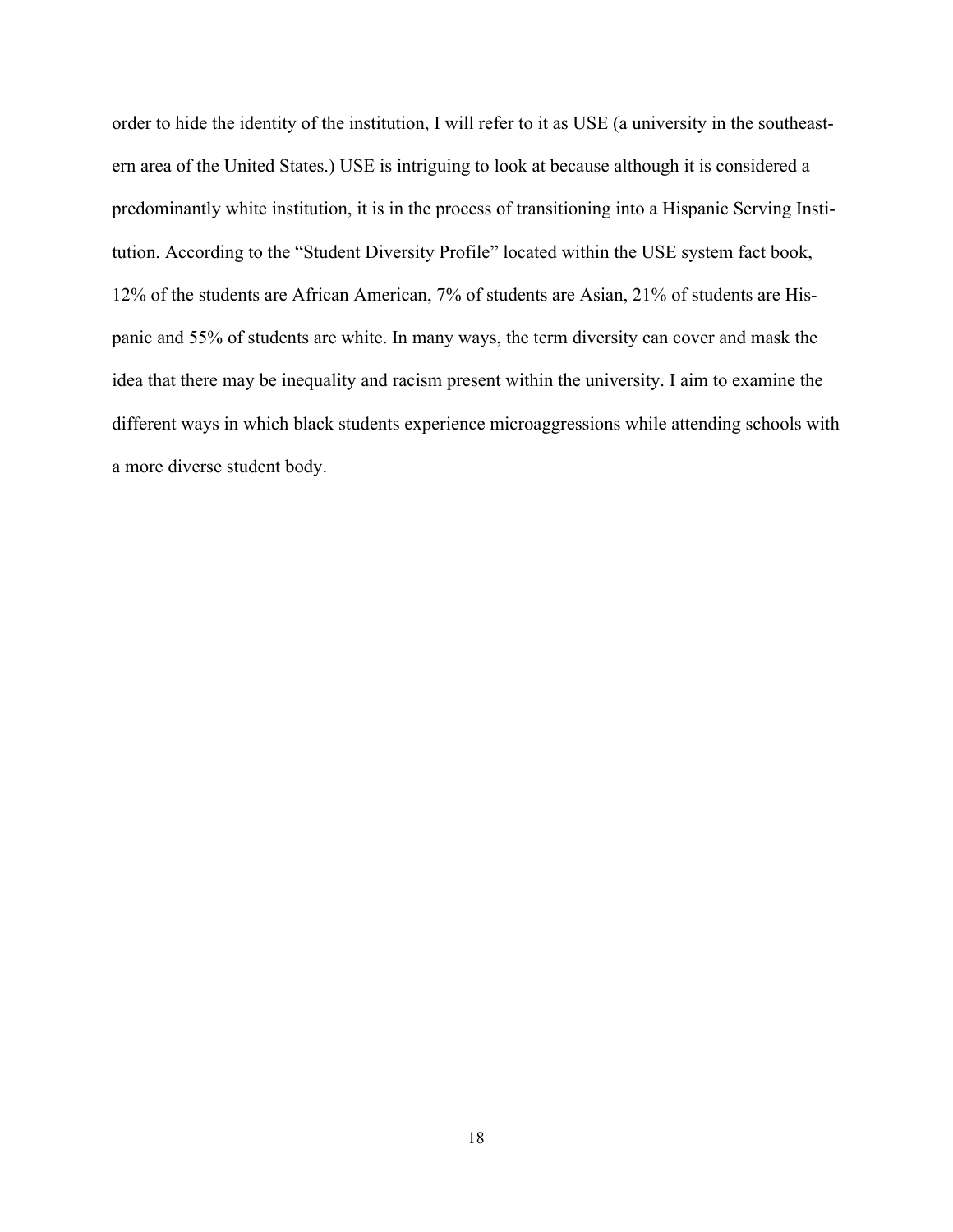#### **CHAPTER THREE: ACKNOWLEDGING THE BAD SMELLS IN THE ROOM**

"When you grow up with it, it becomes hard to point out. It is like a bad smell in a room. You *been in it too long to point out. It is hard to even smell it anymore."* -David

Interview results show that all students in the study experienced a variety of microaggressions despite their gender, sexuality, academic major and/or ethnic background. However, their unique individual backgrounds did impact the context and ways in which they experienced these racial microaggressions. Overall, all students did mention that they had experienced microaggressions; but they also mentioned that they felt worried about confronting them due to their subtle and ambiguous nature. The process of pointing out microaggressions in itself was a draining task for students because they were afraid that they were being overly sensitive, thinking too much about it, or it made them feel uncomfortable in one way or another. Based on the analysis of the interview data, I identified four types of microaggressions**:** feelings of exclusion, tokenism, being stereotyped, and institutional neglect. I plan to expand on each type of microaggression throughout this chapter; however, I will give a brief description of each. Feelings of exclusion refer to the ways in which students felt left out in an institution that is supposed to be inclusive. I provide examples that focus on how students feel this at a macro level (the institution), as well as how they experience it at the meso-level (student organizations), and at the micro level in the institution (friendships). Next I write about how students experience tokenism as a form of microaggression. Tokenism refers to the way in which students felt singled out due to their identity while engaging in sports, organizations, and classroom conversations. The next type of microaggression I address is being stereotyped. This refers to the ways in which students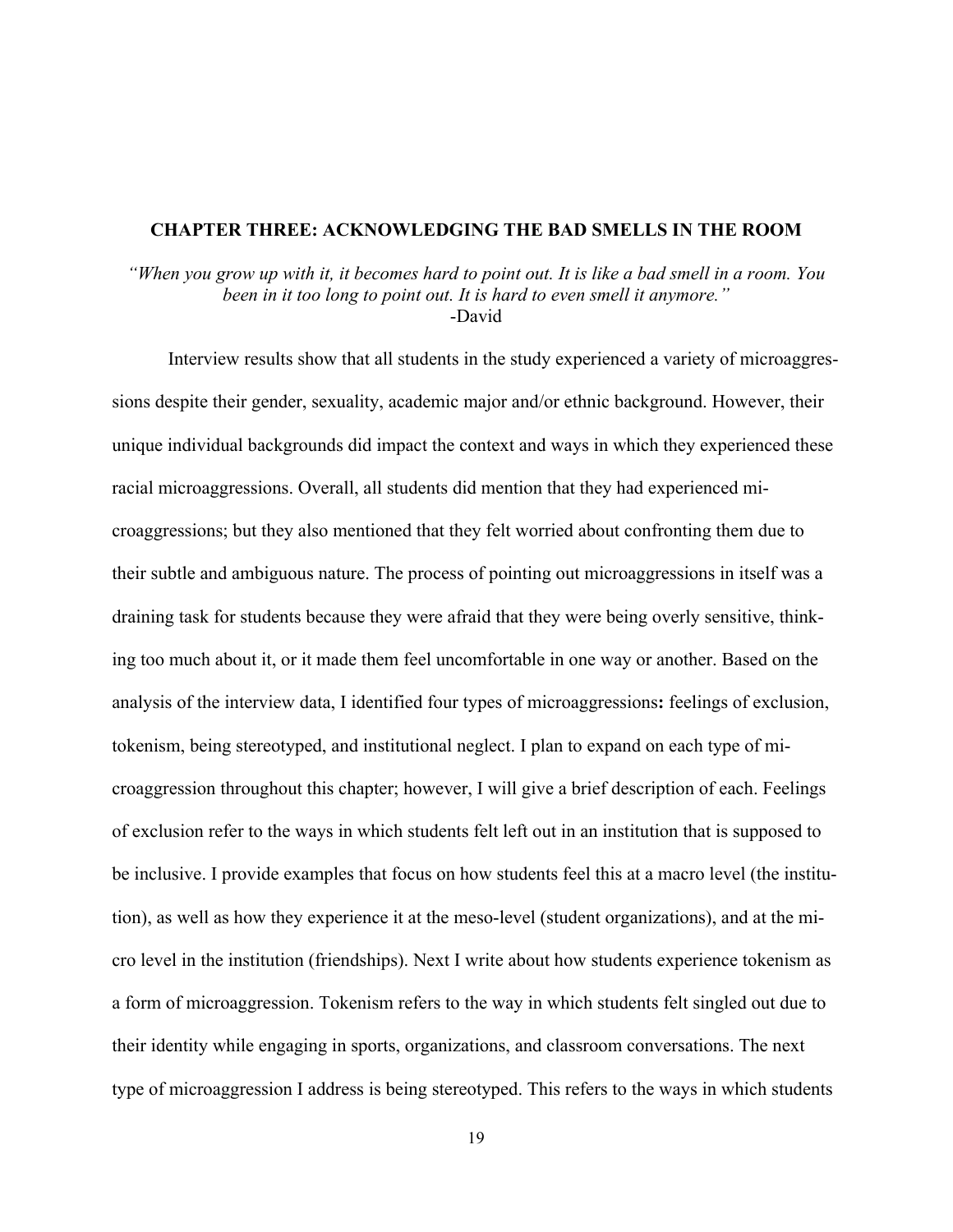are racially generalized and compared. Furthermore, I write about the ways in which students experienced having to deal with broad assumptions about the Black race that were typically negative and insulting. Lastly, I write about the last form of microaggression that I label as institutional neglect. Institutional neglect refers to the ways in which students felt unprotected and inferior under the administration of the institution. In many ways students shared many instances in which these types of microaggressions intersected as well. I found that experiencing microaggressions is a dynamic and complex process to understand because in many ways students experienced various forms at once and in many cases they explained that it was difficult to pinpoint why certain comments made them feel uncomfortable.

## *Feelings of Exclusion*

After asking the interviewees what encouraged them to come to USE, a great majority of them spoke about the vibrancy and the diversity being the main attraction. They further explained that they were drawn to this particular institution because the university prided themselves on diversity in terms of race. However, when I inquired about the racial composition of most of their classrooms and different spaces on campus, almost all respondents argued that their classrooms were predominantly white or that they were usually the only person of color in their class. Karina, a Jamaican-American senior studying Psychology spoke a lot about the inequality of opportunities at USE. She stated:

Coming here it is like coming to the "land of opportunity" and I say that with quotations so you come and you think, "Well, I have the same opportunity as the person next to me" but really it is just like your skin color is the immediate barrier of what I am going to get versus what a non-Black person will receive.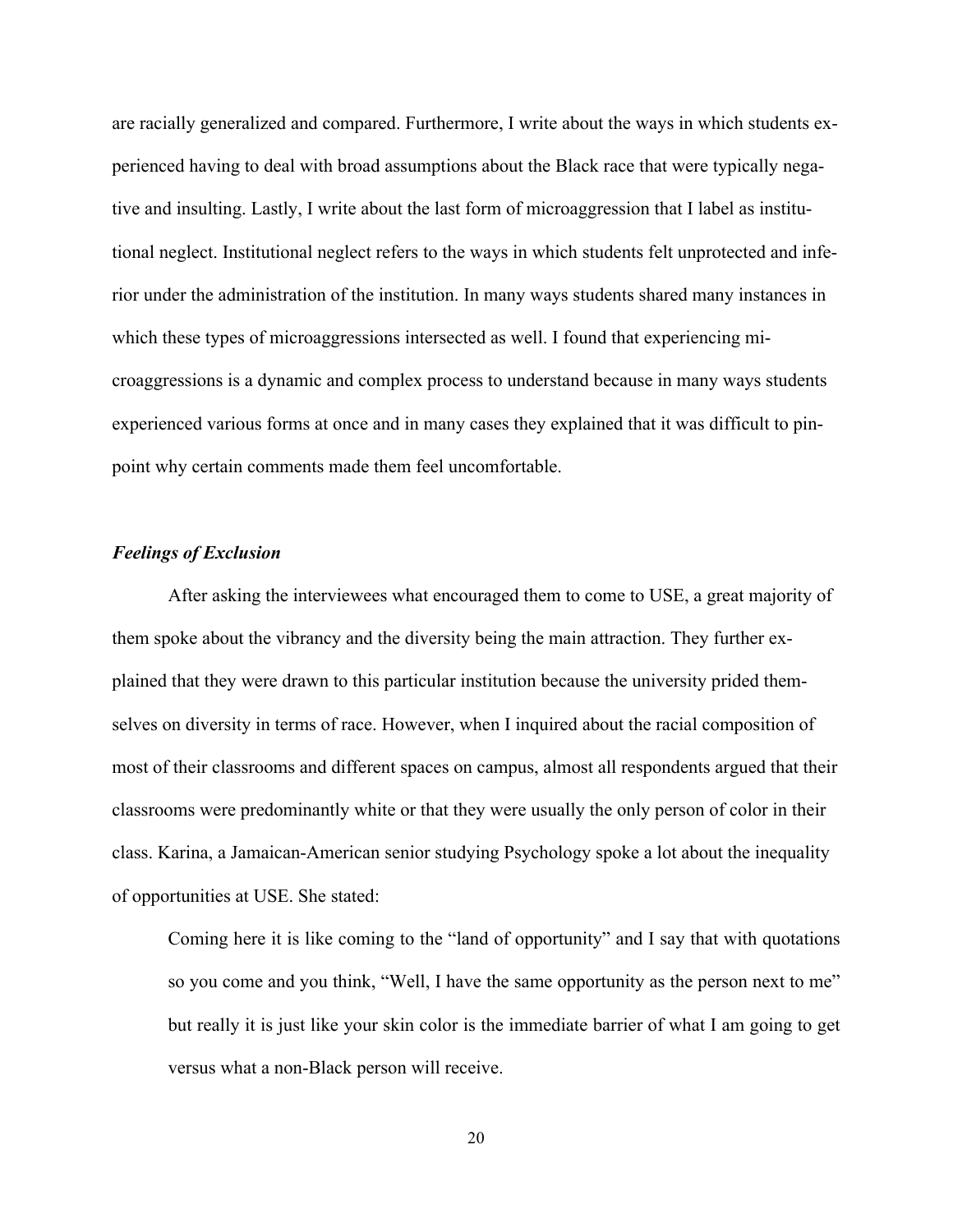Furthermore, they emphasized that these feelings of exclusion and isolation made them feel extremely uncomfortable while being in a "safe" educational space. They also mentioned feeling a bit betrayed by this trope of "diversity" mainly because it is often conflated with equality of opportunity. All participants spoke about feeling excluded in some sense. However, as mentioned before, the ways in which they felt excluded were impacted by their backgrounds. For example, one of my participants Maya, who identified as a queer black female senior majoring in anthropology spoke a lot about the complexities of feeling included in the classroom.

Something that I really dislike here at USE is when I realized that I am one of a kind in my classroom in the sense of some aspects of my identity; being a black woman, being a queer black woman in fact. That can be kind of discomforting when I am around people who are not necessarily like me or people who do not understand me.

Maya further explained how painful her experiences were when trying to fit into certain student organizations on campus and inevitably feeling excluded due to her intersecting identities. She mentioned that being a queer woman of color was exceptionally difficult because, in order to find an exact fit for her identity, she had to be a part of many different organizations in order to satisfy the intersections of her identity as a whole. However, within each organization she joined she did not feel completely comfortable due to the microaggressions that she faced in each one. For instance, she spoke about the lack of black representation in a student organization geared toward the LGBTQ community. She joined this organization in order to find a safe space where she could speak about her sexuality openly. However, she found that she was barely able to connect and contribute with the members because most of them were white and she was the only woman of color. She then also spoke about the lack of representation of the LGBTQ community in black student organizations.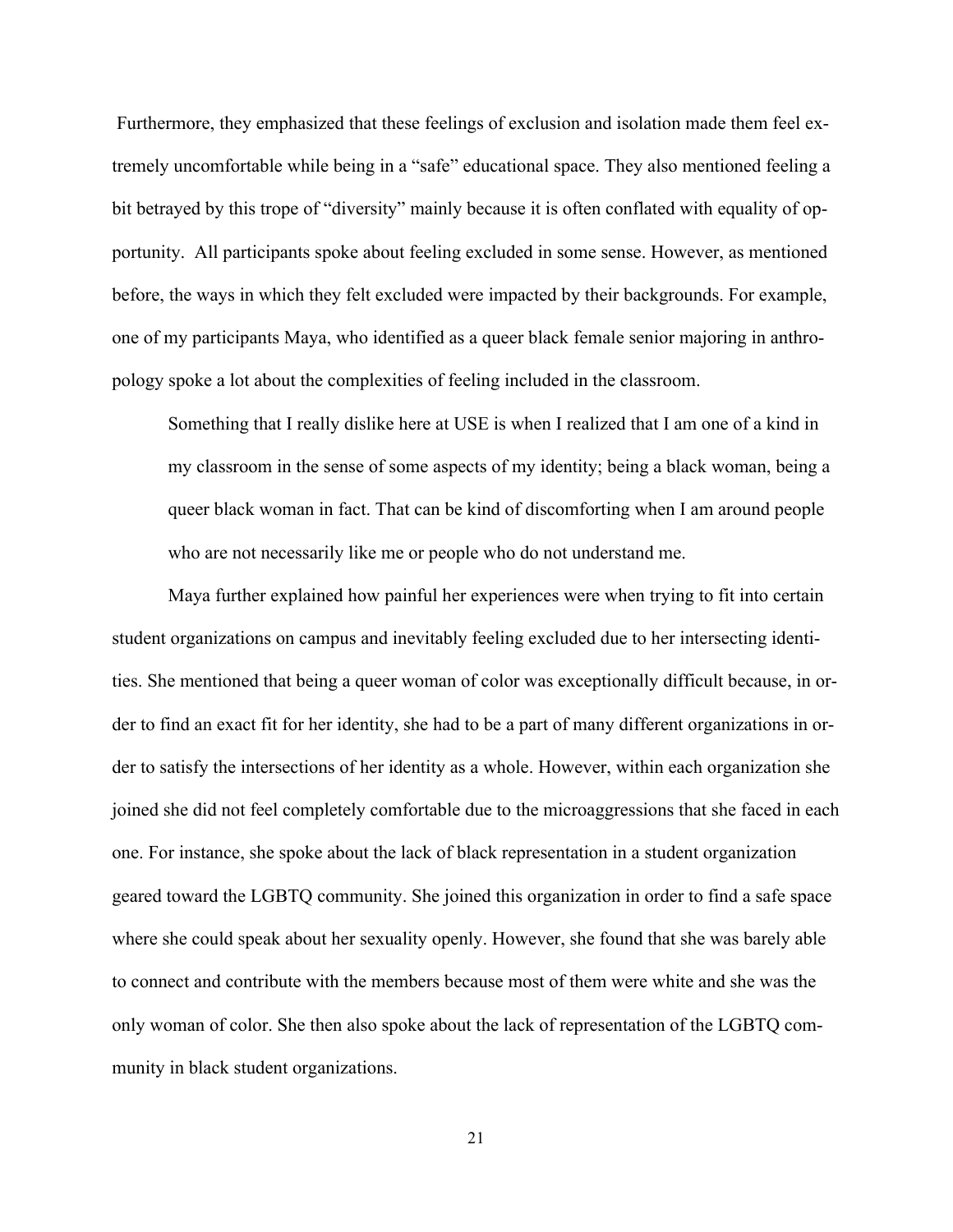One time I went to a club meeting and we were talking about the LGBT community and I was really the only one in there advocating and I felt like people were just not agreeing and they were saying it was wrong. It just made me feel so uncomfortable because it was a black organization and I just felt like if we really care about the black student community, why can't we care about those who are not heterosexual or those who do not fall into gender binaries and things like that? So that was definitely a time where I felt pretty isolated.

Being a queer, black woman, Maya explained feeling perplexed when trying to find an organization that represents and advocates for her and her intersecting identities. Due to the different microaggressions she has faced in these different organizations, she ultimately always felt excluded while participating.

Jasmine, another respondent who identifies as being both Black and White mentioned feeling excluded when trying to branch out and join other organizations that were not predominantly Black. She recalled a time in which she was interested in joining a sorority within the Pan-Hellenic Council. The Pan-Hellenic Council is a predominantly white organization that is considered an umbrella for a variety of fraternities and sororities. Jasmine explained that she was mainly interested because she had many friends from high school who have joined in the past. She mentioned:

I went up to the recruitment table and I said I was interested, they responded saying, "Were you interested in Pan-Hellenic (predominantly white organization) or National Pan-Hellenic" (predominately Black organization)? And I said, "this one, I came here."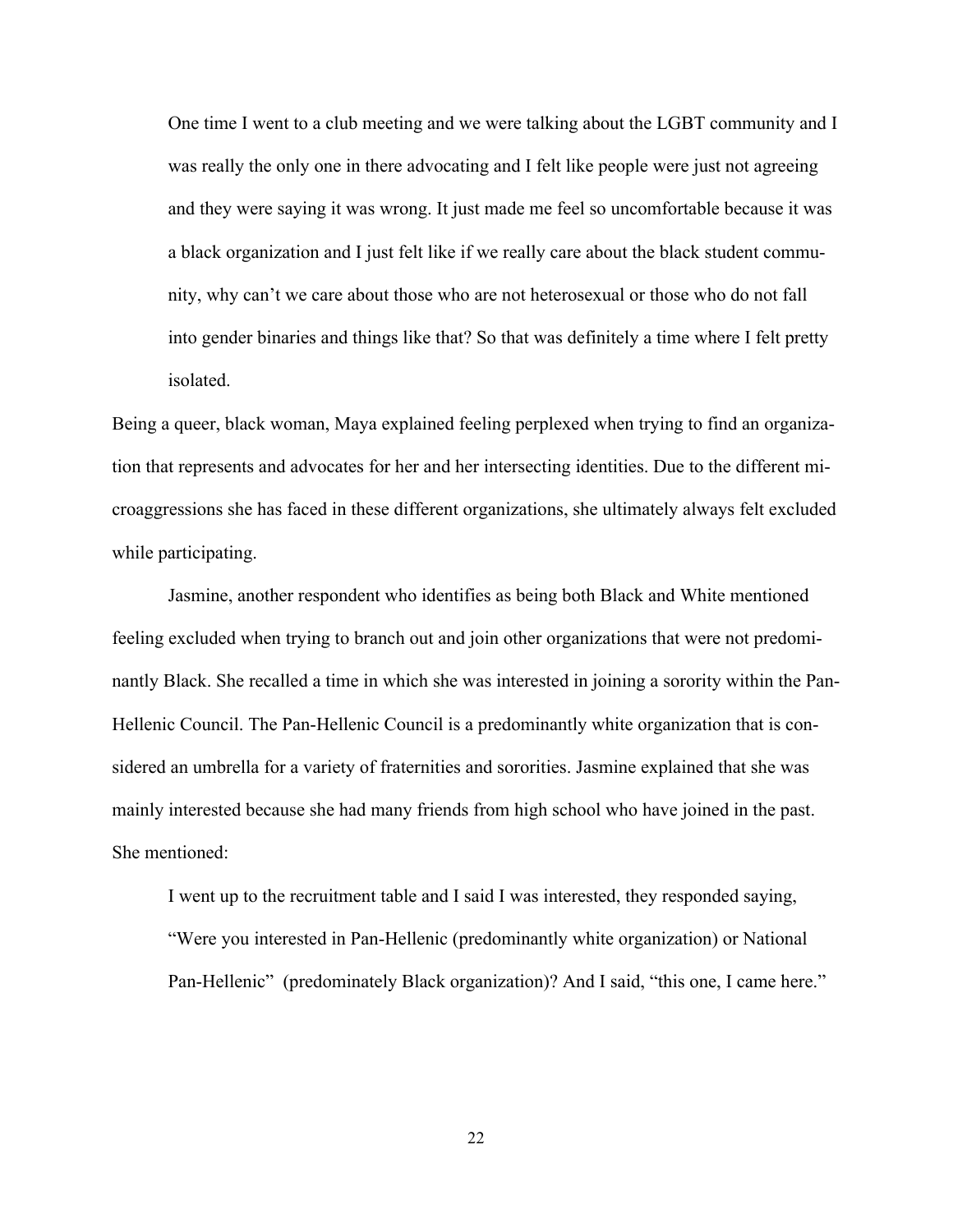They looked at me in a confused way, so at that point I was just like, "No" for you to assume that.

This shows how excluded Black students may feel on campus when joining organizations. Jasmine explained that she was interested in joining a sorority that she believed was perfect for her. She spoke a lot about being excited to join this particular organization because many of her high school friends have joined in the past. However, when she went to the organization's table to show her interest, the members of the organization automatically assumed that she was lost because of her race. Therefore, they tried to redirect her and encourage her to join a Black organization instead. This shows that even when black students try to branch out and join non-Black organizations, they still face a great amount of obstacles in the process.

#### *Tokenism*

Tokenism has been described as a double-edged sword in which institutions are applauded for reaching diversity goals; whereas the visibility of minority persons becomes heightened and scrutinized (Kanter, 1977). Due to the disproportionate racial demographics in many of the classrooms, many of the students mentioned that within the classroom, they felt singled out while engaging in classroom discussions. During different points in time, black students felt that their role as a token was to speak on behalf of all black people when issues of race tended to come up. David, a black male student mentioned: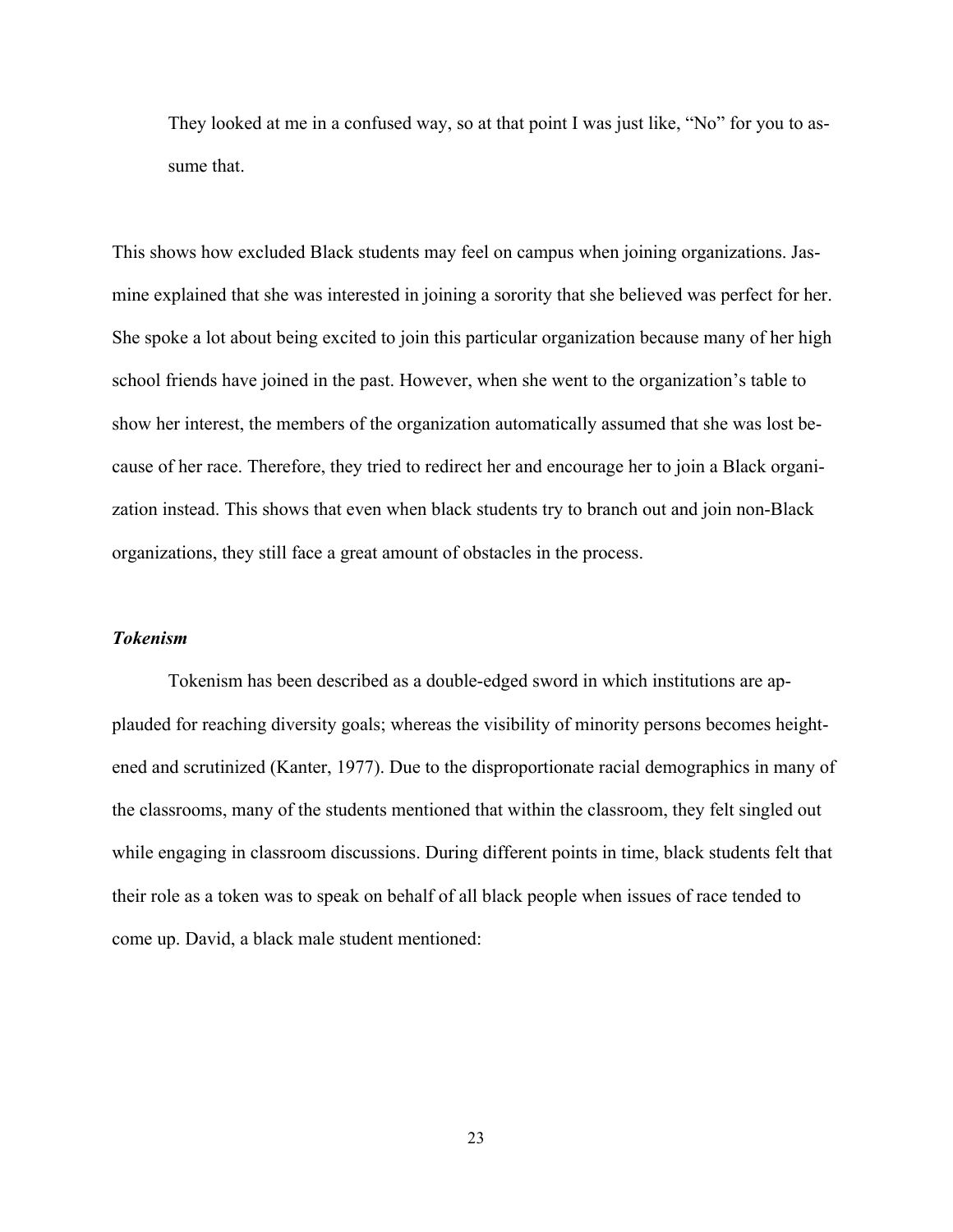There are times where, when race comes up, I know that there is a wait for me to speak. Being a black male specifically, when it's dominated by another race or culture specifically, white culture, you become the mouthpiece for all black people everywhere. Which is not fair.

Tokenism can lead to students feeling singled out and put on the spot to advocate for their entire race. Being one of a kind in a classroom can put tons of stress and anxiety on the student. In this particular case, David explained how draining it was to have to come into class and always be considered as "the other." If other students were not speaking for him as a black man, it was his responsibility to speak for all black people. This can definitely be a daunting task that comes along with being tokenized in a classroom setting. Interestingly, tokenism has not only occurred in academic spaces, but it has also surfaced in the athletic department as well.

Karina a Jamaican-American student athlete, mentioned that she had experienced many challenges being the only black student on one of the athletic teams. The microaggressions that she experienced were both physical and emotional. The impact of these microaggressions were much more severe due to the fact that they were not only mind boggling, but embodied as well. Karina explained that when confronted with microaggressions, she often felt as if she was engaging in mental battles. For one, she explained how difficult it was to pinpoint whether or not a person was being racist or if she was being too sensitive. She also mentioned feeling confused when deciphering whether or not she should address certain comments. When I asked Karina to describe any negative experiences she encountered while being at USE, she mentioned that one of her most daunting experiences was being the only black female on an athletic team. Being the only black woman she was subject to cultural misunderstandings. She also spoke about feeling pressured to change her natural appearance in order to look like everyone else. Physically she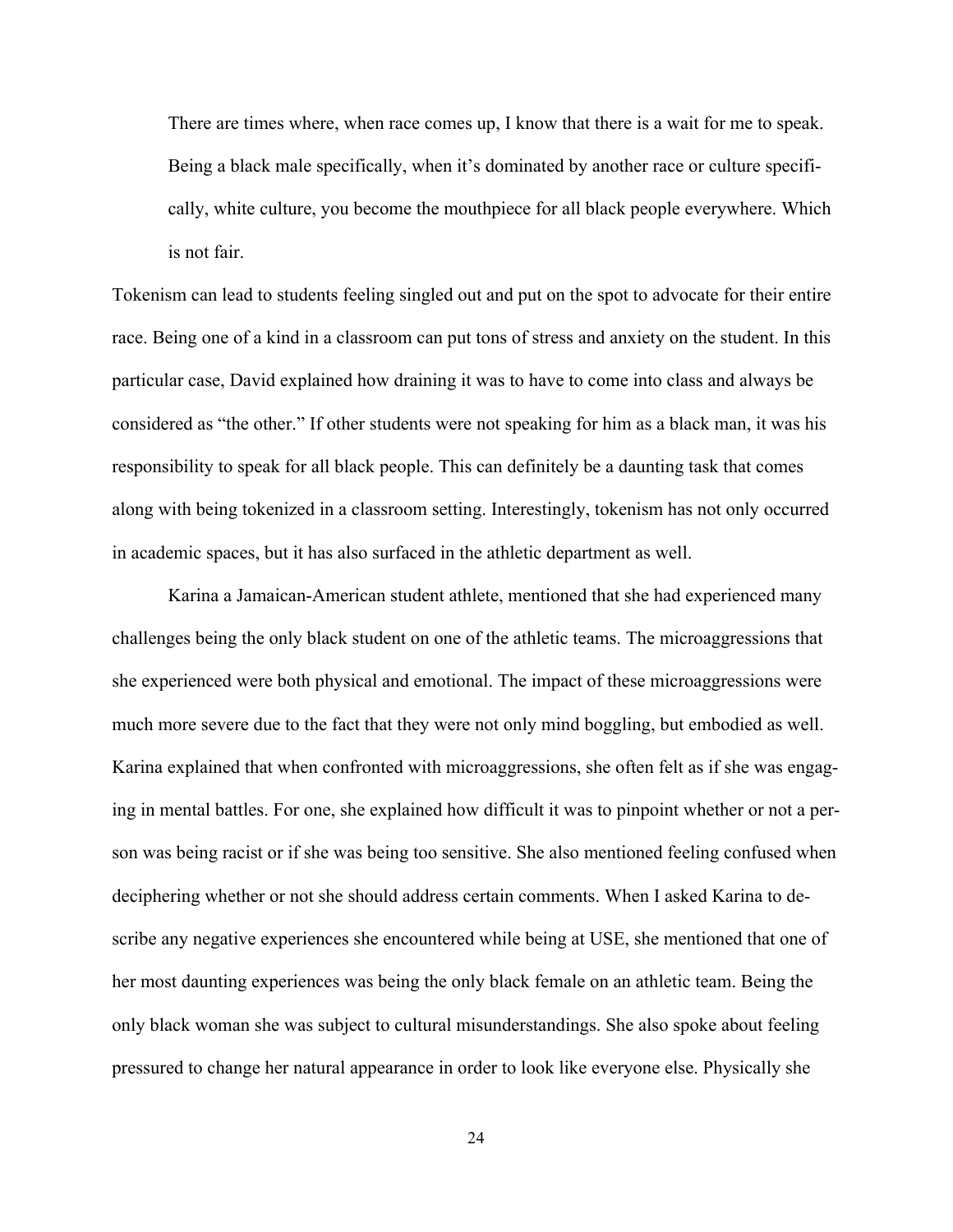mentioned: "The cheer coach had blonde hair and blue eyes, silky straight hair and she kind of imposed that look onto everybody and it was very hard for me." She further explained the pain she endured when she was forced to wear makeup that did not compliment her skin tone:

She wants everybody to wear the same shade of make-up, but that makeup doesn't look good on my skin; I'm about to look ashy, it's not going to work. She wants my hair to be bone straight, but my hair is naturally so curly and poofy so as soon as one drop of water hits my hair, poof.

This student had to deal with feelings of embarrassment both internally and externally because her natural appearance was not up to par according to standards of whiteness. Due to being the only student of color on the team, the coach and other members did not understand how imposing a white aesthetic on her could have made her feel uncomfortable. They did not understand how much she had to struggle in order to fit into this standard of whiteness. Forcing this student to physically assimilate into whiteness, not only put an immense amount of stress on her, but it also devalued her culture, history, and her individuality as a black woman. She also mentioned that she was named the "problem child" because she often questioned the coach about things that made her feel uncomfortable. She explained:

She often called me her problem child because I would always say, "Coach, you know I can't do that," or, "Coach, you know that is not going to work for me." And even when it came to trying on spanx it was like, "Coach, you knowwww I am an xs but I still have a bigger bottom so if you give me an xs my bottom will be hanging out and that is cool for different races to do but for some reason when women of color do it, it isn't representable, or respected and I had to do that.. I would look like a "hoochie" and that actually happened.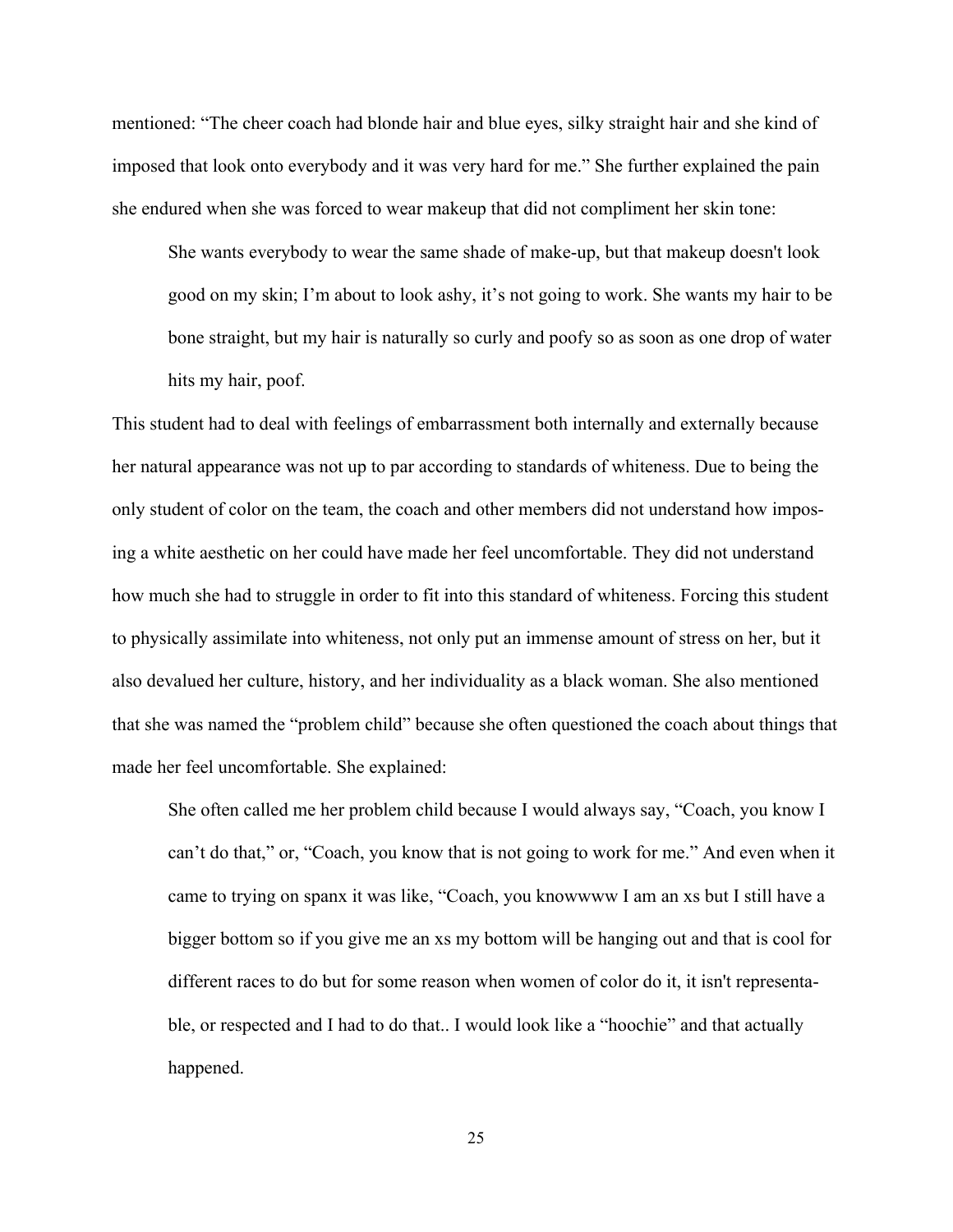Being tokenized as the black problem child posed plenty of threats to Karina's identity as a black female. Was Karina wrong for asking questions whenever she felt uncomfortable? Was Karina wrong for acknowledging that there is more surveillance on colored bodies when wearing uniforms? Because Karina was uncomfortable, she decided to speak out about what was bothering her. However, when she confronted her coach, she was automatically labeled the problem child with a bad attitude. This definitely takes a toll on students of color both physically and emotionally. Karina being the only black girl on the team, as well as being the only "problem child" seems problematic; especially when looking at the history of how black girls are disciplined more than others. Diversity tends to be conflated with equality; and this tends to result in colorblind racism (Bonilla-Silva 2008)**.** It is important to acknowledge and understand cultural differences, instead of ignoring that there are differences. This certainly explains how microaggressions, like tokenism, are a product of color-blind racism. The perpetrators may say comments or compliments that they believe are innocent and congratulatory; however, that comment can be detrimental to the person on the receiving end because it bears stereotypical assumptions and racist undertones. Bonilla Silva (2006) writes about how racism is not only perpetuated by klan members in hoods, but by people in suits. This shows how racism continues to be reproduced by everyday people with good intentions like professors, classmates, etc. Bonilla Silva (2006) writes about the four frames of color-blind racism: abstract liberalism, cultural racism, naturalism, and minimization of racism. Abstract liberalism refers to the ways in which white people maintain their privilege by believing that everyone is equal and that everyone has access to equal opportunity in America. Cultural racism refers to the idea that black people are not able to make it out of inequality because of their culture and upbringing. Naturalism refers to the idea that racism happens naturally. For example, residential segregation occurs because black people naturally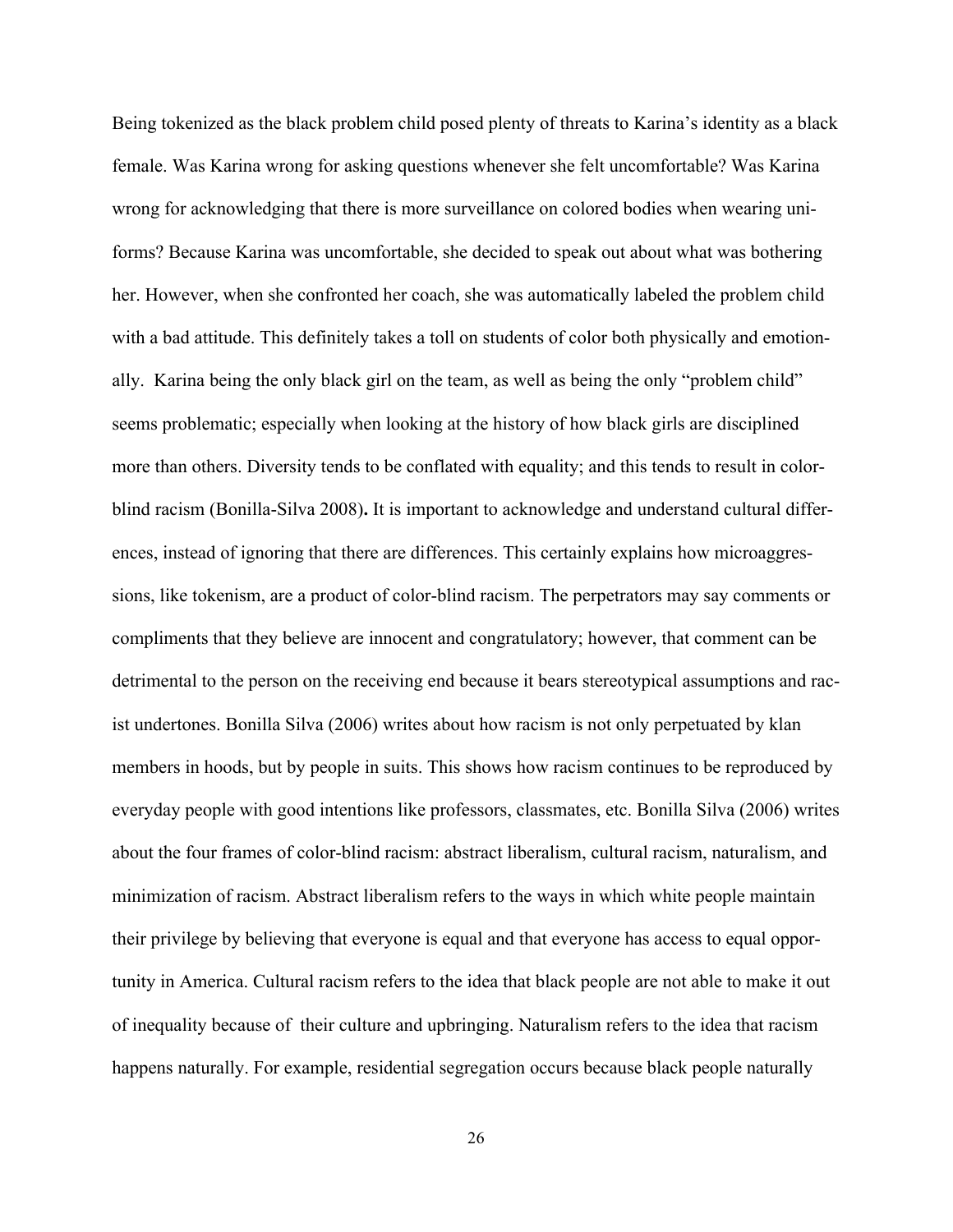gravitate to other people like themselves. Lastly, minimizing racism refers to the idea that racism does not impact the life chances of black people. In many ways, white liberals use these frames and do not understand how they are facilitating the reproduction of racism and inequality. Therefore, the reception and the impact of these comments are much more harmful than intended.

Iesha, a Trinidadian-American female student spoke about one of her classmates singling her out as one of the "good black girls."

One time when I was in a classroom, one of my white female classmates reached over to me and told me that she has never met a black woman that she liked. I don't take that as a compliment, because she's 36, 37, so you're telling me that you have never met a black person that was nice to you or respectful? So what are you categorizing us as?

I consider this particular incident to be a direct racist comment although it was intended to be a compliment. In many cases, white people make assumptions about what it means to be Black. As mentioned before, many whites think in terms of the cultural racism frames. They see Blacks as a a stereotype and believe that inequalities exist because of their culture. Therefore, when they actually meet a black person that is different from what they expected, they are labeled an exception to the rule; they are a "good black person." In this particular case, Iesha, who has fine straight long hair, and who speaks eloquently, was set apart from 'other' Black people. It seemed as if Iesha's classmate did not like Black people at all, but Iesha was different from other Black people possibly because of her straighter hair and because of the way she speaks. This also may suggest that Iesha's classmate hasn't had much contact with other Black people, and her perception of Black people is jaded by negative stereotypes. Although she did not explicitly say anything extremely racist, the racism became clear and real through these back-sided compliments. When diversifying spaces, tokenism tends to take place. As mentioned before, there tends to be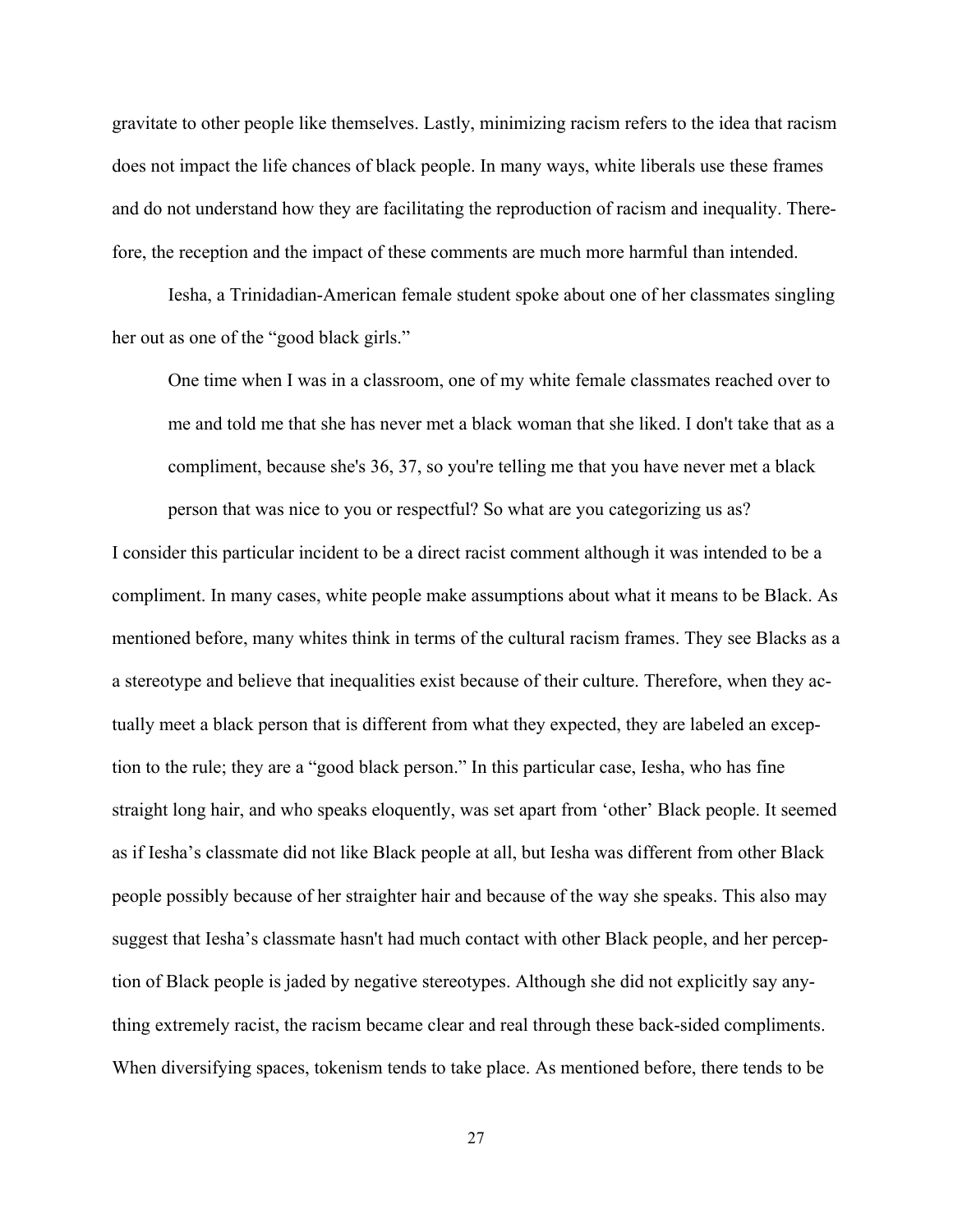this conflation of diversity and equality. Therefore, it is common for people to think that in many cases, these types of assumptions reproduce black stereotypes.

#### *Being Stereotyped*

Along with feeling excluded and tokenized, many students also stated that within the campus setting they tended to feel stereotyped and limited in terms of how people thought of them. It is known that many non-blacks tend to generalize the identity, experience, and characteristics of Blacks due to the saturation of negative stereotypes and representations of Blacks presented in society. Naturi, a Tanzanian woman from Saudi Arabia spoke about how she constantly felt pressured to limit herself: "On campus, it has always been an issue of having to let people know that I do not fit into a box." As a result of doing this, I believe that they are generalizing blackness (the lived experiences of black people and what it means to be Black) by reverting to stereotypes. Although many non-blacks may not explicitly stereotype Blacks, there are many ways in which they may do so implicitly. Jasmine, a black female student who identifies as half white and half black mentioned feeling stereotyped while attending class one day. She stated,*"*There was one class I was in and we were talking about absentee fathers and off rip they tried to ask me about how I felt about it and I'm like, I mean, I have a dad so." To many, this may seem like an innocent act. Some may argue that they just wanted Jasmine's opinion on the topic. However, knowing the racial dynamic of the class with Jasmine being the only Black student, the fact that everyone turned to her for an answer was quite insensitive. Many would also argue that it was not intentional to make Jasmine feel offended; however, in the case of microaggressions intentions do not matter, it is the impact that matters. Assuming that black students are fatherless reinforces one of the many ridiculous false negative stereotypes about black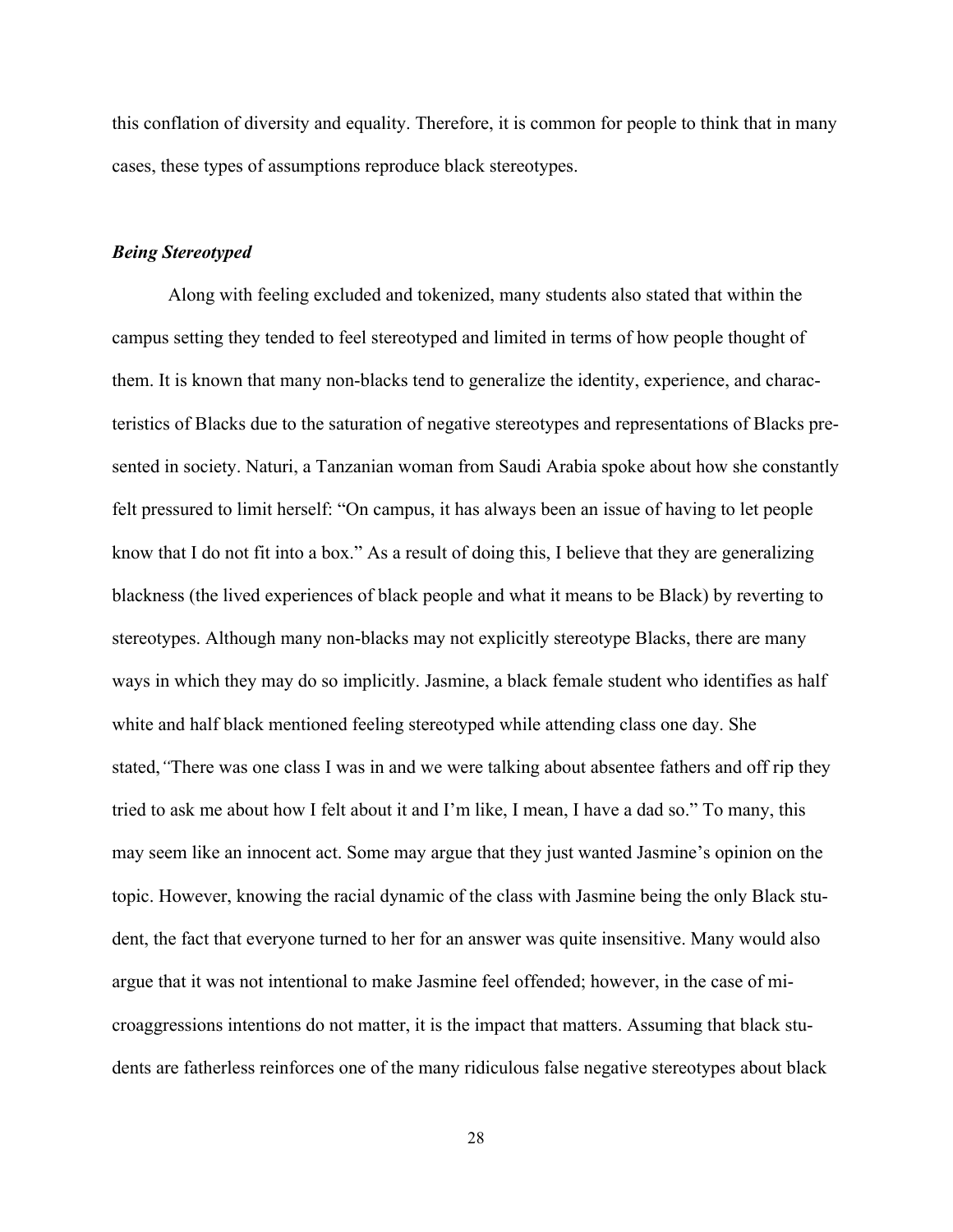people and their experiences. In addition, microaggressions are particularly damaging because they are not isolated incidents that occur once in a while. Instead, microaggressions reoccur and become patterned in the experience of Black students. Black students have to deal with hearing the same negative generalizations about their culture and selves. Black students almost become a spectacle and are reminded on a everyday basis that they are not seen as a person, but as a stereotype. As a result, it reproduces and perpetuates inequality and invalidates the versatility and humanness of black people.

Naturi, is a female student who has a father who is African (Tanzanian) and mother that is African American (Chicago). She spoke extensively about her troubles of trying to get people and herself to understand her identity. She was raised for the most part overseas, in the Middle East, in Saudi Arabia, and she also identifies as Muslim. She mentioned that she thinks that she makes people feel extremely uncomfortable when they cannot label her and put her into categories based on her identity. Due to these intersecting identities, the microaggressions that she had experienced were very intense. In many ways she spoke about feeling out of place being a Black, Muslim woman from Saudi Arabia. Due to these intersecting identities, Naturi explained that people never know how to label her, understand her or interact with her. When she tells faculty, students, and other individuals in general that she was raised in the Middle East, they automatically make assumptions for why a black person would be overseas.

A lot of people are surprised when I tell them my background. They assume that I am from the military and I just have an issue with people assuming that I am Black so the only way I would go overseas is if I was in the military; that's not the case. So that is a reoccurring instance I see amongst students and faculty members when they speak to me. Why assume? It is always, "Oh you must be from the military." It wasn't, "Oh so what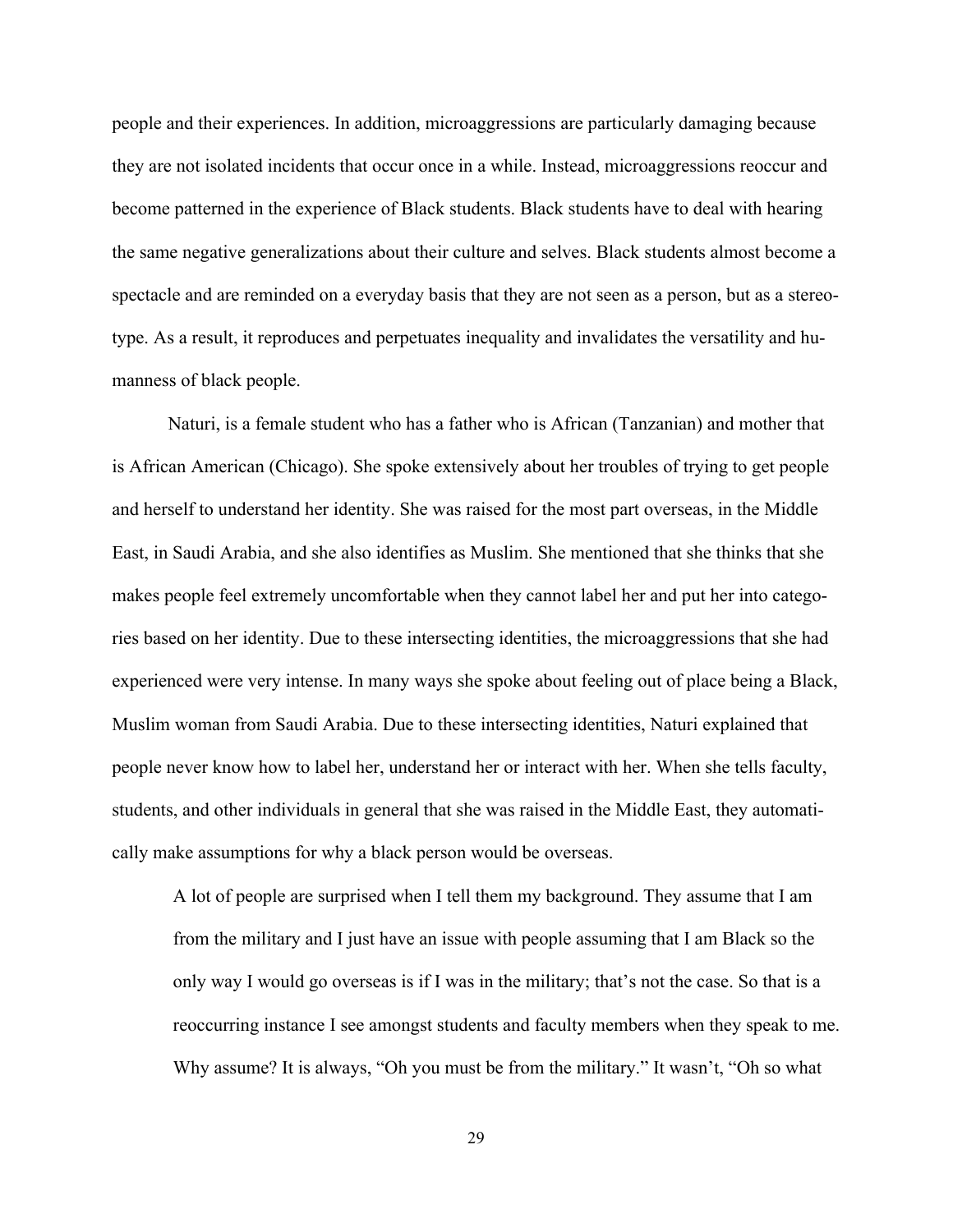took you overseas?" It has never been an open-ended question….. it's a whole bunch of assumptions.

Assuming that Naturi is from the military suggests that black people do not engage in traveling practices unless they are associated with the military. These stereotypes show just how deep-rooted racist and discriminatory ideologies become embedded in the minds of people. These ideologies and stereotypes become reproduced through everyday interactions.

Naturi also mentioned feeling stereotyped by other African Americans who did not understand her Tanzanian background.

When I moved to the states and I met this African American male he asked me where I was from; so when I told him he jokingly said, "Oh you're African you must be the devil." It made me feel like… I had to question myself as an American and it made me feel like there really is an issue of identity when it comes to African Americans… I think that the generations of being stripped of your identity has affected the youth in a negative way.

This particular incident that Naturi described caught me off guard. Typically, when we think about racial microaggressions we do not consider the ways in which Blacks may micro aggress other blacks due to ethnic differences. In this case, the man that she met from Houston, Texas had a stereotypical view of what it means to have been born and raised in Africa. Although he said this in a joking manner, the comment he made suggested that he had generalized a type of black person that is distant from himself (a Black-American) . Ultimately, he limited himself to what blackness consists of. On the other side, it is also interesting how Naturi placed African Americans in a box by assuming that all African Americans may view her in that way. She also mentioned feeling limited and devalued when first meeting professors.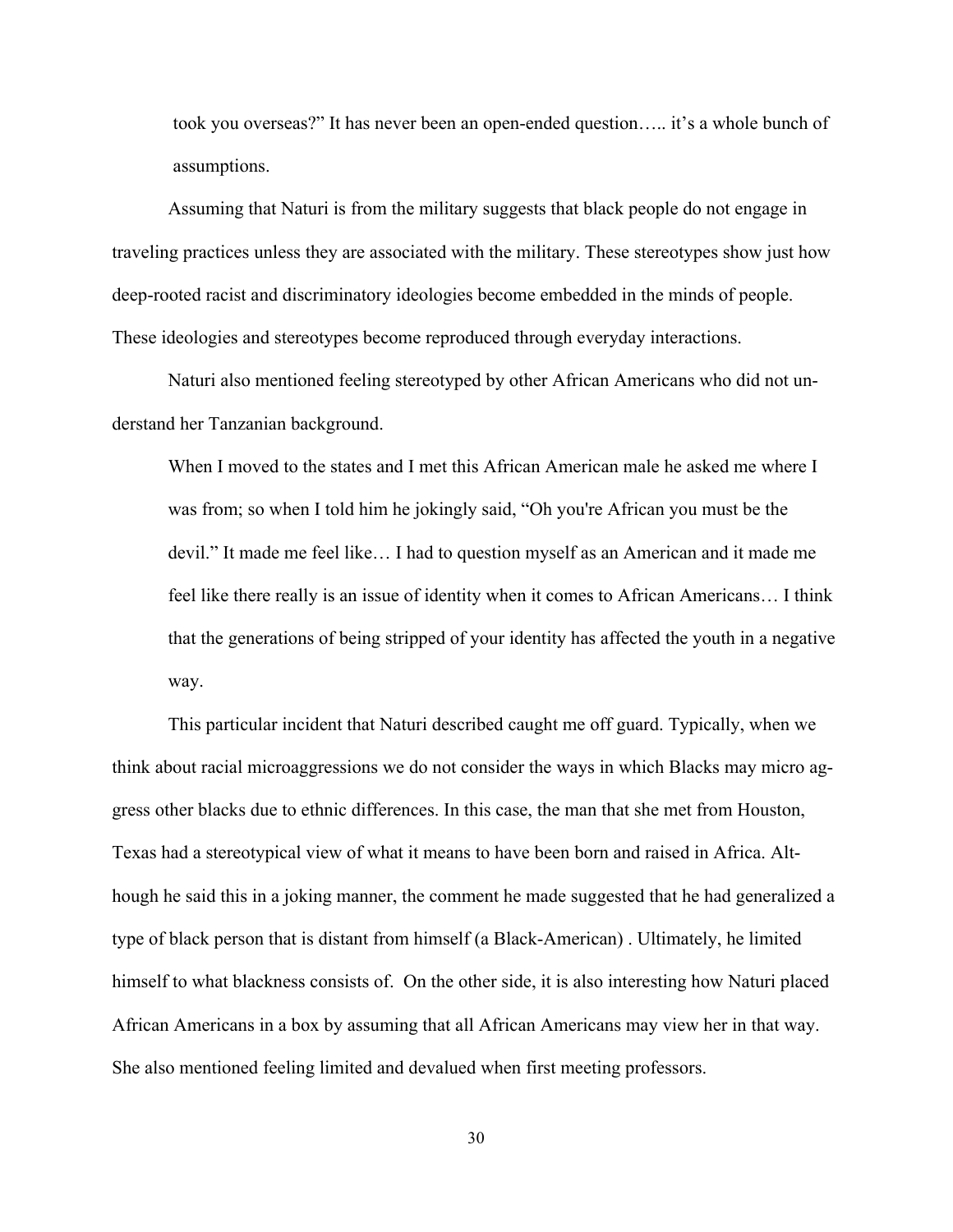In the classroom, I see how some teachers react when they first hear my voice. I don't sound like how they expect me to sound, but like I said, how do you specifically point that out with rhetoric when she isn't actually saying it? They are implying it. Or I had an online class, the teacher was shocked when she met me in person as opposed to what she was reading. I seen it all over her face but you can't prove it. You really can't prove it and that is disheartening.

In this case, Naturi discusses how she becomes overwhelmed when professors expect her to possess a certain identity because she speaks properly and writes eloquently. However, when she meets them in person, they are perplexed to see that she is Black. Naturi goes on to explain that she notices that instant pause, or the change in their faces. However, she cannot prove that they have made racist assumptions about her identity. As mentioned before, microaggressions are defined as being these slippery, insidious acts of racism. Although they are hard to pinpoint and address, they pose real consequences to those being micro-aggressed. In many cases, this affects students psychologically, they begin to question themselves, minimize their own experiences and this may lead to students losing confidence in themselves. Naturi mentioned that in order to cope with these feelings of self-doubt, she often watched YouTube videos that were selfempowering. Bonilla-Silva writes about the paradox of how racism occurs without racists. Racism has become embedded within institutions and everyday interactions to the point where the perpetrators do not realize that they are being racist. This form of racism is dangerous because of its ambiguous nature.

Another student shared a similar narrative of feeling stereotyped in regard to competence and intelligence. Kendall, a black male senior studying computer programming, spoke about feeling stereotyped as well. He discussed feeling stereotyped before he had even been given the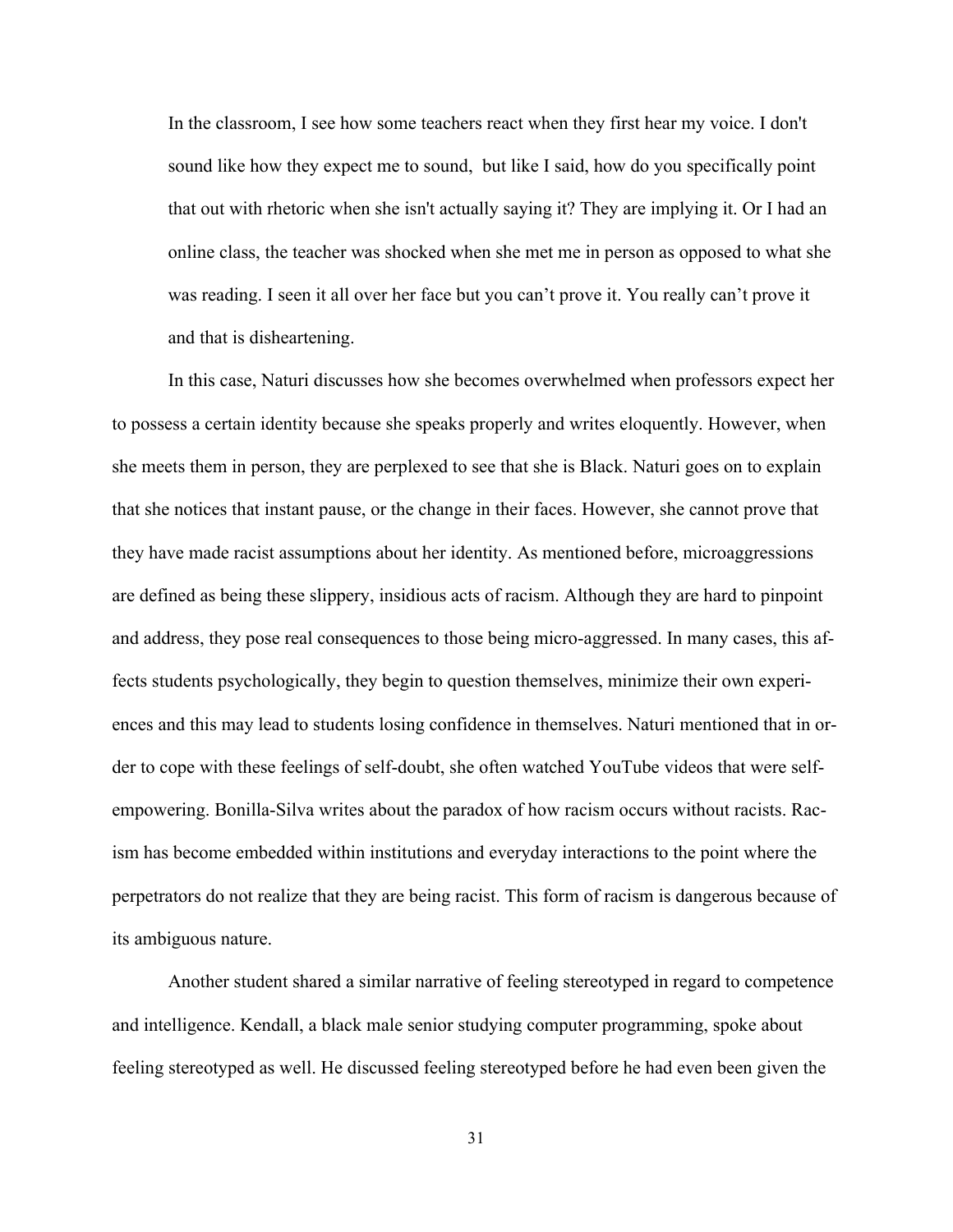chance to speak: "Sometimes I feel like when I open my mouth to speak for the first time people might expect me to come off a certain way and then they get an initial shock when I talk. It's that little pause that bothers me." Kendall explains that he becomes anxious before speaking because he already anticipates the microaggression that is going to follow. He implicitly speaks about the expectations that people tend to have about how black people interact, speak, and behave. Therefore, he already expects the surprised look on their faces when he actually speaks for the first time.

The Black women in my study also mentioned feeling offended when they were complimented on their physical appearance and beauty. Black women often mentioned being complimented as if their attractiveness was an exception to the rule. For example, Iesha, a Trinidadian senior studying history stated in response to my question, "Have you ever felt singled out due to being both Black and a woman":

Or being considered pretty and Black….like why can't black girls just be pretty women and not be singled out as the pretty Black girl … I've gotten "You talk white." That kind of sucks so I don't wanna say that it conflates with my identity but it makes me reconsider my identity.. Why can't I just be, you know, Black.

Iesha and many other women in my study further explained that although people say things like, "You're pretty for a Black girl," as a compliment, it is not received as such. Instead this is concluding that being Black and pretty is not possible. They explained that when a white woman is considered pretty, no one says, "Hey, you know, you are pretty for a white woman." However, black women are constantly being singled out and congratulated for being pretty, given their race.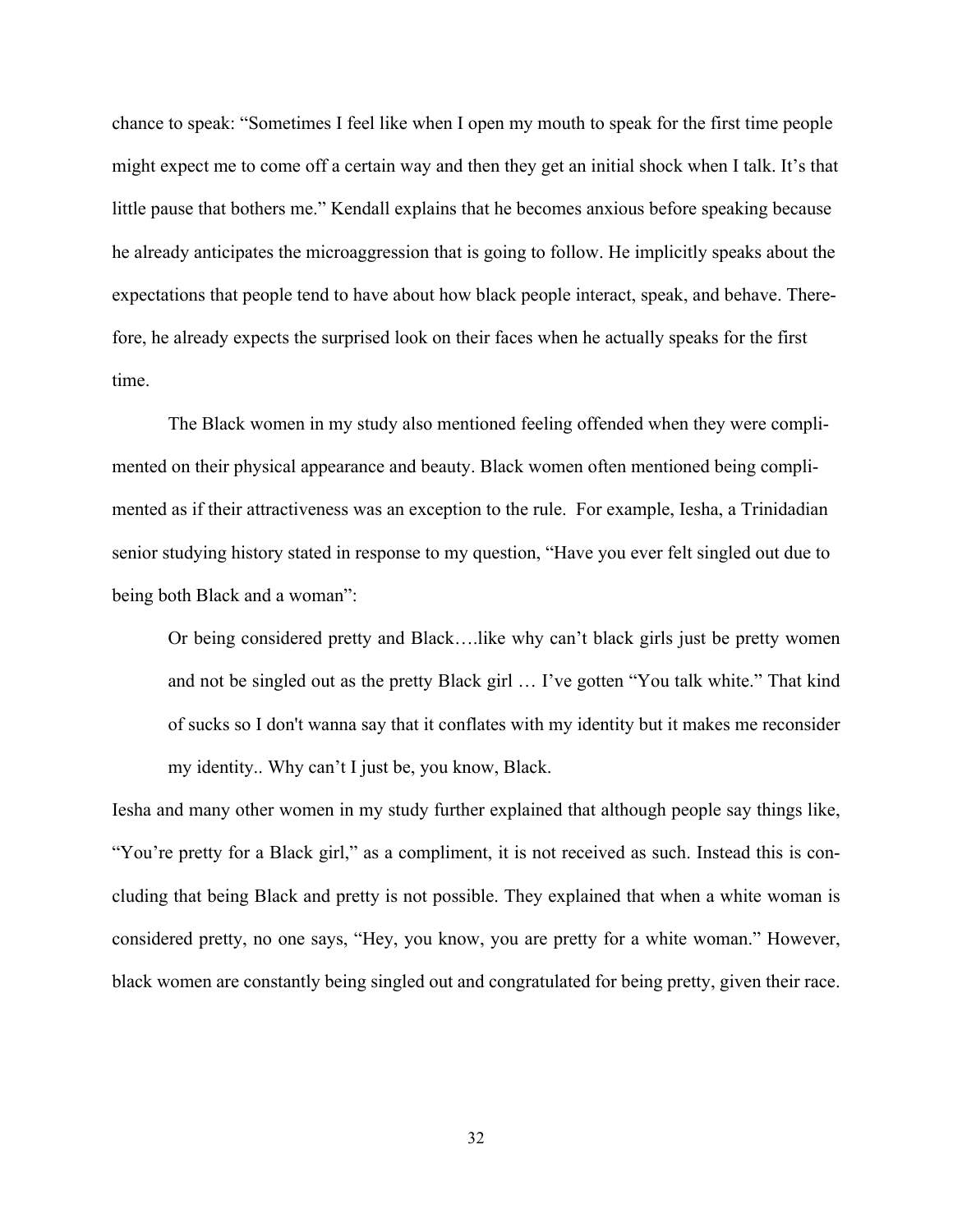Some students spoke about the dangers of hearing the assumptions of others. However, a lot of students expressed that on top of being offended by students and professors, they also felt offended by administrators and the institution in general.

#### *Institutional Neglect*

All of the students mentioned that they felt uncomfortable at this institution due to the daily microaggressions they experienced coming from other people. However, I also found that they felt uncomfortable due to the fact that they do not feel safe at the university and under its administration. Five students mentioned that they felt that they were not protected under the institution in the same way that white students were. There were many horrible explicit forms of racism that occurred on campus; however, many of the students mentioned that there was no acknowledgment and not even an e-mail sent out by college officials and administrators. One student recalled a terrifying incident:

For MLK day, you know we have that statue up in front of the big fountain of MLK and somebody put one of those Donald Trump hats on it and took a picture of it. They put it all over social media.. and we all are here like, "Why is that funny?" You know what I am saying like.. it's not… something to joke about.. and USE didn't do anything.

Another respondent mentioned:

In response to the MLK incident I know a couple of us went to the office and tried to get some stuff done about it and even before that, a colored girl joined the Pan-Hellenic org. She joined the sorority and she ended up dropping out and saying she didn't want these letters anymore because she felt so disrespected by her sisters. She said they used the N word freely, they would dress up and do different things and they would talk about other people of color and that made her really uncomfortable. They would laugh and make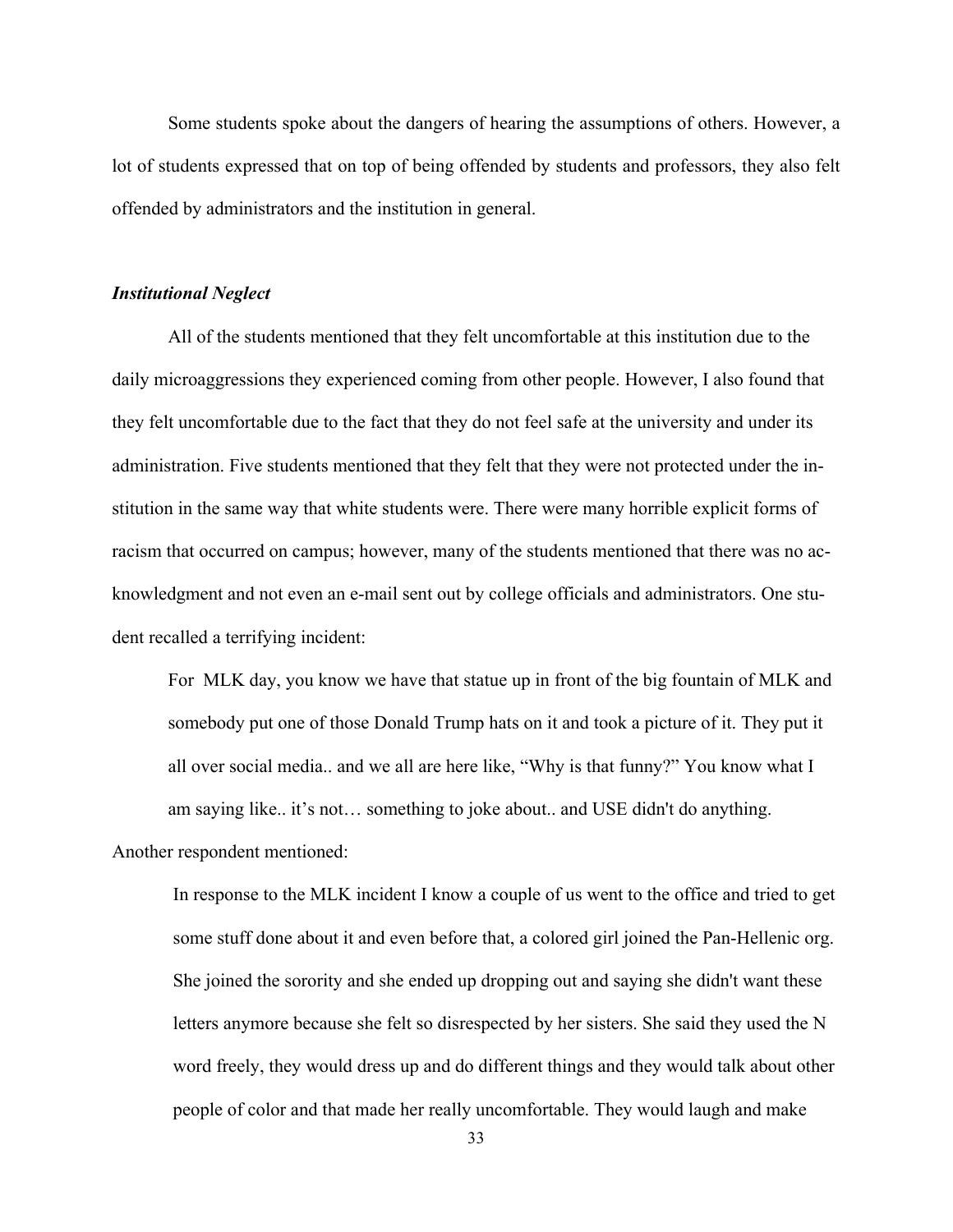jokes about the situations that were going on you know, often during this time.. and she was like, it became too much and it got to the point since the girl dropped out she got bullied, harassed until she left USE and USE did nothing to help her. So it was to the point where all of the black student units found out about it after she left. We did a ceremony and we tried to bring awareness and we wanted to make demands but it didn't work out as planned.

She further explained that many student organizations tried to reach out to administrators about these condescending acts; however, they were automatically disregarded and ignored on multiple occasions. I noticed that 9 of my respondents repeated to me these same stories. Each and every respondent that told me these stories spoke about how much it affected them; they were angry and disappointed, yet nothing was done to even at least acknowledge the pain and irritation that they were carrying with them each day on campus. When researchers think about microaggressions they tend to think about it occurring on a micro level from person to person. However, in the case of institutional neglect we see the transformation of a microaggesion becoming a macroaggression in which Black students are feeling neglected from the entire institution.

In addition to feeling vulnerable to overt racist acts, some of my respondents mentioned not feeling comfortable to seek help at the health center due to the lack of acknowledging that Black students feel attacked on a daily basis.

Because there is nothing worse than being here and all of the stuff that is going in the world that bothers you and you don't have anyone who understands you and supports your feelings and its not like USE sends out e-mails and says, "Hey there are traumatic events going on", with black people getting shot. So if you are internalizing this pain and you have internalized rage they don't say, "Hey we have resources and services to help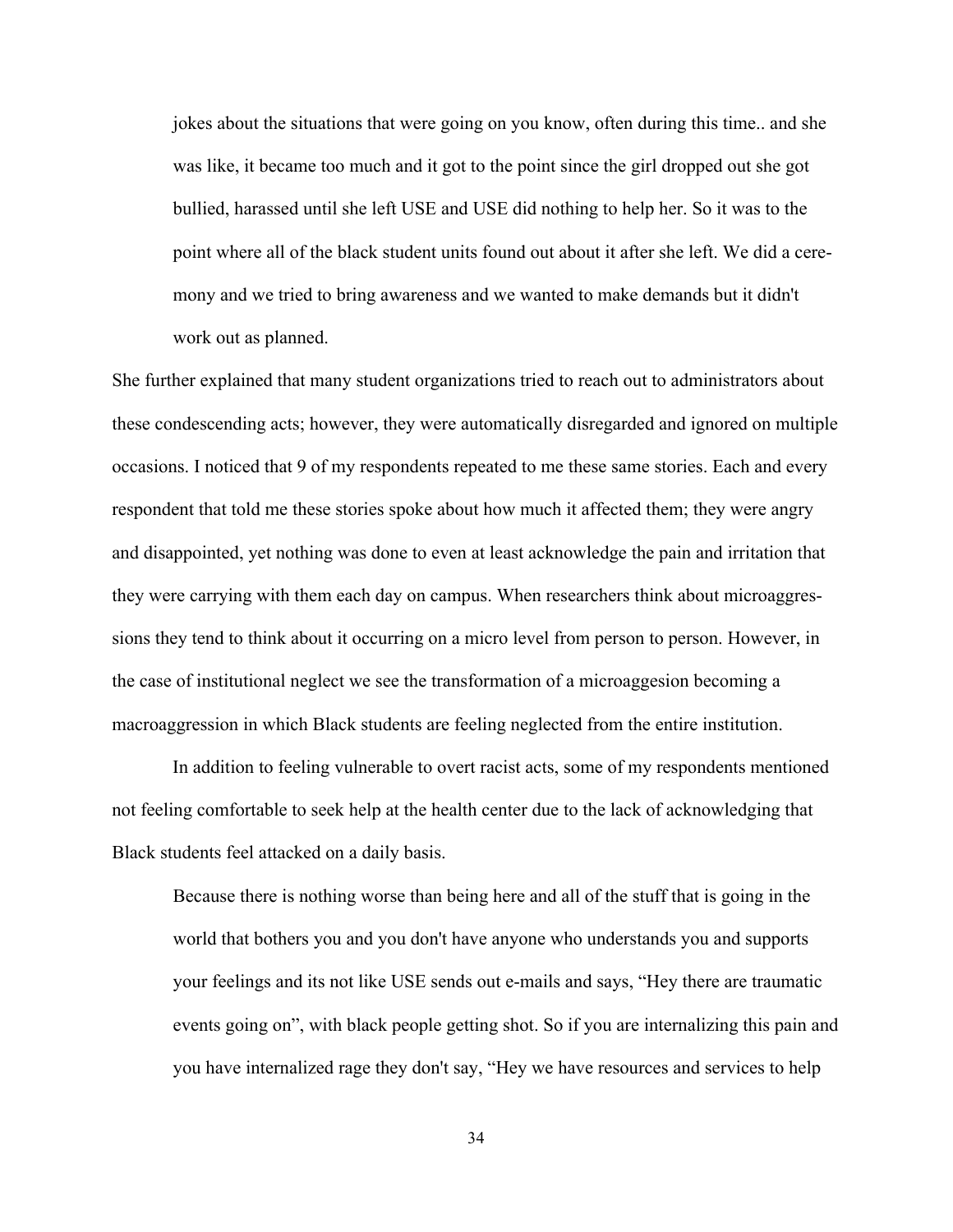you." They are not going to remind you of daily microaggressions and how that can harm your mental state.

In this particular quote, Karina writes about how she feels neglected even at the health center. She spoke about administrators sending e-mails about every traumatic incident that occurs nationally and globally. However, when the issue is about race there is little to no coverage about it. She also speaks about how Health Services needs to encourage students of color to come in and talk about subtle racism, instead of minimizing it as an issue because these are issues the students of color tend to face on an everyday basis.

Another form of institutional neglect came from perceptions of unequal support for student organizations. Jasmine spoke more about the inequality of funds and support that is given to black organizations versus white organizations.

As far as me being an active student in different black organizations, I have noticed that we don't 1) Get as much funding as other organizations, and 2) I like being a part of the Black community at USE because it is a tight knit community but at the same time we are kind of segregated from the general population, like white people don't come to our events and we aren't necessarily welcomed to theirs. So sometimes you can feel a little alienated being on campus and looking around and there's not that many people around that look like you.

Ashley talks about the subtle discrimination she has experienced will participating in a black organization. On a campus that prides themselves to be racially diverse, it is ironic that there are perceived inequalities between how black organizations are funded compared to white organizations. This type of microaggression also overlaps with the category of tokenism. Since these organizations were created to encourage and bolster the idea of diversity, in hopes that it would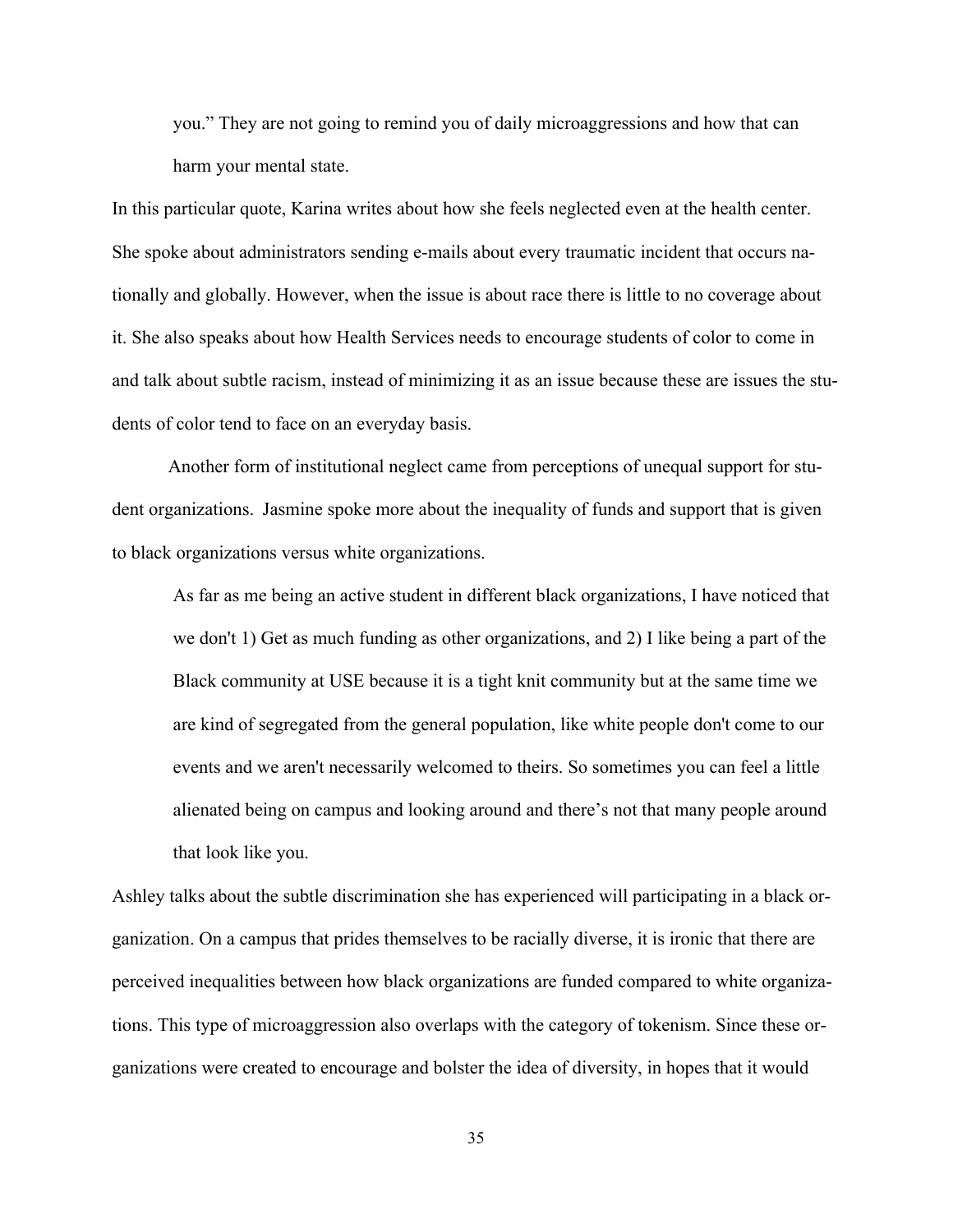translate into equality, it actually serves as an aid to segregate these populations on campus. Ashley explained that student organizations for people of color (Black Student Union, Caribbean Student Association, NAACP, etc.) were created to make students of color to have a space to express their concerns and make changes. However, she noticed that white people do not attend their events and most people of color do not attend white events. Therefore, not much change has happened, instead it further segregated the campus. In addition, the organizations that are predominately white, have a much larger budget compared to the organizations for people of color. Therefore, this shows how organizations on campus are separate and unequal in a variety of ways.

#### *Differences between Native Born- Blacks and Foreign Born- Blacks*

As mentioned before, the students in my sample identified with a range of ethnicities including Jamaican American (4), Trinidadian (2), Tanzanian American (1) , Rwandan American (1), and African American(6). I noticed many differences between the students who were native born opposed to those who were foreign born. For example, Iesha, who is foreign born, often tried to distance herself from African Americans and the culture associated with it in many ways. During the interview, I asked if she had ever had any conflicts within the residence halls. She said that she had many issues with a roommate who was African American: "I am different, we were raised different. There were differences in culture, in food, in music, obviously we did not listen to the same music, there was a difference in dialect, I did not understand her slang; there were issues there. Our values were different, things that I found important, she didn't and that was just a result of our upbringing."

Deaux (2007) writes about how 1st generation and 2nd generation West Indian immigrants identify themselves in comparison to African Americans. She found that 1st generation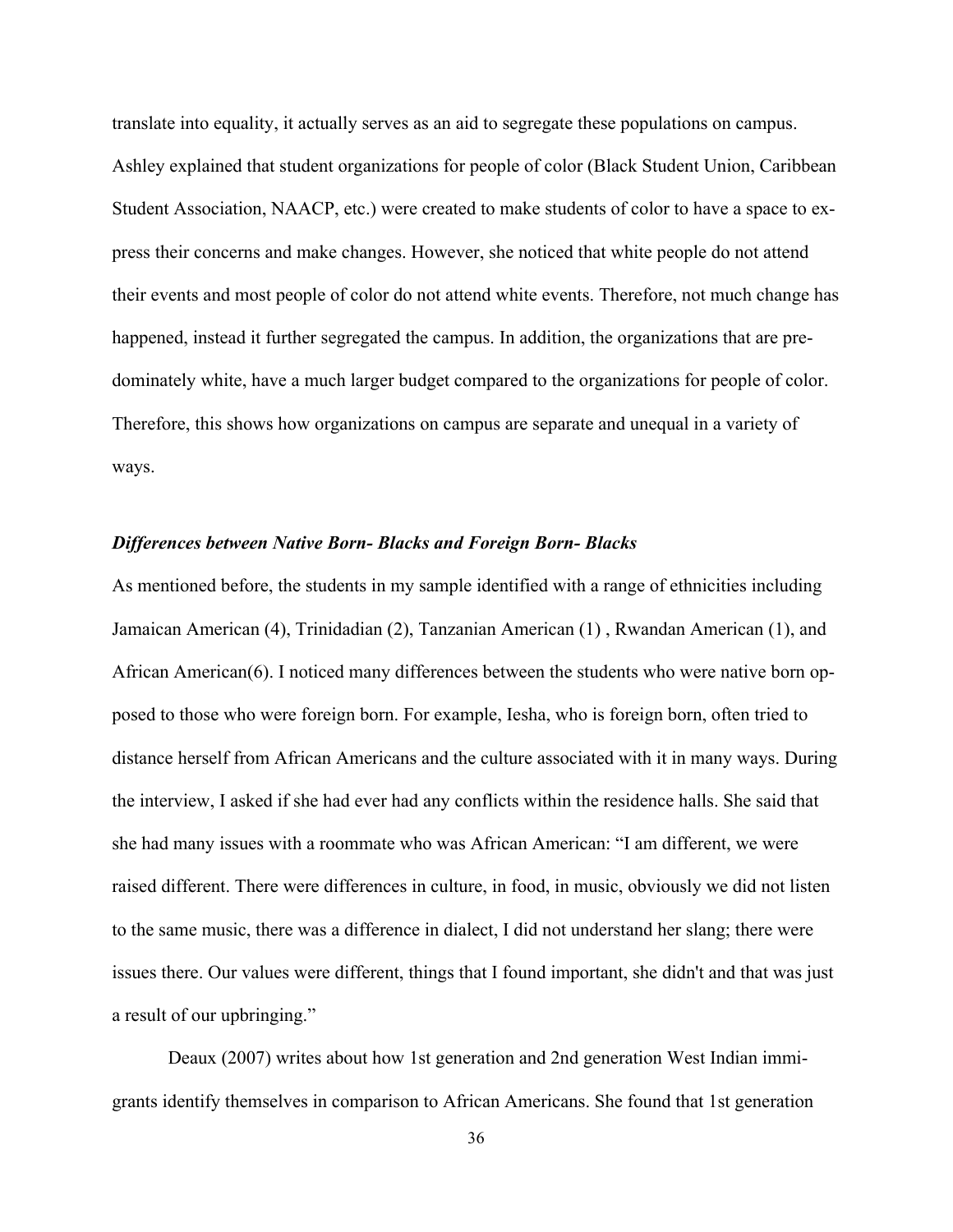immigrants tend to distance themselves from African Americans because they tend to believe that West Indians have a more favorable cultural image. Therefore, it is interesting to see this same finding play out in Iesha's case. She also mentioned feeling singled out around other African Americans and she stated that she felt more comfortable around white students. When I asked if she had ever felt tokenized she stated: "I am usually the only Black girl in a group of white girls and guys, and that is not because of something I chose, I just feel more accepted there and I can relate with them a little more, so I often label myself the token, but no one has ever treated me as such." Interestingly, Iesha was the only student who mentioned feeling more comfortable around white people. Throughout the interview she mentioned growing up always having white friends. She also mentioned that she felt uncomfortable around African-American women because she often felt a sense of animosity due to her hair texture and dialect. Iesha spoke about other African Americans not being to relate to her. She stated "I speak differently than them. I can not understand their way of talking and I had been criticized for speaking white by many classmates." She also mentioned, "I had struggles with my hair texture being a lot different from them so that caused a little bit of animosity."

In many ways, Iesha spoke about how she was different from African Americans and tried to identify more with her Trinidadian background. She mentioned that there were cultural, differences, differences in hair texture, and differences in upbringing. As Deaux (2007) suggests, she found it valuable to adhere to the cultural image that she perceived was more favorable to White Americans.

Naturi, a 1st generation immigrant from Saudi Arabia had a slightly different experience. Throughout the interview she spoke about how racism was much worse in Saudi Arabia. Therefore, she argued that her experience with racism was much more tolerable here in the United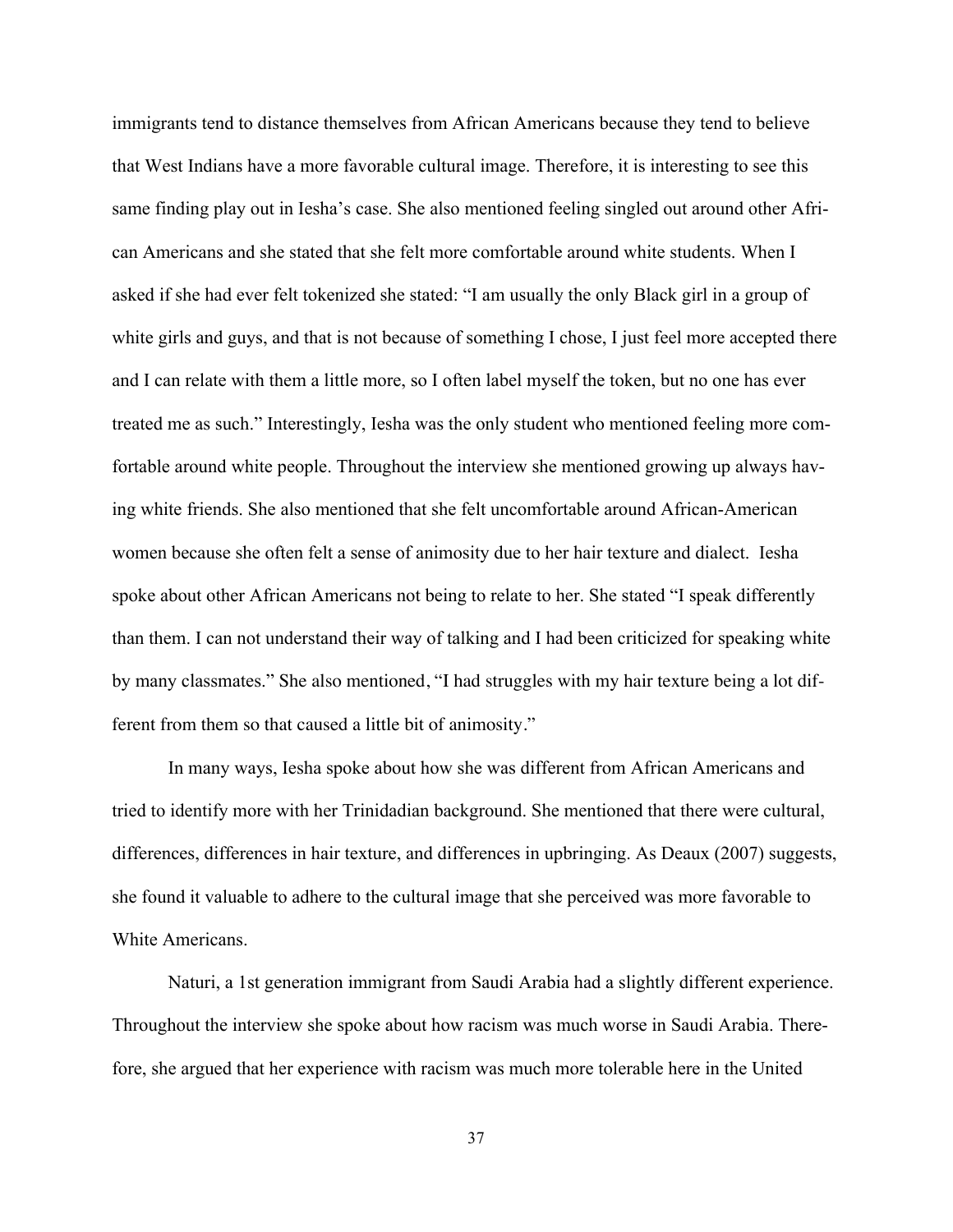States. She mentioned that she felt very comfortable around African Americans, but in many ways she also felt offended by African Americans because she never felt fully accepted. She explained how she often contemplates her identity because she is distraught by how being Black in Saudi Arabia is much different than being Black in America. She states: "So I am just trying to find that balance of just accepting who I am as a person and I am hoping that with confidence people will admire it and see that there are different ways to be an African American." She spoke a lot about feeling limited in terms of being African American. In other words, she mentioned that she had to act a certain way and speak a certain way in order to be considered a real African-American. She also mentioned that since she was Tanzanian and born in Saudi Arabia, that she was not considered truly African American by her peers. In many ways she felt that she was judged by other African Americans as being inauthentic.

Overall, students spoke about experiencing microaggressions in different spaces at the institution, including student organizations, residence halls, within the athletic department and within the classroom. This shows that in a way, microaggressions tend to be inescapable for students of color attending USE. I also illustrated the ways in which microaggressions have transitioned into macroaggressions when students directly spoke about feeling slighted by the institution itself. Therefore, students discussed feeling microaggressed on both on a micro-level and macro-level. Although I categorized the most common types of microaggressions that students have experienced, the data suggests that in many cases these categories tended to overlap and inform one another. For example, feeling tokenized as the only Black student left room for that student to feel excluded by others. Taking this example further, by being the minority, others tend to stereotype them as well. I have also found that not only do Black students receive slights from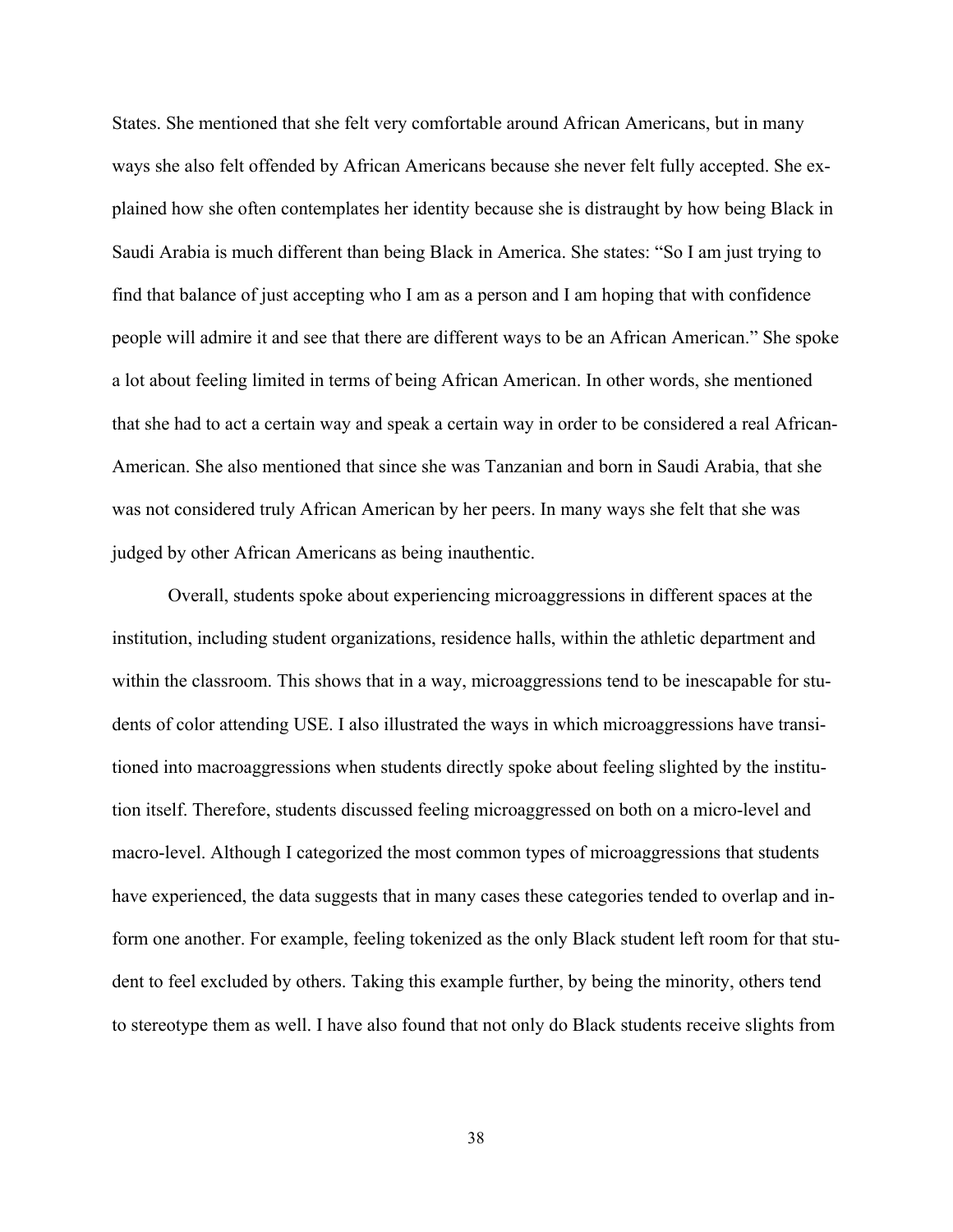white students and professors, but they also receive slights from other Black people. This demonstrates how complex experiencing microaggressions can be. In addition, the anticipation of microaggressions tends to induce stress, anxiety, and inferiority for Black students. Students with intersectional identities spoke about how their intersecting identities intensified their experiences with microaggressions. Therefore, this shows how racial microaggressions become gendered, sexualized, and classed. The women in my study spoke about feeling micro aggressed about how other's perceived their beauty. One student spoke about feeling discriminated against due to her sexual identity. This exemplifies the dynamic ways in which students experience microaggressions. Furthermore, when they are approached with these microaggressions, students automatically have to manage their emotions, as well as the emotions of others. In the next chapter, by drawing from my data and previous data, I illustrate how dealing with microaggressions tends to morph into emotion work for black students at USE.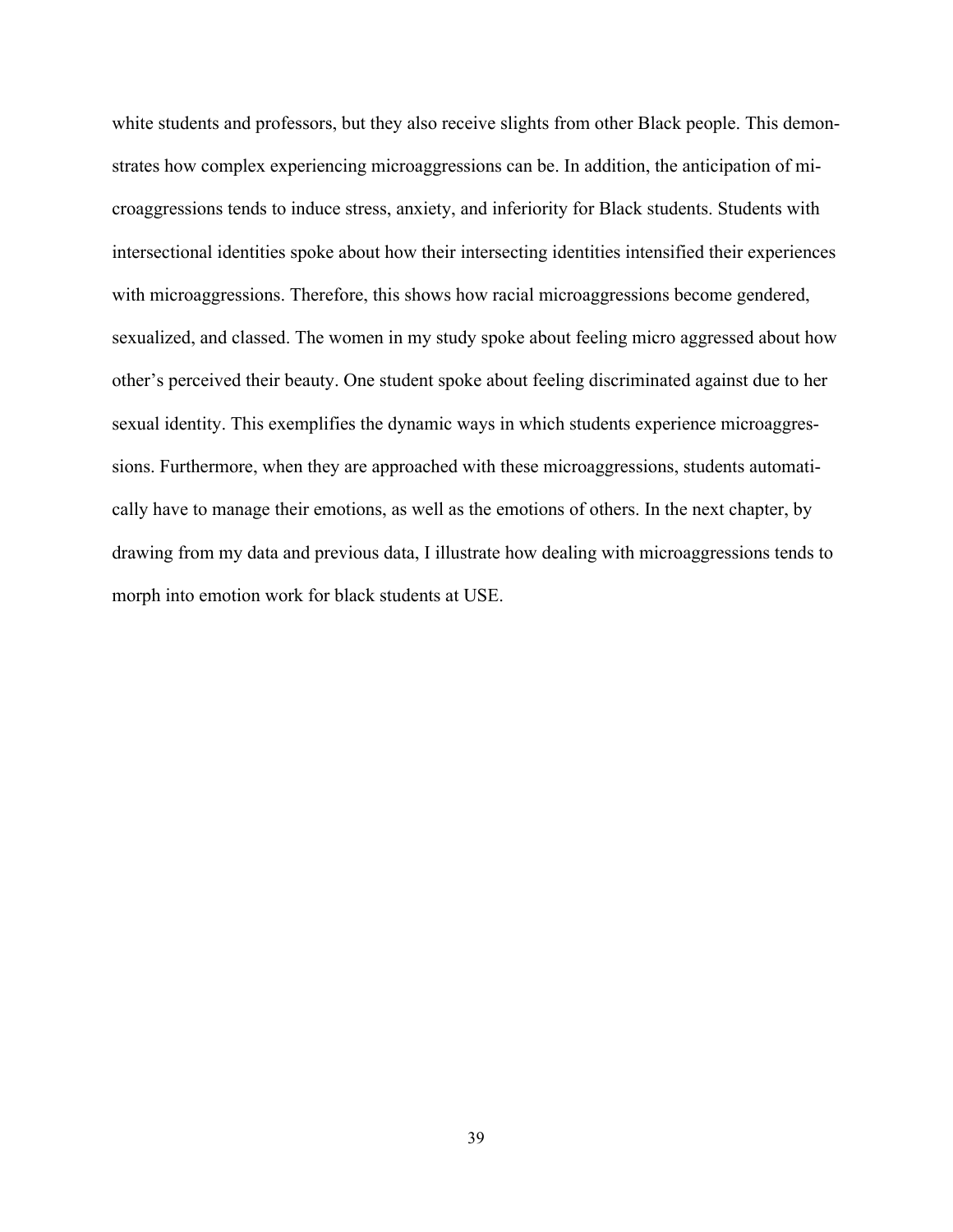#### **CHAPTER FOUR: NAVIGATING THE BAD SMELL**

In many instances, students mentioned that they had to manage their emotions both physically and emotionally in anticipation of microaggressions. Students also mentioned having to employ a variety of emotion management tactics in response to microaggressions. The data argues that inevitably, black students adapted themselves both physically and emotionally in order to fulfill a variety of goals. Students spoke about managing their emotions in order to come off less aggressive and students also mentioned managing their emotions as a means of survival, to simply make it through the day. As mentioned previously, Arlie Hochschild (1979) wrote about three forms of emotion work: cognitive, bodily, and expressive. In this chapter I will elaborate on how students employed these forms of emotion work in response to, and in anticipation of microaggressions.

#### *Cognitive Emotion Work*

Cognitive emotion work refers to attempting to change ideas and thoughts through changing the feelings associated with them (Hochschild, 1979). David, a black student from Rwanda discussed that when dealing with microaggressions, he found that in order to keep his sanity he had to instill in his mind that there were always going to be unreasonable and offensive assumptions made about him; therefore, in order to progress and succeed at the university and in life in general, he has to alter his mindset and learn how to deal with it instead of allowing it to demoralize his character. He stated: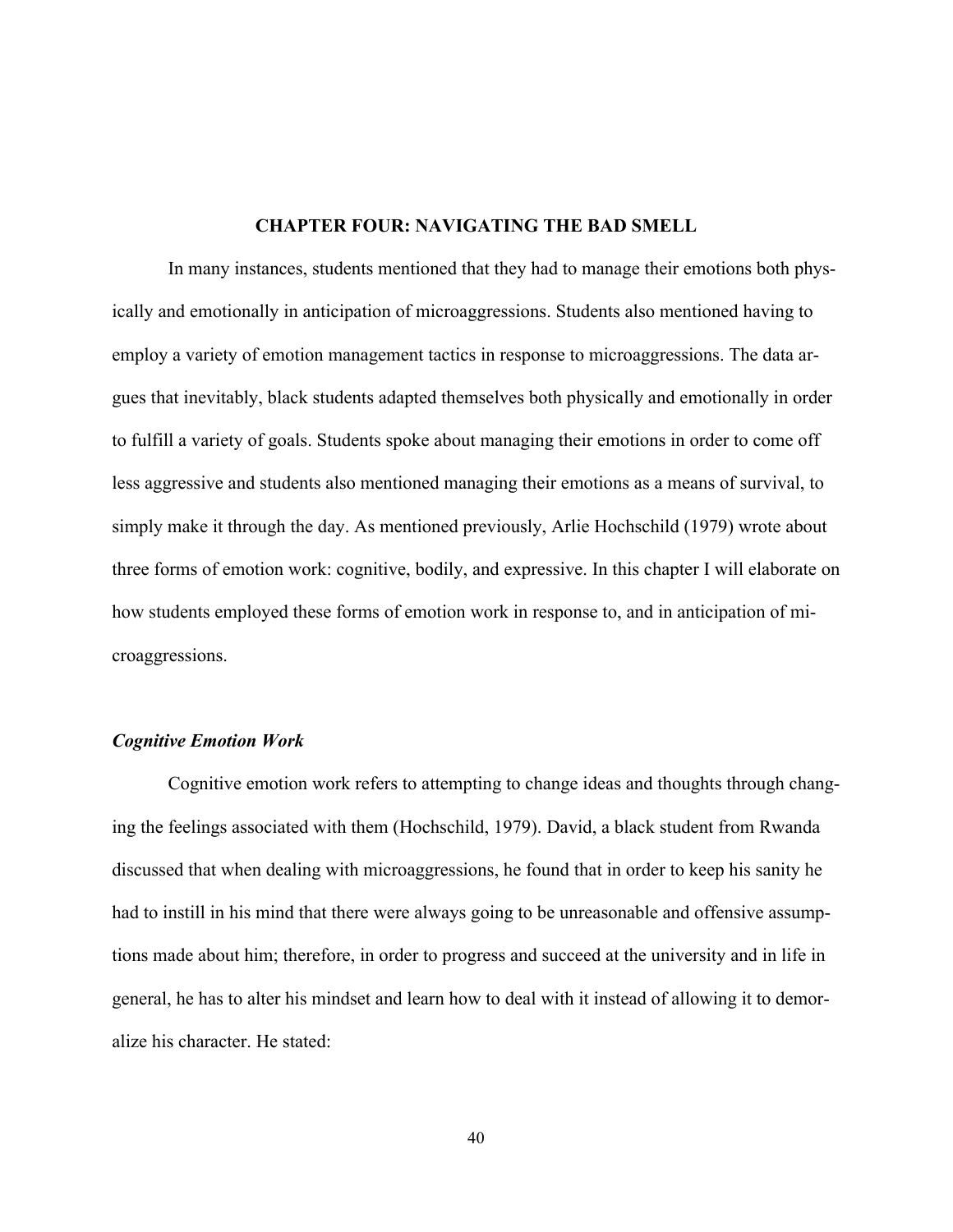Just remembering that the spot light is on you, even if you don't want it. And so you have to have a strong personality. You have to live with the fact that it's here and you gotta

stand strong for yourself and sadly for the race. Because that is what they expect of you. David spoke about changing his mindset and setting his expectations low about what people may assume him to be like. He learned that he must detach himself from the negative controlling stereotypes associated with being a black man because he does not want others to think about him in that way. In this particular case his goal is to make it through a world that will constantly make assumptions about his race. In addition, his goal of managing his emotions is to positively represent what it means to be Black.

In many cases, students also mentioned engaging in mental battles about whether or not they should speak up in class.They also spoke about trying to change their behavior in order to detach themselves from the negative controlling stereotypes associated with being black. They also responded in ways that would give their race a good representation.

I know that a lot of my coworkers perceive black women as ratchet or obnoxious loud or whatever, so I wonder if my professors feel that way about me and that if I open my mouth is that going to confirm whatever they believe about me, or not? But I think I'm more cautious about that when speaking in class.

Ashley talks about how anticipating these microaggressions causes her to engage in a great amount of mental work. She is constantly questioning whether people are thinking of her a certain way. In a way, she develops these insecurities and they influence how she acts and expresses herself. I will discuss shortly how cognitive emotion work transforms into both bodily and expressive emotion work.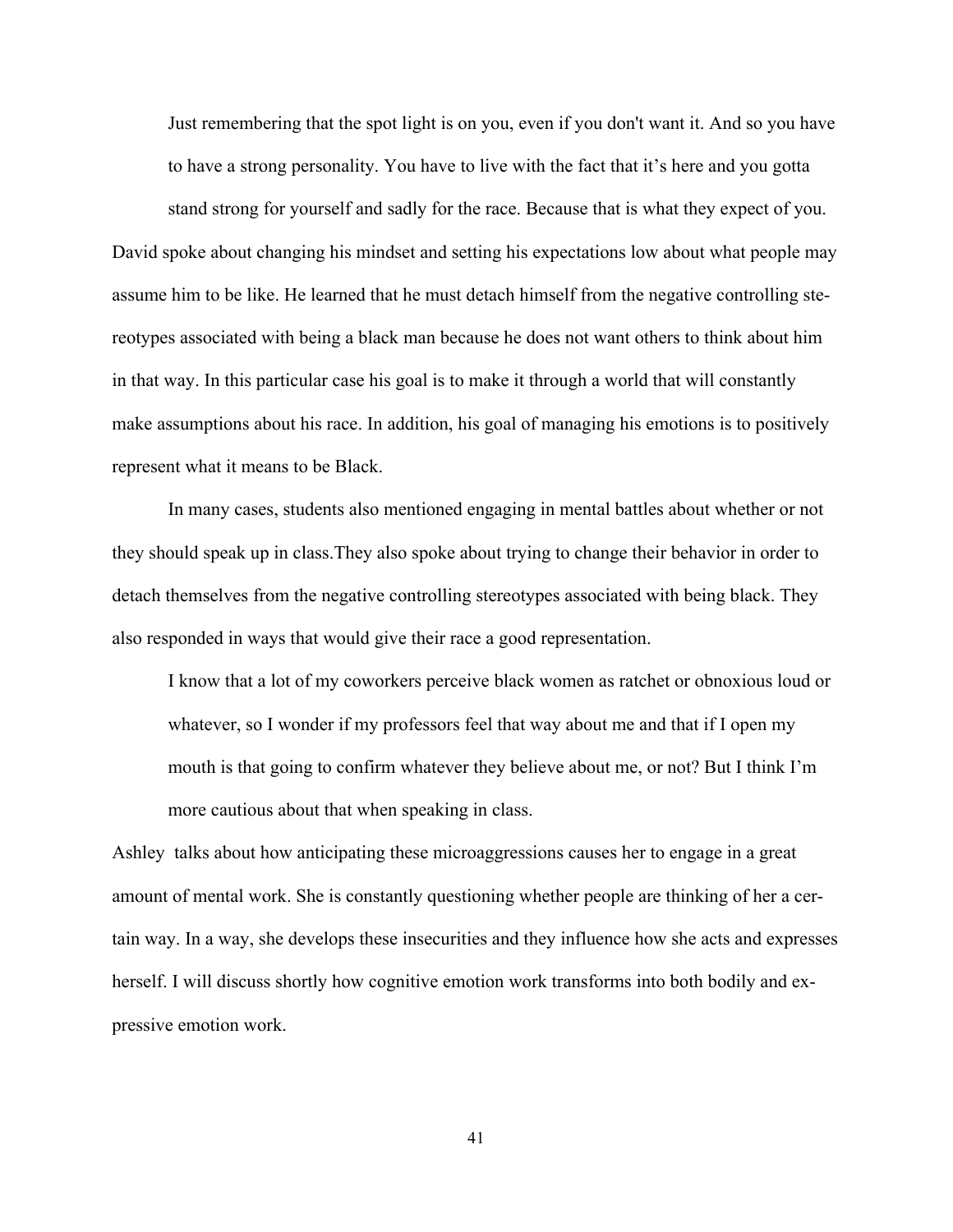Many students also spoke about their process of finding themselves and realizing that they no longer felt the need to make themselves feel uncomfortable in order to make others feel comfortable. They explain having pep talks with themselves in order to make sense of given situations just because they are aware of the fact that experiencing and dealing with these subtle acts of racism is inevitable. Ashley discussed this further:

Especially in the beginning of the semester, I always wondered how people perceive me. Uh, but I think over time, I've grown to become more vocal and open about how I feel or it's not as big of a deal for me to be judged. Because I feel that people are going to look at me however they want to so I might as well not make myself uncomfortable for their sake. I've grown little less worried about what they think.

In a study on how flight attendants and students both employ emotional labor in order to resist oppression while trying to succeed in white institutional spaces, researchers found that "people of color in white institutional spaces negotiate their responses to racist institutional practices in such a way that creates avenues to resist racial objectification and degradation and emotionally protect themselves from the damaging consequences of racism" (Evans & Moore, 2015). I believe that this same finding emerged in my study. I found the social patterns of these white institutional spaces interesting; no matter the location or occupational context, students and flight attendants both experienced having to employ emotional labor and micro resistance in order to be productive in their jobs and positions as students while trying to avoid degradation. Concurrently, I found this same pattern at the institution of USE. What is even more intriguing is that USE is considerably more diverse than other PWIs in terms of race; in fact, the institution is transitioning into a Hispanic Serving Institution. Therefore, it is interesting and of significance to ex-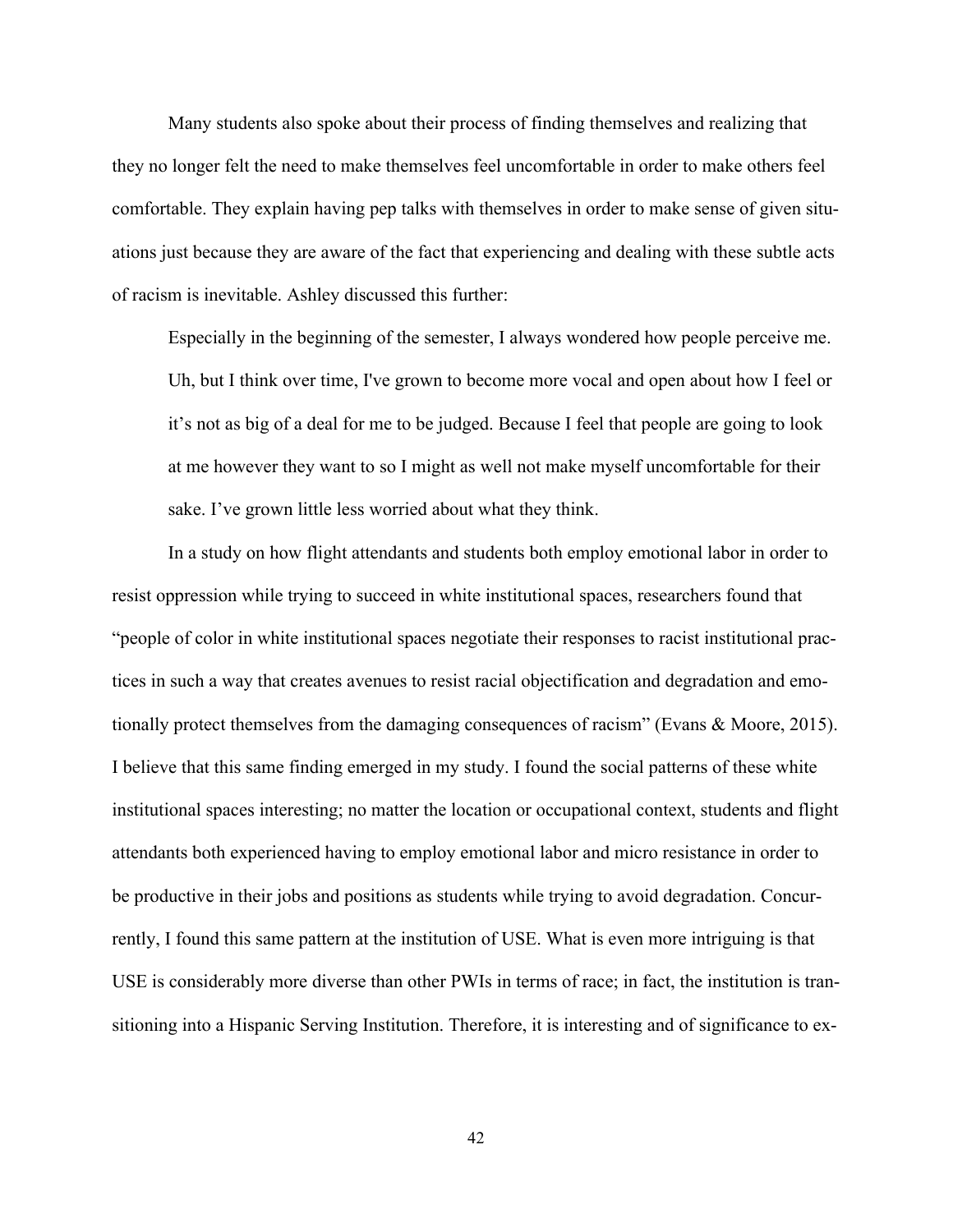amine how these same findings might appear in places that consider themselves "culturally diverse" and "multicultural." Students explained the necessity of knowing when to pick their battles, when to say something, and/or when it was best to withdraw and alter their emotions based on the circumstance. In this case, I believe that emotion work becomes a naturalized strategy of survival and resistance interchangeably. In other words, students use emotion work strategies to get through the day, semester or year; and students also use emotion work in a way to resist microaggressions. Students have become so accustomed to changing and altering their emotions in order to make themselves and others comfortable that the emotion work that they employ becomes routined; they do not even notice that they are changing themselves in order to fit expectations. Dealing with subtle forms of racism becomes naturalized and I believe that this is indeed very dangerous. Students who implicitly learn how to suppress their emotions instead of acknowledging what is bothering them, may develop feelings of anger, depression and anxiety, due to not being able to express their emotions and feelings. Furthermore, students may feel that this is reality and that their emotions and feelings are not worth expressing. One student compared dealing with microaggressions to dealing with a bad smell in the room; ultimately you get used to it and have to go on with life.

Jasmine also speaks about how this type of cognitive work becomes draining. She explains that she chooses not to confront microaggressions because it becomes a burden for her. Therefore, she finds that suppressing how she would really act is a better strategy to maintain her strategy. She stated:

So as far as like, trying to debate people on why Black lives matter or like whenever there is an issue, I am just so tired of trying to convince people that what is going on is wrong or what they are saying is offensive. It's to the point where I am just like, "You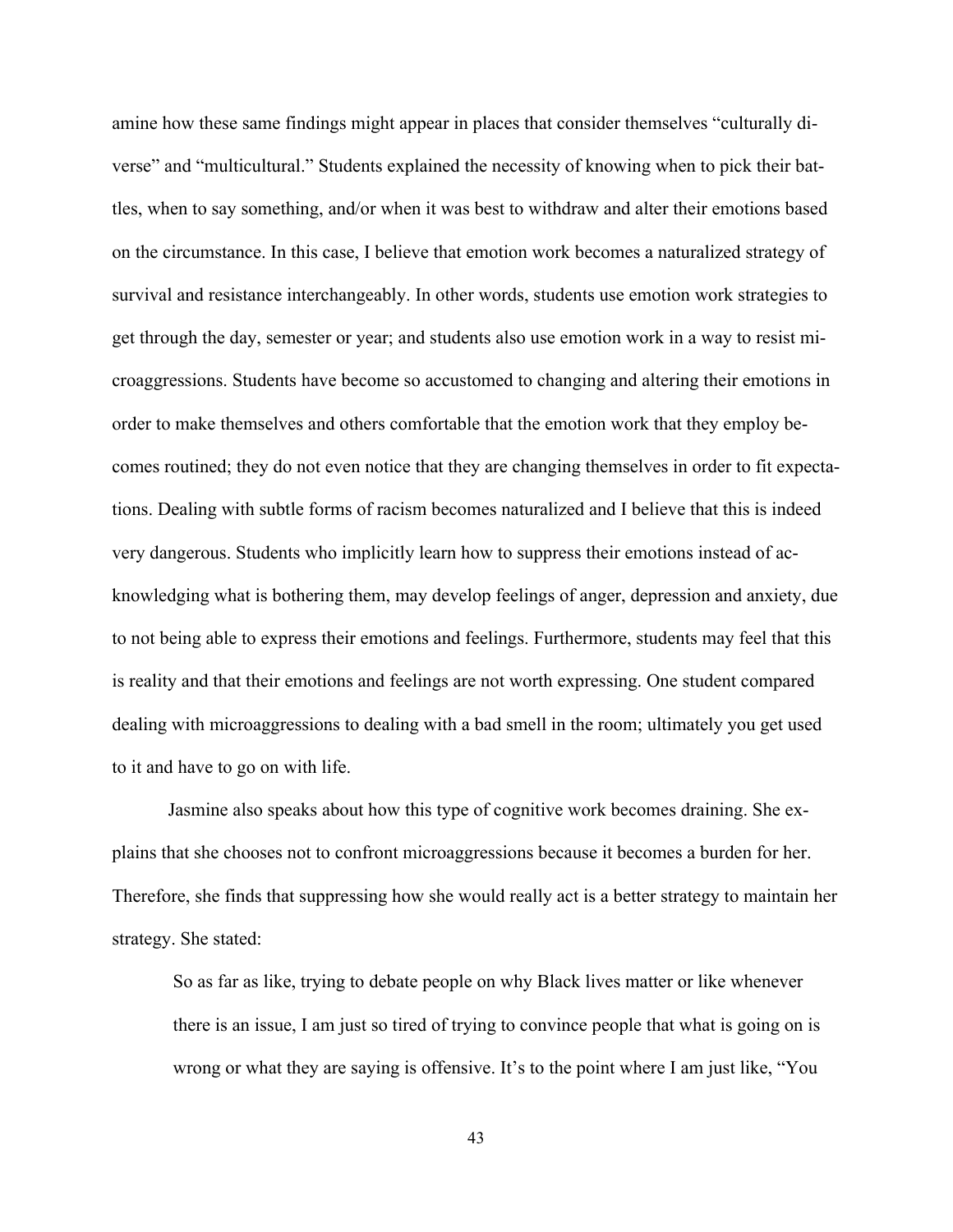know what, I know exactly what kind of person you are.. I know what rhetoric you're going to come at me with or I know exactly what type of racist you are." So it's just like I am just tired.. I am just tired of trying to make people see differently.

In this case Jasmine realized that the cognitive emotion work is not worth the stress or pressure on her mental health. Instead of even engaging in emotion work, she finds it useful to employ expressive emotion work, which I will address shortly. In other words, she believes that it is best to suppress how she really feels and ignore the issue opposed to becoming subject to mental strain.

#### *Bodily Emotion Work*

Bodily emotion work refers to attempting to change physical symptoms of emotion, such as shaking (Hochchild, 1979). Within the quote provided above, the student speaks about having to change his physical appearance in order to manage the emotional responses of others. He spoke a lot about being weary about his appearance as a black man in order to avoid coming off as the aggressive negative stereotype that plagues the minds of many Americans. Therefore, instead of being who he is and looking how he wants to look, he has to monitor himself physically. David stated: "Currently I am trying to see how much facial hair I could grow. So I'm like, "should I shave?" cause I don't wanna seem too aggressive. But then I am appeasing the person, rather than just being who I am."

David explores the mental battle he goes through even when making everyday decisions that people tend to take for granted, instead of making automatic changes to his physical appearance. David has to think about managing the emotions, perceptions, and feelings of others. As a black man, he is aware that he has to be cautious about his appearance and movements because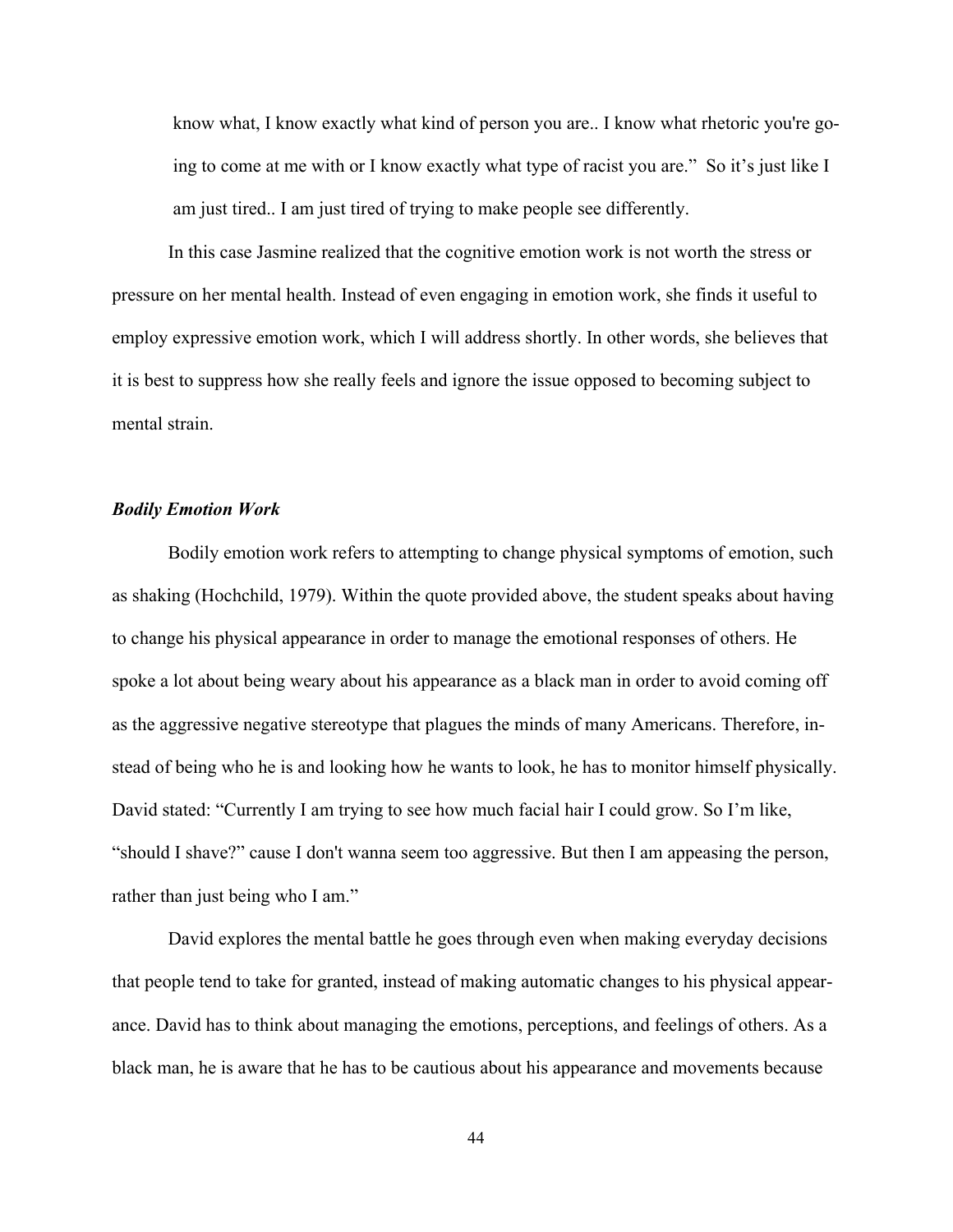he may come off as threatening or violent. Although he was excited about seeing how much facial hair he could possibly grow, he had to think about the consequences he may face in doing so. Being a black man in America comes with a cost. Therefore, straying away from the negative stereotypes associated with black men by staying well groomed was David's survival tactic not only in the classroom or on campus, but in life overall. Jasmine talked about altering her natural physical appearance as well, in order to manage the emotions and feelings of others. Jasmine stated: "I straightened my hair like everyday.. You know because it's college, I wanna look a certain way. I hated my natural hair and I wanted it to be bone straight so I would straighten it up until my 3rd semester of college then I decided to just stop." Jasmine mentioned feeling the pressure to straighten her hair over and over again in order to be assimilated into the norms of the university. In order to fit into this specific setting, she felt the need to disrupt the health of her natural hair by straightening it every day in order to manage how others may view her. Interestingly, she learned more and more as she became acclimated to the college experience that she should be able to present herself naturally regardless of what others may think or assume about her. After learning more about herself and joining organizations with people who are just like her, she learned to embrace herself and she learned the importance of not distancing herself from her racial background. However, she mentioned that in the beginning, she was highly conflicted and unsure of her place within the university being herself naturally. In these examples, students altered their bodily appearances in anticipation of microaggressions that they see as forthcoming.

Another student mentioned that in some cases when she experiences senseless microaggressions, instead of responding verbally, she gives the perpetrator a look. She explained a situation when a white female was trying to compliment a black football player. In the process of trying to get to know him and compliment him she stated: "You got chains on, and oh, look at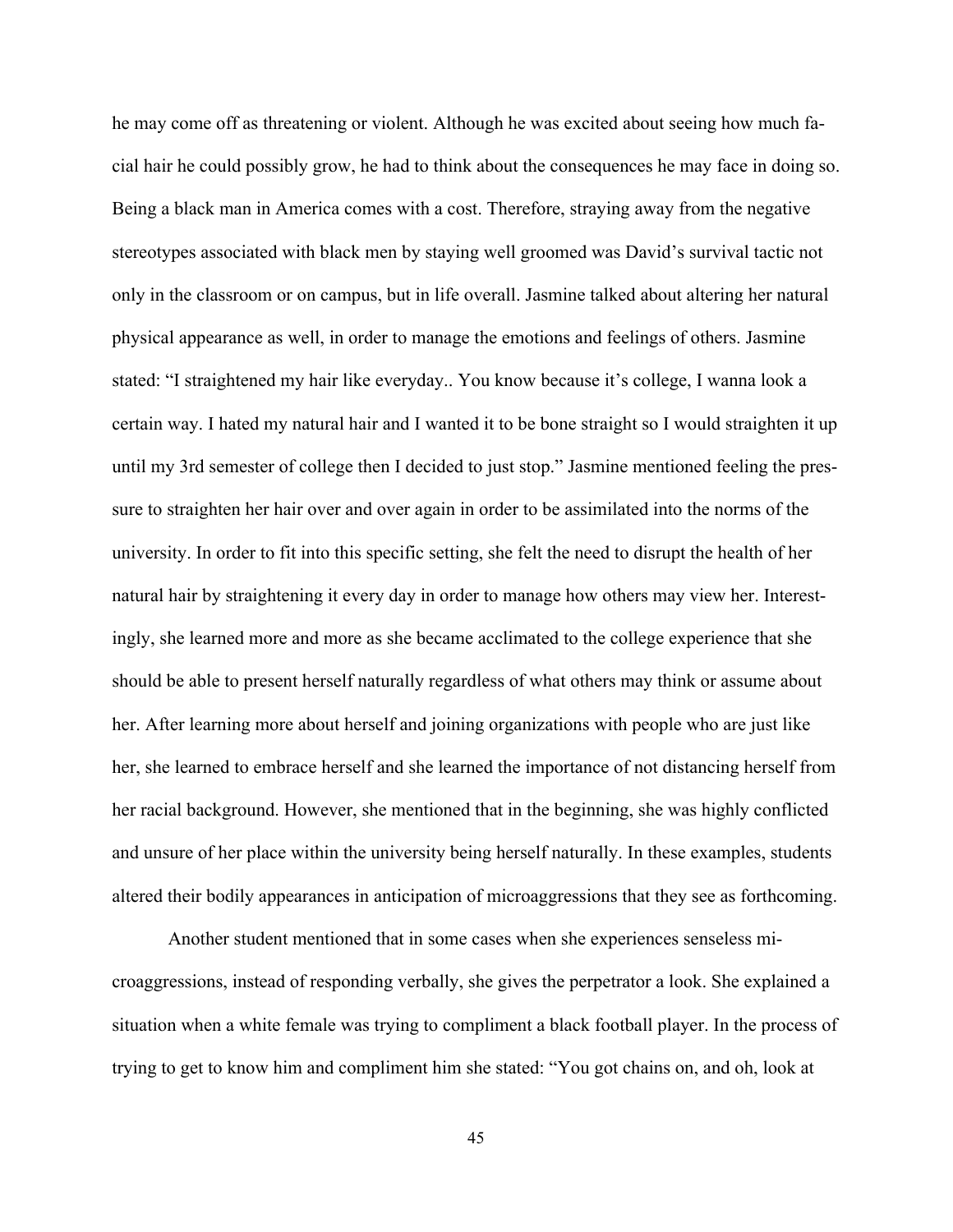you, like pimp my ride type a style, like you rocking it boy." In the midst of her trying to be "relatable" she looked over to her and asked, "Thats how you say it right? Like blinged out like that is the terminology for it, right?" The student mentioned feeling full with rage but instead of addressing the issue by verbally confronting it, she decided that it would be better to just look.

Yes you know! I just gave her that look…Like ugh. I hate to say it but that is why they think we have attitudes because the face is probably better than what we would of said.. because there is no proper way to answer to that without making things immediately tense. Because of the fact that if you try to correct they don't want to hear it, but then if I sit there and entertain your foolishness, you think it is okay to keep doing it and I am going to have to always answer you. So I am just going to look at you.

This example illustrates how students must control and maneuver their bodies in order to manage the display of their emotions and the emotions of others. She mentioned that although she was fired up, instead of expressing it, she withdrew and employed a bodily gesture. Although I argue that this is a form of bodily emotion work, I also argue that this a form of expressive emotion work. I will explore expressive emotion work in the following section.

#### *Expressive Emotion Work*

Expressive emotion work refers to attempting to change one's emotional expression despite how they may feel inside (Hochschild, 1979). In many cases, students expressed having to change their outward expression despite what they felt inside while experiencing or anticipating microaggressions. Mostly every student agreed that they tried to restrain their expressions whenever they felt anger in order to avoid being stereotyped as the angry aggressive black person in the class. One student mentioned: "If I would of flipped out in class, I would have forever been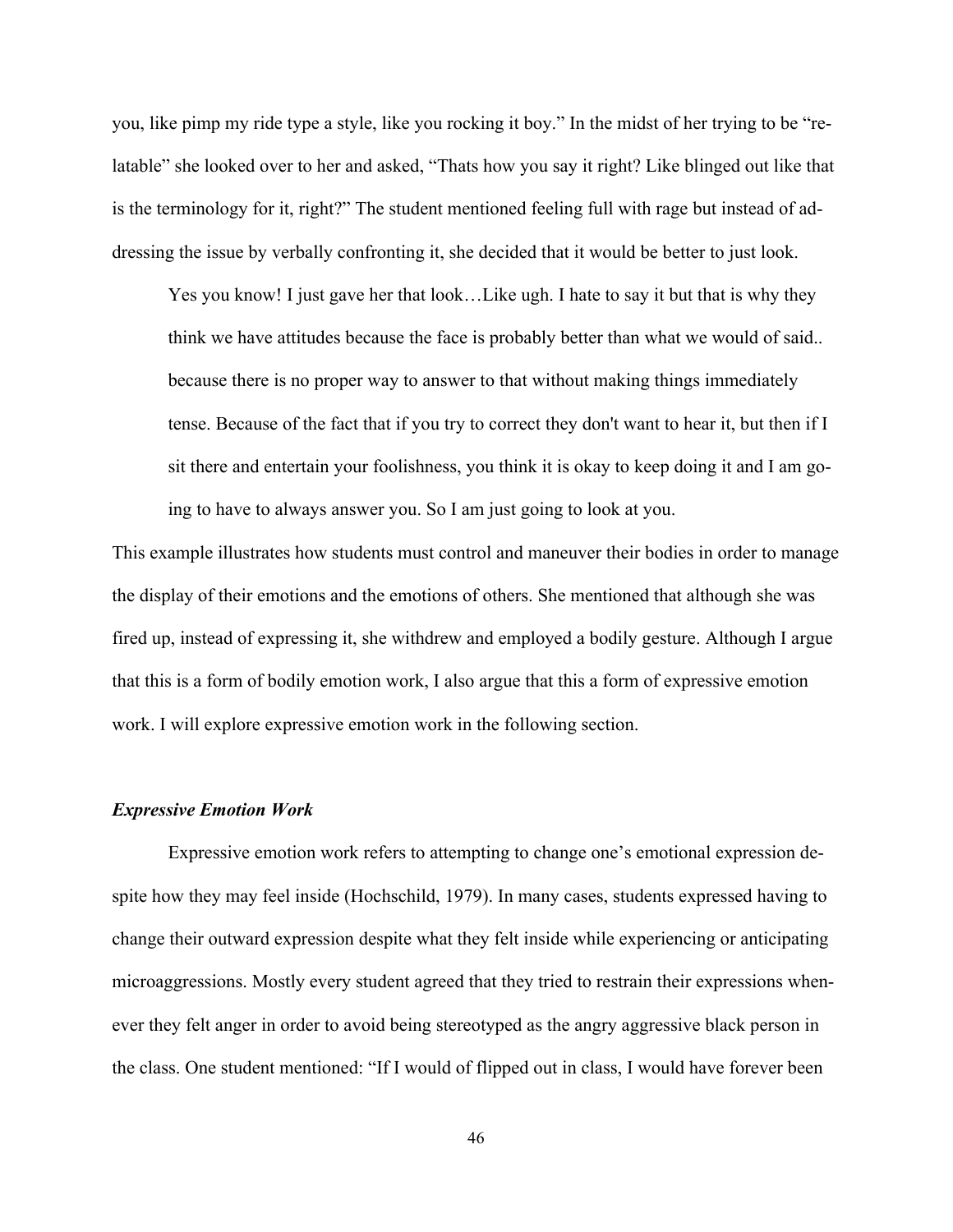perceived as an angry black girl; one who just carries the world on her shoulders. One who feels like everyone owes her something so that is why I had to stop myself from snapping in class." Being the token minority in most cases, black students felt that it was their responsibility to show that "not all black people are angry and aggressive." However, I noticed that upon reflection, a lot of students realized that they have a reason to be angry; especially when they are confronted with insulting microaggressions. However, in retrospect, they question whether or not their emotions and feelings of anger are worth validation due to the uncertain nature of microaggressions. As a result of this, many students stated that they constantly have to check themselves in order to decide whether or not to respond to a given circumstance. When asking Ashley about her process of responding to certain microaggressions as opposed to others, she stated:

I am always checking myself. Like is this worth arguing about, am I jumping the gun a little bit by assuming that they might be racist, sexist or homophobic? And it's like that, I am always questioning if it is worth saying anything back.

This shows the problematic process that many students discussed going through. They mentioned going through these internal mental battles constantly. They are constantly wondering what subtle racist comments to respond to, which ones to point out, how to address it without insulting the perpetrator, and they also question the validity of their own emotions. Mostly, all of the students mentioned this process as "checking themselves" because of this level of uncertainty and ambiguity. For example*,* another student mentioned the process of checking herself when responding to microaggressions in order to monitor the emotions of others. Checking themselves is congruent to self-policing.

When people ask me if my hair is real. I mean it is a microaggression, subtle form of racism, so I'm like, "Dang should I really go off on them about that?" Like should I say,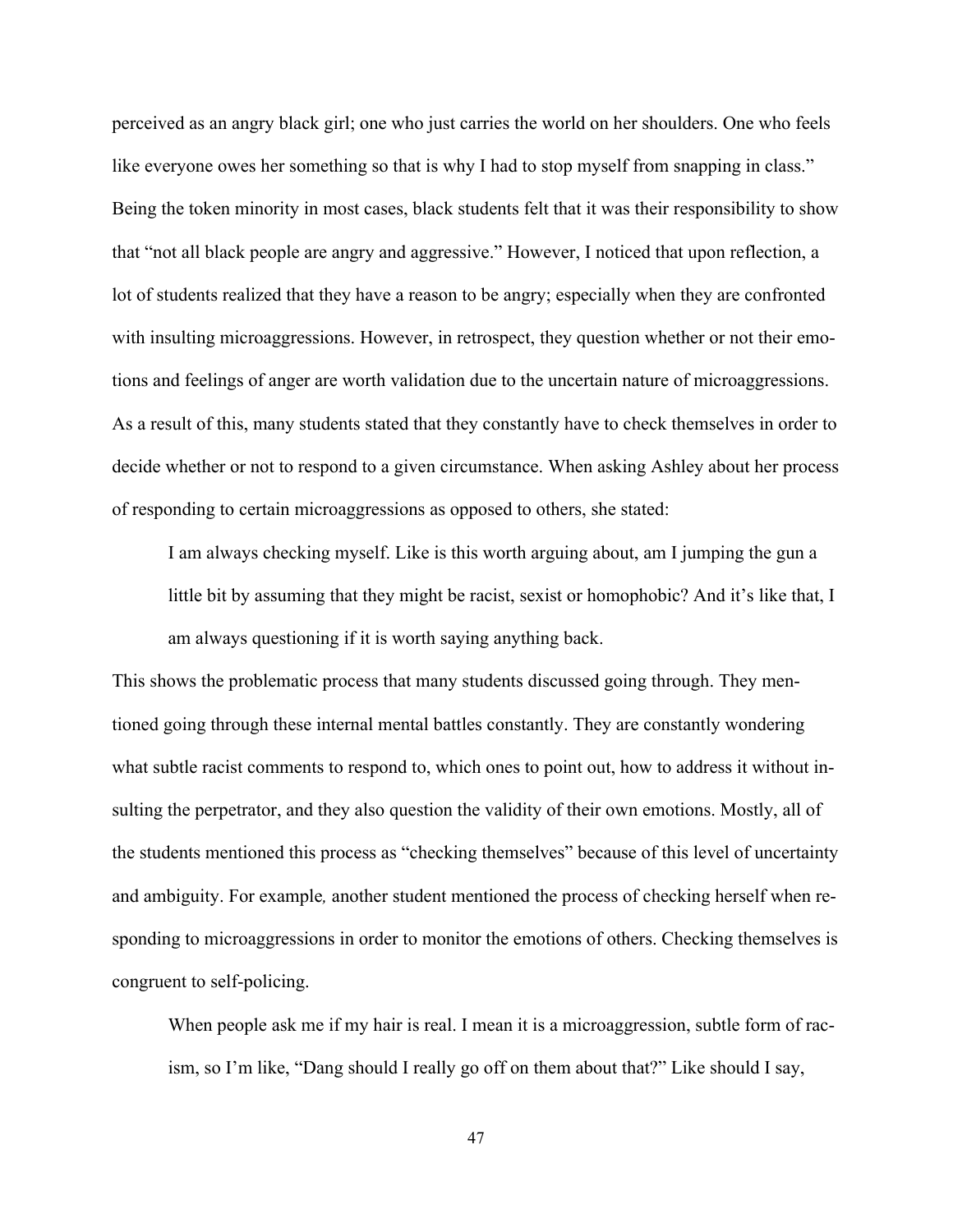"Oh why are you assuming this and that?" Or on the other hand, should I just answer the question and leave it at that? So yeah, there are times where I feel like I have to check myself and make sure I don't come across as too angry or too emotional about a topic even though it may be bothering me inside.

This certainly shows how self-policing may cause mental stress and anxiety, in addition to a lack of confidence for students of color. Having to question one's feelings and thoughts about how they should behave and/or speak in general on a everyday basis, is an insecurity that many may take for granted. Another student spoke about feeling the need to hide her sexual identity in order to lessen the impact of the microaggressions that she faces on a everyday basis.

Me being Black and me being a woman there are certain things I can't conceal; but my sexuality is something that I feel that I can keep hidden if I need to; but that can be kind of overwhelming because I shouldn't have to and I shouldn't have to be worried about what other people are gonna think of me, but in some instances it can lead to harassment or violence if people find that out about your identity.

She mentioned choosing not to express a part of her identity in order to prevent microaggresions. She explained that in many cases she tries to hide her sexuality in order to appease others and how they may feel toward her. Due to the fact that she cannot hide the color of her skin, she tries to hide parts of her marginalized identity that can be hidden in order to prevent hostility, aggressive behavior and microaggressions from others.

The data suggest that there are real consequences that come along with dealing with microaggressions. Although I separated the types of emotion work that students engaged in, in reality students engage in multiple types at the same time. After speaking with students, I found that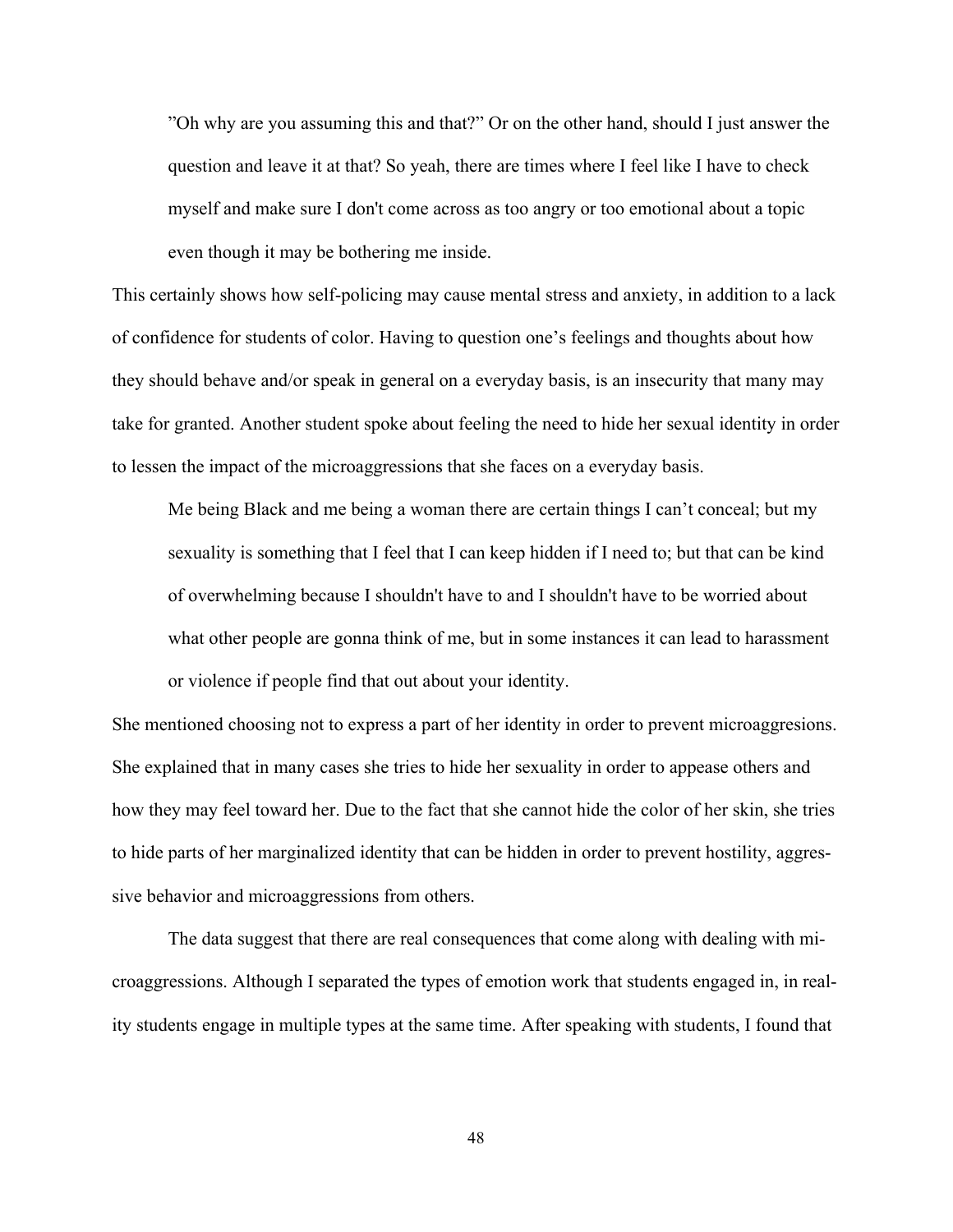the emotion work that they engage in is extremely complex and that it is not at all mutually exclusive. Students spoke about engaging in all three forms of emotion work all at once. They employ different combinations of emotion work in order to deal with certain situations. In many cases, students speak about employing all forms of emotion work at once. In the journal that Ashley kept for a week, she wrote about the variety of tactics that she uses in order to combat the complexity of dealing with microaggressions:

I try to say how I feel … if me speaking to another individual doesn't necessarily help then I'll go to vent to someone who I know is open to what I wanna say. Someone who understands my experience little bit more. And then if no one is available to vent, I try to just listen to music. Occasionally, I'll meditate if I'm really really really overwhelmed.

Ashley spoke about a variety of stress management tools that she uses whenever she is overwhelmed by microaggressions. In this example she wrote about how she has to mitigate these emotions and feelings through engaging in practices that stimulate her mind, body and soul essentially. This shows just how complex the impacts of experiencing microaggressions can be for students with marginalized identities. For example, Maya spoke a lot about her insecurities of having intersected and marginalized identities. In terms of possessing these identities, not only does she manage her emotions in response to microaggressions, but she also mentioned that she tries to hide her sexual identity in order to minimize the intensity of discrimination that she may face. This also demonstrated the importance of examining the intersectional view of microaggressions and the need to take into account how they become intensified when people possess a variety of marginalized identities.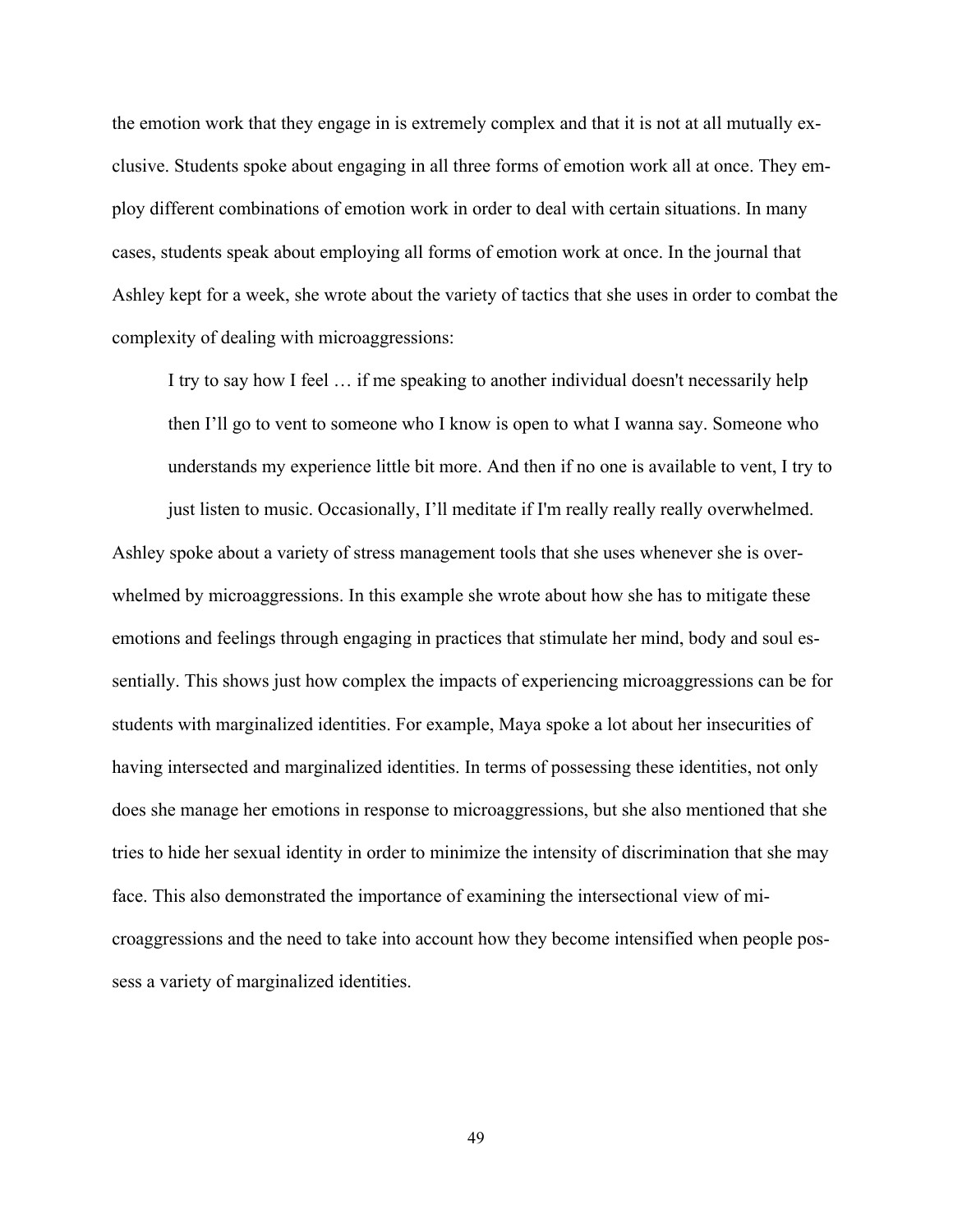#### *Emotion Work Documented in Journals*

Although I was not able to obtain a significant number of journals from my interviewees, I was able to get a more direct examination of the mental process that students engage in when they are confronted with microaggressions. In Maya's journal, she explained how experiencing microaggressions informed how she would react to the next microaggression she may face in the future. For example, she wrote:

"Is that your real hair?" he said again. Recalling how annoyed I was by my roommate just the night before I decided to be less passive this time. "Why does it matter?" I replied. "I just want to know" he said. That answer wasn't good enough for me, so I pushed for a better one.

This shows how much cognitive work goes into dealing with microaggressions. In addition to the cognitive work, Maya also employed a great amount of expressive emotion work, when deciding what emotion was best to display. This shows how complex the process is of responding to microaggressions. Throughout the journal, most of the microaggressions have to do with her choice of hairstyle. She explained how emotionally draining it was to hear everyone's comment about it off campus, on campus, at home and anywhere else she decided to go. She wrote:

Our conversation was over but I had to reflect on how frustrating it was getting asked about my hair for what seemed like every day. Even members of my own race treat my hair like some kind of magic entity. I can't avoid being pointed out in public or private spaces. Going to class and the grocery store have become the arena for the spectacle that is my hair, and my black femininity at too.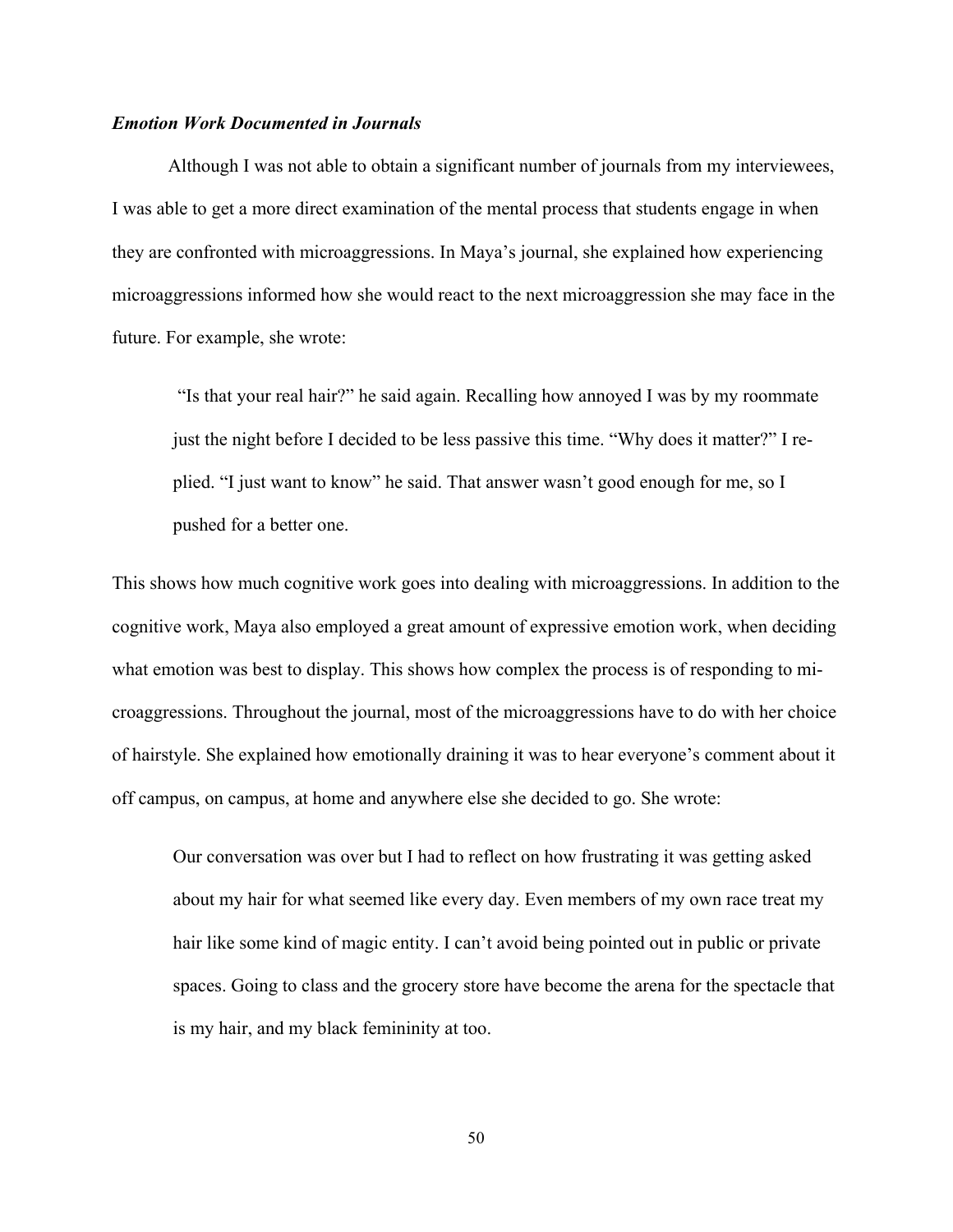She writes that her hair has become some sort of spectacle that she cannot escape. If she wears it natural, there are questions; if she wears braids, there are questions. She further explains that the microaggressions continue to worsen, but unfortunately, she just has to continue to learn how to deal with it.

All in all, the journals exposed the great amount of mental work that goes into experiencing and confronting microaggressions. Maya wrote about having constant conversations with herself to determine how she should emotionally respond to a given situation. She also mentioned how each encounter with microaggressions informed the next one that she would face. This shows how complex and mentally draining dealing with microaggressions can be for black students and other students with marginalized identities. The employment of journals really can help researchers get a better understanding of the internal process of dealing with microaggressions, when done efficiently. Unfortunately, I was unable to obtain a significant amount of journals. However, I was still able to receive substantive data on how students may deal with microaggressions internally.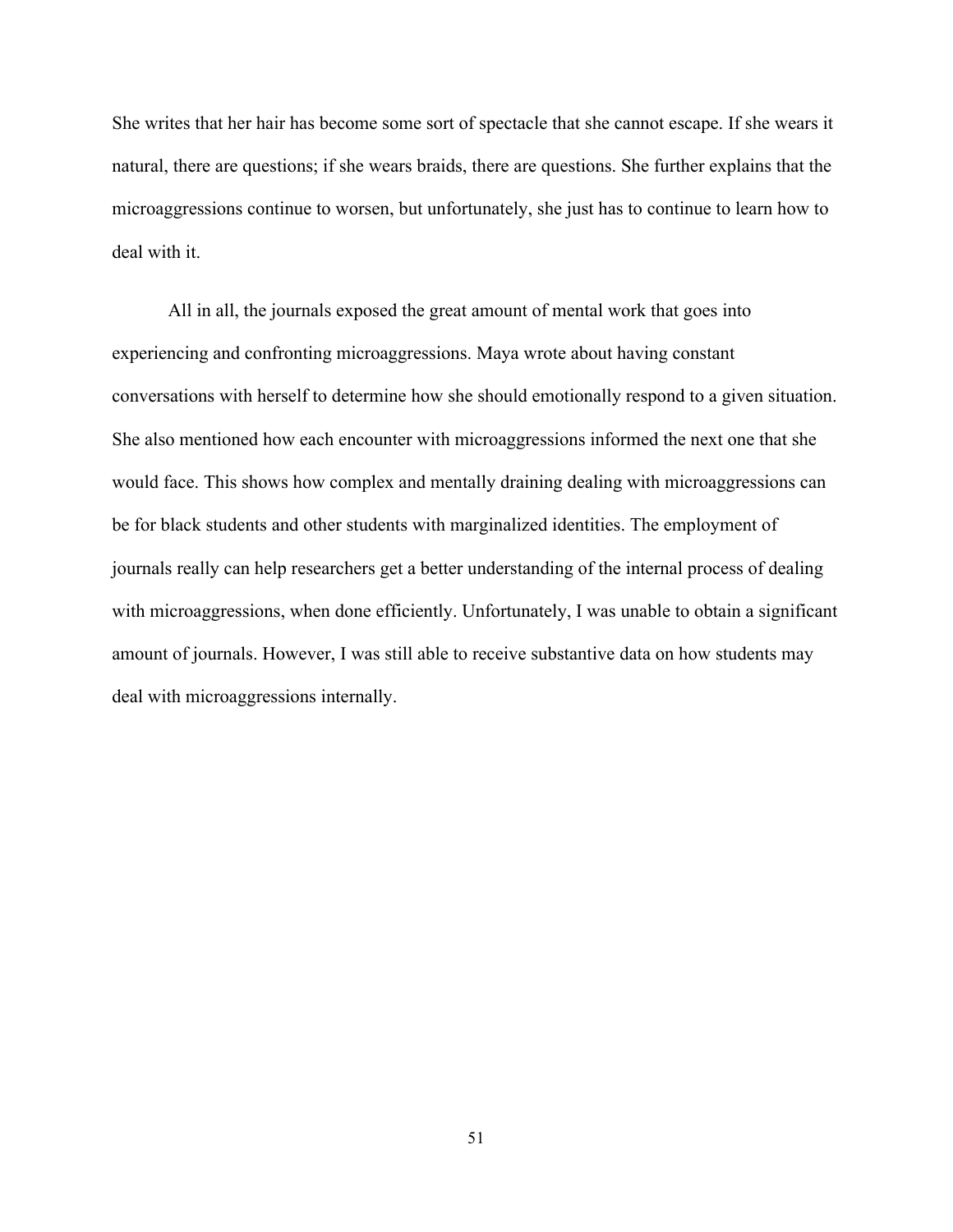#### **CHAPTER FIVE: WHERE DO WE GO FROM HERE?**

Microaggressions and other forms of racism tend to plague minority students at universities all across the United States. I believe that it is crucial to unpack and uncover forms of racism that tend to become obscured and hidden within institutions like USE. In addition, the tropes of diversity and inclusion tend to assist in masking the deep-rooted forms of racism and discrimination that students of color face on an every-day basis. Particularly in my study, I found that all students mentioned experiencing microaggressions in one way or another. I also found that along with being Black, possessing other marginalized identities as well, intensified and impacted the ways in which they experienced these microaggressions. The main forms of microaggressions that surfaced in my study were feelings of exclusion, tokenism, being sterotyped, and institutional neglect. Although the categories are clearly defined and separate, students spoke about instances in which these categories overlapped and led to one another. This demonstrated just how complex it is for one to experience microaggressions.

I also examined the forms of emotion work that students employed in anticipation of microaggesions and while dealing with them at that particular moment. I categorized the forms of emotion work according to Hochschild's cognitive, bodily, and expressive forms of emotion work. I found that the categories were not mutually exclusive and that students engaged in a combination of them during different scenarios. I also found that emotion work tends to become naturalized for black students. In many cases they spoke about not knowing that they were managing their own emotions because their goal was not only to save themselves from distress, but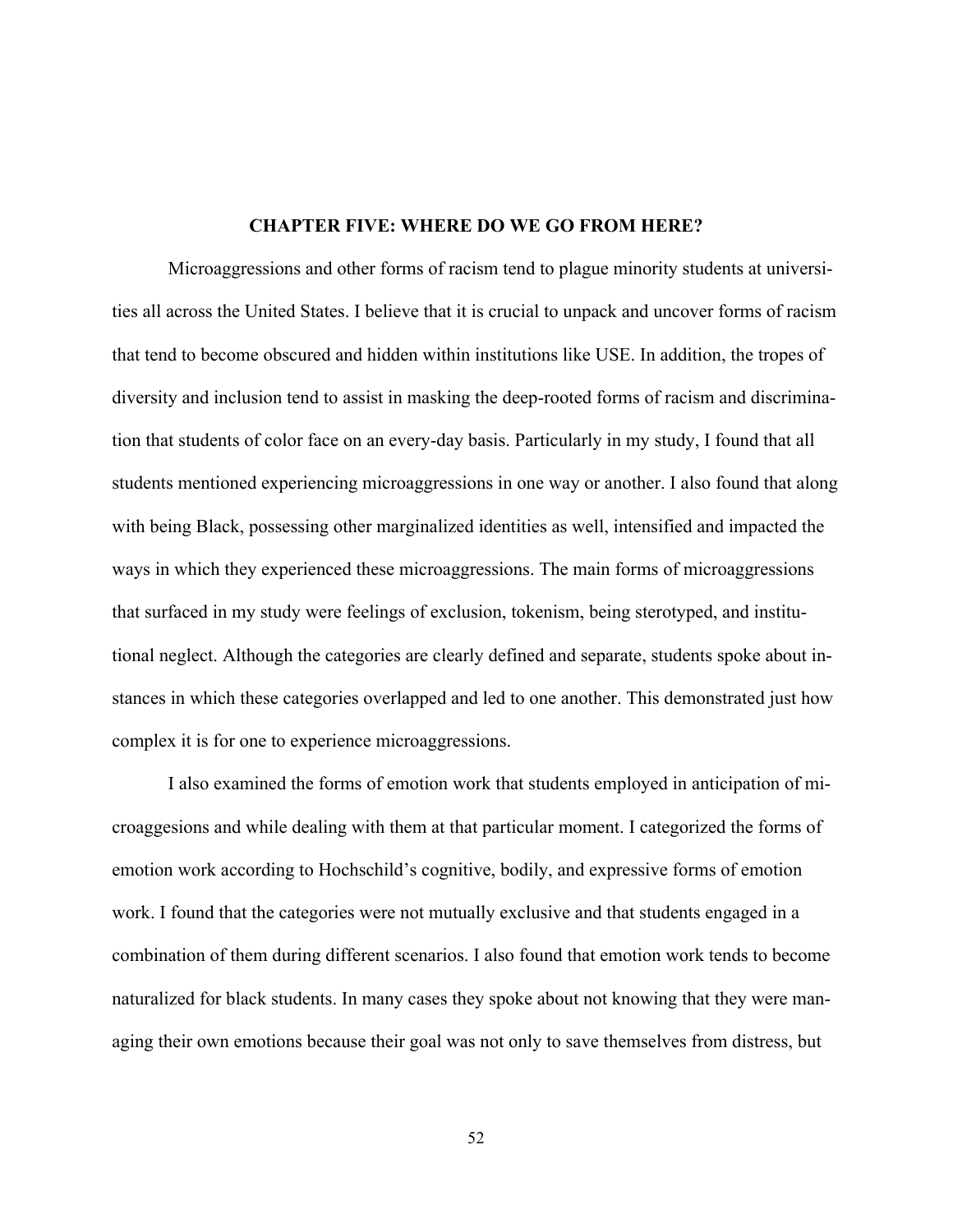to manage how others see them as well. When emotion work becomes naturalized it can be beneficial and detrimental. Naturalized emotion-work can be beneficial when students have the skill set to manage their emotions when trying to make it through their program or even through the day. Experiencing microaggressions on a daily basis, helps students develop a skill set in which they learn to manage their emotions in order to help them become successful students. However, in many ways this can be draining. In many cases, students learn to suppress their anger and negative emotions, without having an outlet to vent. This certainly can cause a great amount of distress, depression and anxiety.

Many scholars who studied microaggressions, did so at predominantly white institutions. By contributing to the literature on microaggressions, I studied how students experience microaggressions at an institution with different racial dynamics. USE is considered a PWI but it is transitioning into a Hispanic-serving institution. This shows that even in racially diverse universities, black students still experience a great amount of racial microaggressions. Though the school may pride itself on diversity, it does not necessarily equate to equality. Students are still experiencing severe forms of microaggressions and even explicit acts of racism on an everyday basis. Therefore, I believe that this study provides a nuanced display of the additional emotion work that students engage in when trying to integrate into these universities.

I also attempted to contribute to the literature by employing the methodological strategy of having students carry a journal around for a week. They were to document any experiences of microaggressions. They would, then, also document how they felt at that moment and after reflecting, they would jot down anything that they would have done differently. I believe that if I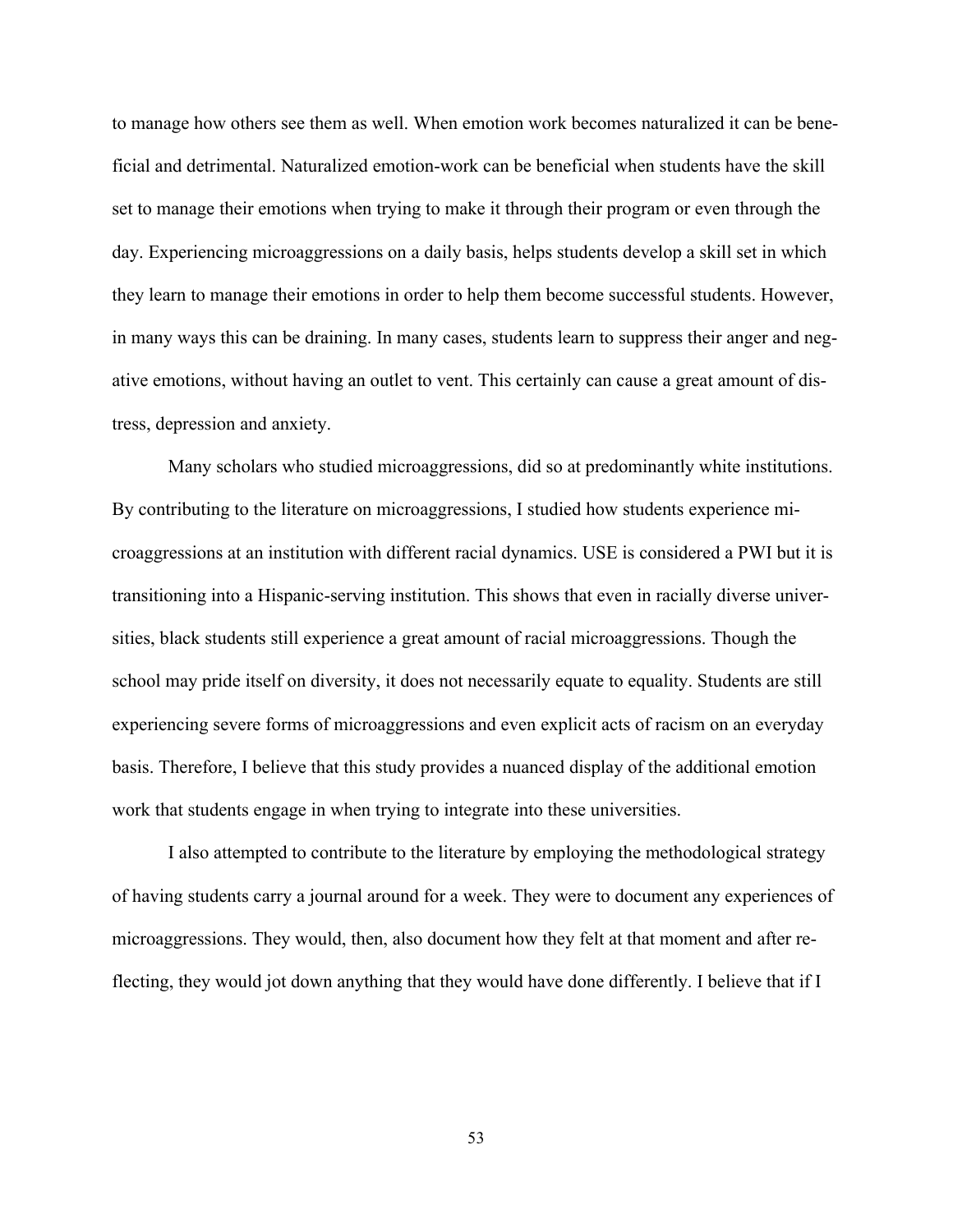was able to collect more journals from the students, I would have been able to elicit a better understanding of the internal process of emotion work that students engage in. This leads us to some of the limitations of my study.

There were certainly some limitations to my research. The students that I interviewed were mainly social science majors; therefore, in order to obtain a more representative sample of the university, I would make sure to recruit students from other disciplines as well. In addition, I would also try to implement the method of journaling more effectively. Due to the lack of returned journals, I would try to find ways in which I could motivate students to return detailed journals in order to get a more nuanced description of the process of responding to microaggressions. I also felt that my research was limited in terms of intersectionality. Although, I found some interesting differences based on gender and sexuality, I believe that by mainly focusing on racial microaggressions, the experiences of the intersections of class, gender, sexuality, etc. were not talked about as much.

In regards to future research, it would be interesting to focus more on how black students micro aggress other Blacks. In my study, I mainly focused on how white students and faculty members may micro aggress black students. However, during the interviews the students also mentioned feeling micro aggressed by other other black students. I believe that this dynamic is interesting to look at especially under the system of white supremacy; it demonstrates just how deeply rooted racism and discrimination have become. In addition, it illustrates the mechanisms of white supremacy and it highlights how marginalized groups can become complicit. It is also crucial to expose the white privilege involved. The perpetrators typically intend not to harm Black students. However, it is important to examine the role of the perpetrator. It is crucial to ex-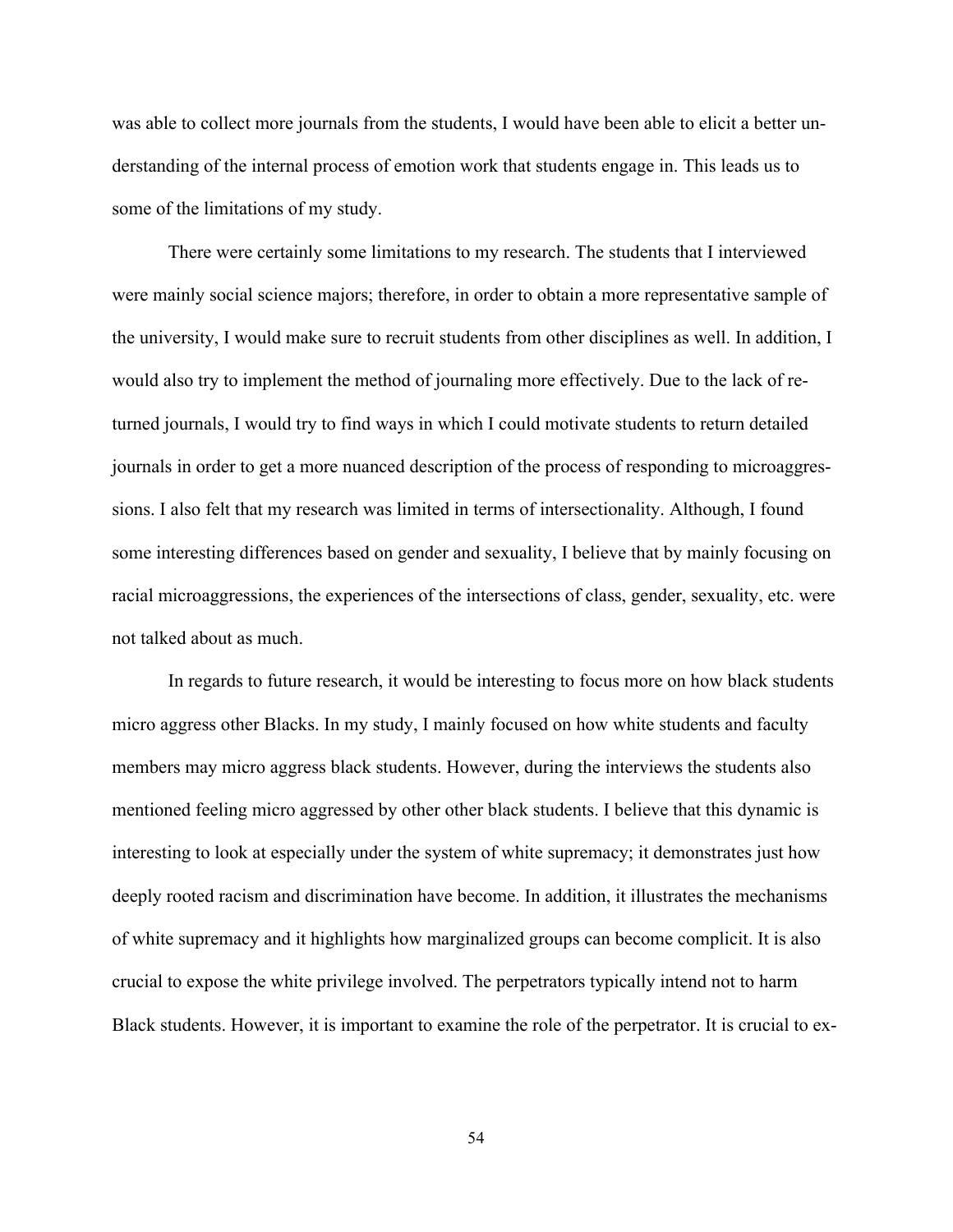pose the invisibility of power and privilege. Conversations need to open up about how our actions can be biased and rooted in racism. Looking at in-group microaggressions in general are of particular interest. It would also be interesting to examine how students experience microaggressions at historically black institutions. In what ways do students manage their emotions and the emotions of their peers in these instances? It would be interesting to compare and contrast these institutions with different racial dynamics. For future research projects, I would also suggest having a larger sample of students in order to get a representative range of students who have different majors and ethnic backgrounds. Past research has suggested that it is crucial not to collapse Black students together when understanding how different ethic groups within the Black race experience racism. Therefore, in future research projects I plan to ask more specific questions about how they may experience microaggressions differently based on their ethnic identification.

Lastly, I think it would be interesting to study the institutional messages across a variety of universities. I would be interested in studying their tropes, what they say about diversity and inclusion, then I would also like to see if they practically uphold these tropes. For example, I would like to analyze e-mails, notices, policies and administrative statements from universities that address racist acts that have occurred on campus. Similarly, Brunsma (1998) examined how uniform policies may indirectly affect school environment. Essentially, I would like to examine how these messages that they put out may play into these inequalities that they are aiming to diminish.

As for policy implications, I believe that it is important for institutions like USE to provide workshops and/or programs about institutional forms of racism and discrimination. Specifically, workshops about the very nature of microaggressions will help bring about awareness to all students, faculty, administrators, and staff; I believe that this will help in two major ways. For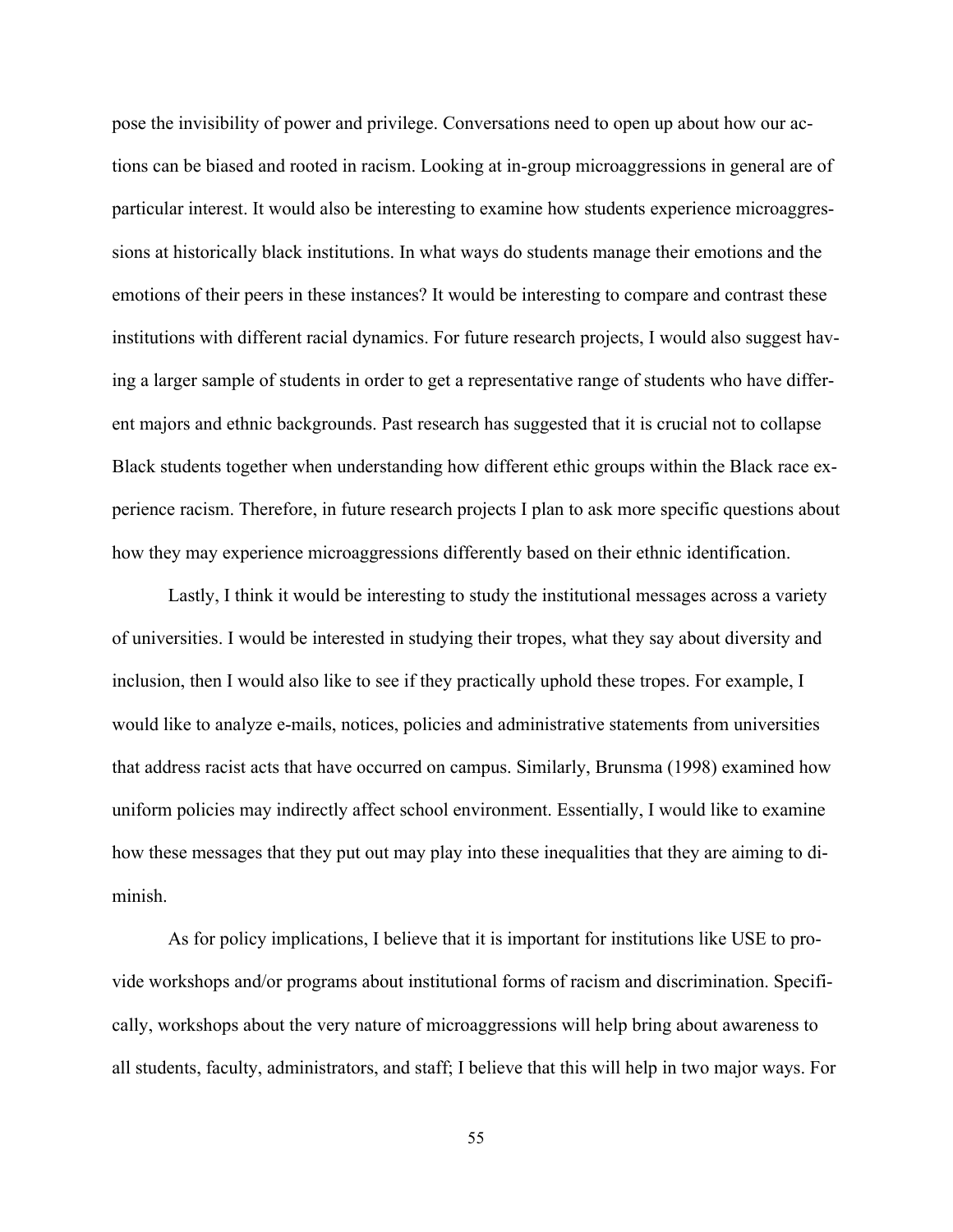one, students will learn how sometimes innocent comments can come off as insensitive and offensive to certain groups of marginalized people. Secondly, marginalized students will be reaffirmed that their emotions and feelings are valued and have legitimacy and importance. Next, I would suggest that the diversity and multicultural office promote their services to students and faculty members of color. It would be great for student organizations or residence life to collaborate with these offices so that students are aware that they have a support system on campus. Lastly, I believe that it is crucial for Race/Ethnicity courses to be a general education requirement for all students attending the university. As Bonilla-Silva stated "The more we assume that the problem of racism is limited to the Klan, the birthers, the tea party or to the Republican Party, the less we understand that racial domination is a collective process and we are all in this game." (Bonilla-Silva, 2006)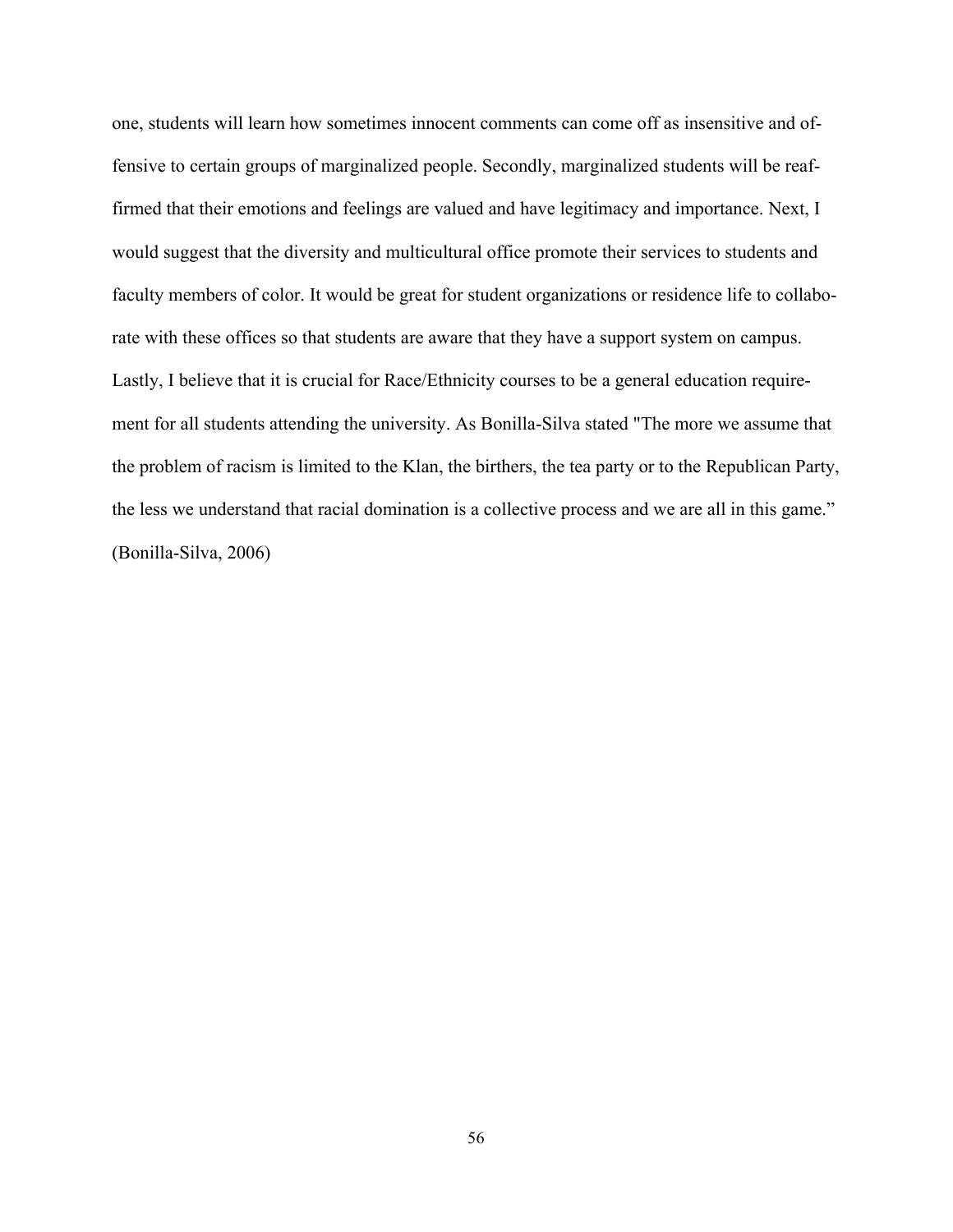#### **REFERENCES**

- Andrade Jr, A. L. (2013). *Coping with Racial Microaggressions: The Moderating Effects of Coping Strategies on Microaggression Distress*. Roosevelt University
- Aranda, E. M. (2006). *Emotional bridges to Puerto Rico: Migration, return migration, and the struggles of incorporation*. Rowman & Littlefield Publishers.
- Bonilla-Silva, E. (2006). *Racism without racists: Color-blind racism and the persistence of racial inequality in the United States*. Rowman & Little field Publishers.
- Brunsma, D. L., & Rockquemore, K. A. (1998). Effects of student uniforms on atten dance, behavior problems, substance use, and academic achievement. *The Journal of Educational Research*, *92*(1), 53-62.
- Cahill, S. E., & Eggleston, R. (1994). *Managing emotions in public: The case of wheelchair users.* Social Psychology Quarterly, 300-312.
- Deaux, K., Bikmen, N., Gilkes, A., Ventuneac, A., Joseph, Y., Payne, Y. A., & Steele, C. M. (2007). Becoming American: Stereotype threat effects in Afro-Caribbean immigrant groups. *Social Psychology Quarterly*, *70*(4), 384-404.
- Evans, Louwanda and Wendy Leo Moore. 2015. *"Impossible Burdens: White Institutions, Emotional Labor, and Micro-Resistance."* Social Problems 62:439-454.
- Granfield, R. (1991). *MAKING IT BY FAKING IT Working-Class Students in an Elite Academic Environmen*t. Journal of Contemporary Ethnograph*y*, *20*(3), 331-351.
- Green, T. (2013). *Racial Emotion in the Workplace*. Social Science Research Network
- Harwood, S. A., Huntt, M. B., Mendenhall, R., & Lewis, J. A. (2012). *Racial microaggressions in the residence halls: Experiences of students of color at a predominantly White university.* Journal of Diversity in Higher Education, *5*(3), 159.
- Hochschild, A. R. (1979). *Emotion work, feeling rules, and social structure*. American journal of sociology, 551-575.
- Holder, A., Jackson, M. A., & Ponterotto, J. G. (2015). *Racial microaggression experiences and coping strategies of Black women in corporate leadership*. Qualitative Psychology, *2*(2), 164.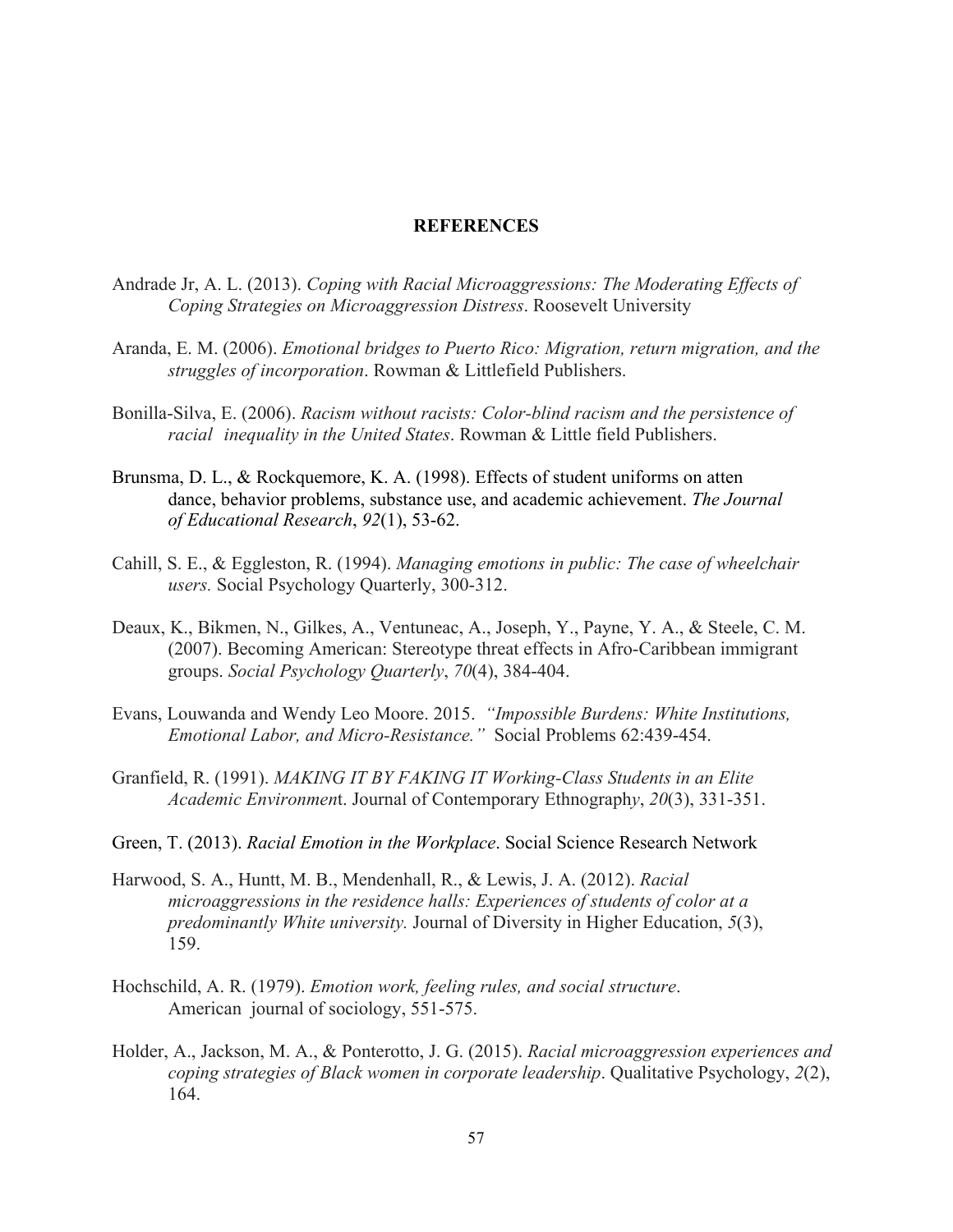- Kanter, R. M. (1977). On ending female tokenism in T-groups. *Sensitivity training and the labo ratory approach (3rd Ed.). Itasca, IL: FE Peacock*.
- Lewis, J. A., Mendenhall, R., Harwood, S. A., & Huntt, M. B. (2013). *Coping with gendered racial microaggressions among Black women college students.* Journal of African American Studies, 17(1), 51-73.
- Loseke, D. R., & Kusenbach, M. (2008). *The social construction of emotion*. Handbook of constructionist research, 511-29.
- McCabe, J. (2009). *Racial and gender microaggressions on a predominantly-White campus: Experiences of Black, Latina/o and White undergraduates.* Race, Gender & Class 133-151.
- Meanwell, E., Wolfe, J. D., & Hallett, T. (2008). *Old paths and new directions: Studying emotions in the workplace.* Sociology Compass, *2*(2), 537-559.

Minikel-Lacocque, J. (2012). R*acism, College, and the Power of Words Racial Microaggressions Reconsidered.* American Educational Research Journal, 0002831212468048.

- Ortiz-Frontera, Y. (2013). *Racial microaggression experiences and coping mechanisms of graduate students in school psychology programs*. Social Psychology Commons.
- Pearlin, L. I., & Schooler, C. (1978). *The structure of coping.* Journal of health and social behavior, 2-21.
- Pierce, C. (1974). *Psychiatric problems of the Black minority*. American handbook of psychiatry, 2, 512-523.
- Reynolds-Dobbs, W., Thomas, K. M., & Harrison, M. S. (2008). *From mammy to superwoman images that hinder Black women's career developmen*t. Journal of Career Development, *35*(2), 129-150.
- Smith, W. A., Hung, M., & Franklin, J. D. (2011). *Racial battle fatigue and the miseducation of Black men: Racial microaggressions, societal problems, and environmental stress.* The Journal of Negro Education, 63-82.
- Solorzano, D., Ceja, M., & Yosso, T. (2000). *Critical race theory, racial microaggressions, and campus racial climate: The experiences of African American college students.* Journal of Negro Education, 60-73.
- Sue, D. W., Capodilupo, C. M., & Holder, A. (2008). *Racial microaggressions in the life experience of Black Americans.* Professional Psychology: Research and Practice, 39(3), 329.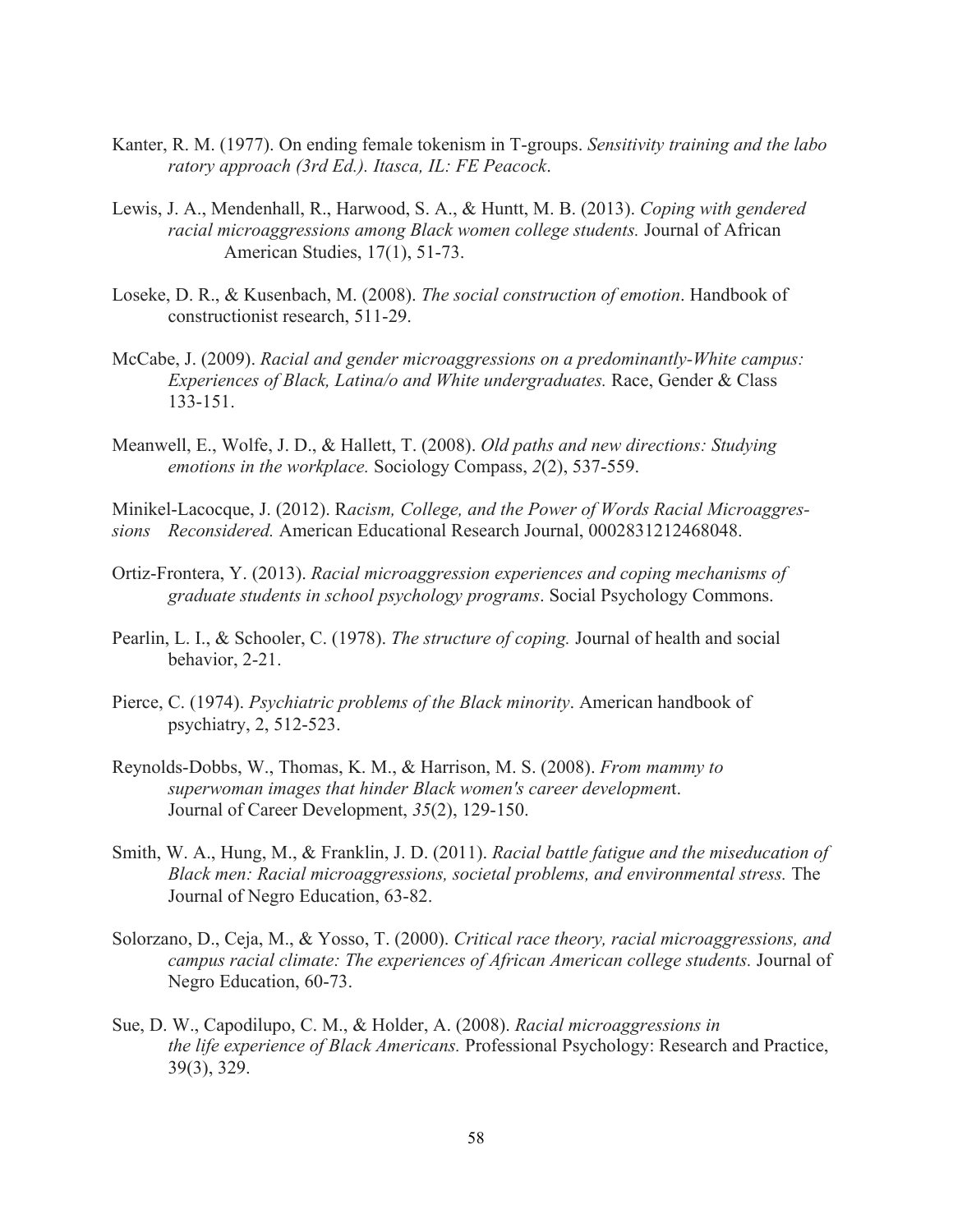Vega, S. (2015). *Latino Heartland: Of Borders and Belonging in the Midwest*. NYU Press.

Waters, M. C. (1990). *Ethnic options: Choosing identities in America*. Univ of California Press.

Waters, M. C. (2009). *Black identities*. Harvard University Press.

- Wilkins, A. (2012). *"Not Out to Start a Revolution" Race, Gender, and Emotional Restraint among Black University Men.* Journal of Contemporary Ethnography, 41(1), 34-65.
- Wingfield, A. H. (2010). *Are some emotions marked" whites only"? Racialized feeling rules in professional workplaces.* Social Problems, 57(2), 251-268.
- Meanwell, E., Wolfe, J. D., & Hallett, T. (2008). *Old paths and new directions: Studying emotions in the workplace.* Sociology Compass, *2*(2), 537-559.
- Zapf, D., Seifert, C., Schmutte, B., Mertini, H., & Holz, M. (2001). *Emotion work and job stressors and their effects on burnout.* Psychology & Health, 16(5), 527-545.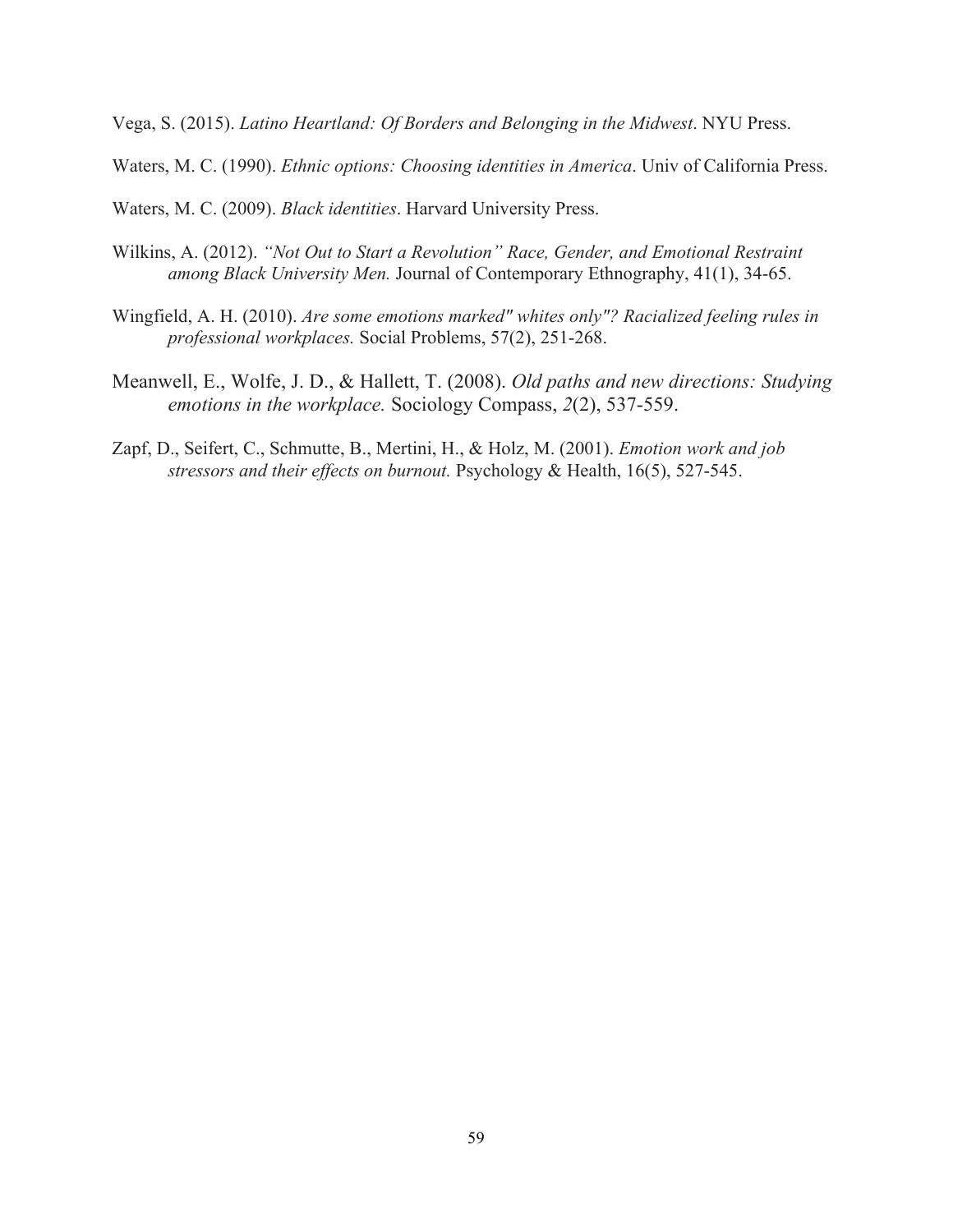# **APPENDIX A: IRB APPROVAL**



RESEARCH INTEGRITY AND COMPLIANCE Institutional Review Boards, FWA No. 00001669 12901 Bruce B. Downs Blvd., MDC035' > Tampa, FL 33612-4799  $(813)9745638 - PAX(813)9747091$ 

Diamond Briggs Sociology Tampa , FL 33612

# RE: **Expedited Approval for Initial Review**

IRB#: Pro00026778 Title: "Black Students attending PWIs: Coping with Microagressions through Emotion Work"

# **Study Approval Period: 9/1/2016 to 9/1/2017**

Dear Ms. Briggs:

On 9/1/2016, the Institutional Review Board (IRB) reviewed and **APPROVED** the above application and all documents contained within, including those outlined below.

**Approved Item(s): Protocol Document(s):** Final Study Protocol

**Consent/Assent Document(s)\*:** Informed consent.pdf

**\***Please use only the official IRB stamped informed consent/assent document(s) found under the "Attachments" tab. Please note, these consent/assent document(s) are only valid during the approval period indicated at the top of the form(s).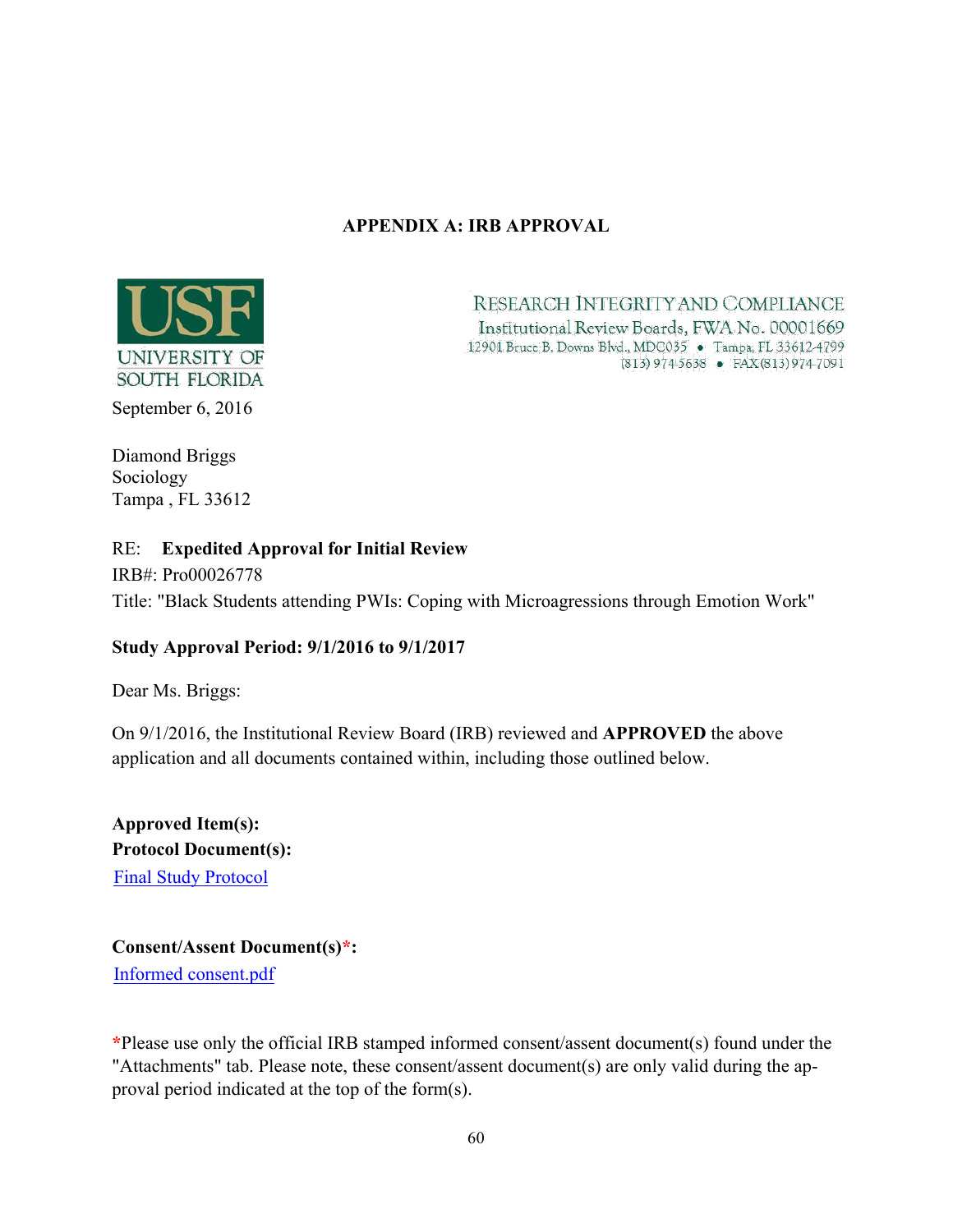It was the determination of the IRB that your study qualified for expedited review which includes activities that (1) present no more than minimal risk to human subjects, and (2) involve only procedures listed in one or more of the categories outlined below. The IRB may review research through the expedited review procedure authorized by 45CFR46.110. The research proposed in this study is categorized under the following expedited review category: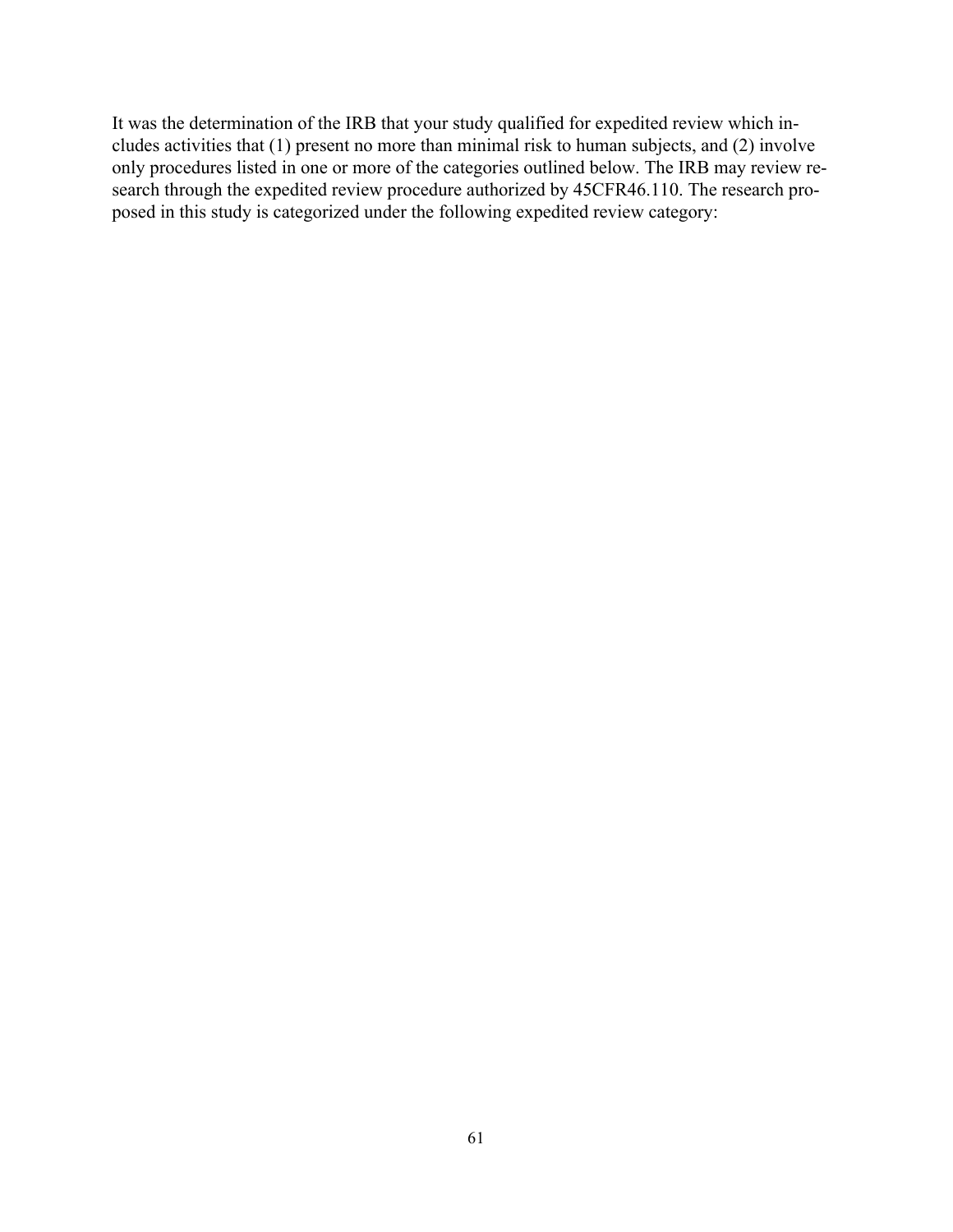#### **APPENDIX B: INTERVIEW QUESTIONS**

I am interested in learning about your experience being a black male/female student at this institution. I would like to have a very casual conversation with you in which we discuss what you like or dislike about the institution, what you like and dislike about the campus climate, any discomfort you may have felt on campus and how you may have dealt with this. Please feel comfortable to share your experiences openly. Everything and anything that you say will be kept confidential and anonymous. Also, please note that if at any point in our discussion you feel uncomfortable, you have the right to not answer certain question and request to skip any question and/or end our interview at anytime.

General Questions

1. What is your name ?

- 2. Can you tell me a little about yourself?
- 3. What made you come to USF?
- 4. Are you involved in any organizations on campus?
- 5. If so, what motivated you to join this organization?

1. If not, why aren't you involved with organizations on campus?

6. How are your experiences being a student at this institution?

7. What do you like about being a student here?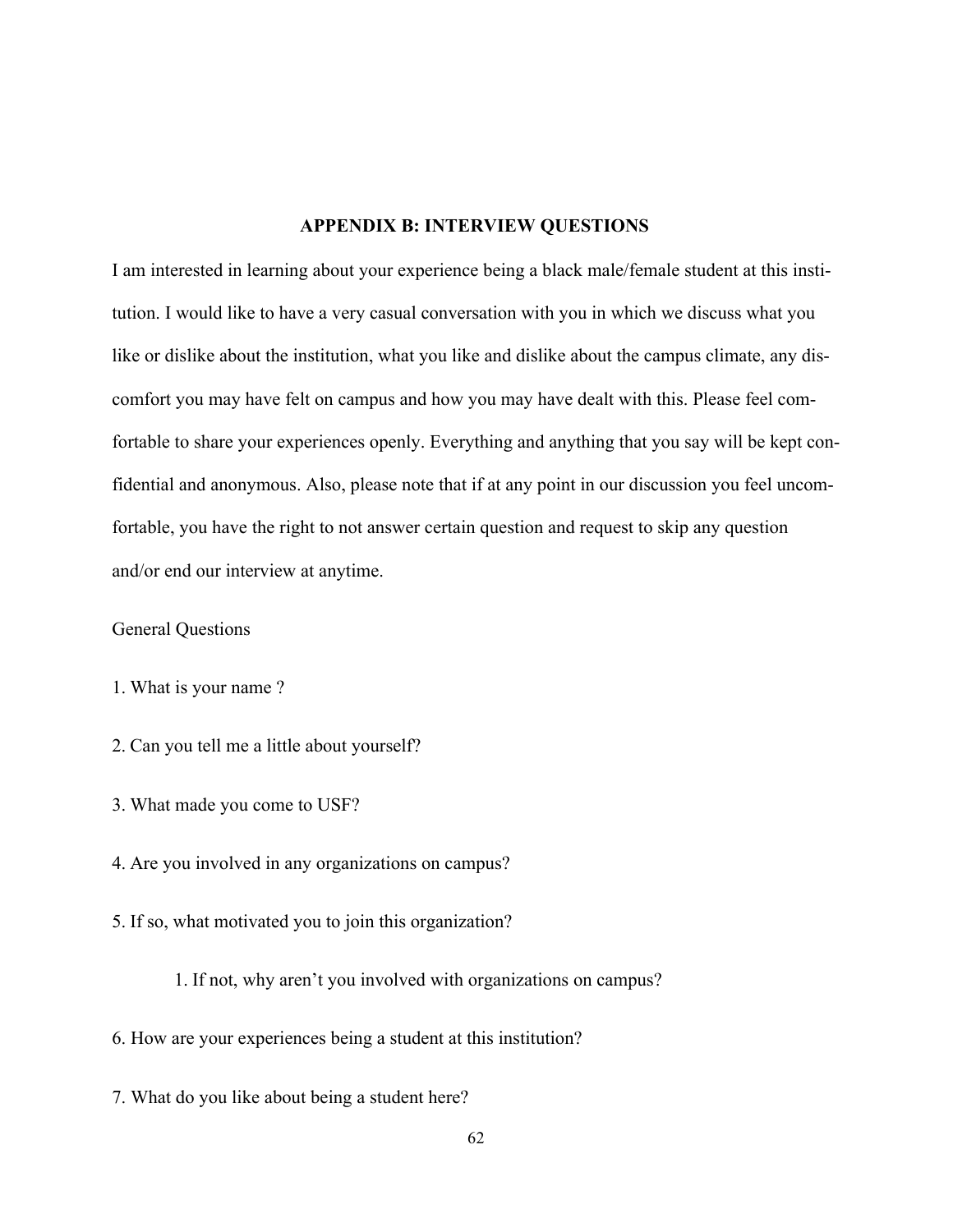8. What do you dislike about being a student here?

## Microagressions

- 1. How do you identify yourself?
- 2. As a Black (male or female), have you ever felt singled out due to your identity?
- 3. Can you tell me about a time that you have felt uncomfortable in a classroom?
	- 1. How did that make you feel?
	- 2. How did you deal with it?
	- 3. Is there anything you would of did differently whenever you may have had these negative experiences?
- 4. As a Black (enter gender) have you ever felt tokenized?
- 5. Have you ever felt stereotyped?

How did that make you feel?

- 1. How did you deal with it?
- 2. Is there anything you would of did differently whenever you may have had these negative experiences?

6. Can you tell me about a time that you have felt uncomfortable in the residence halls or on campus in general?

1. How did that make you feel?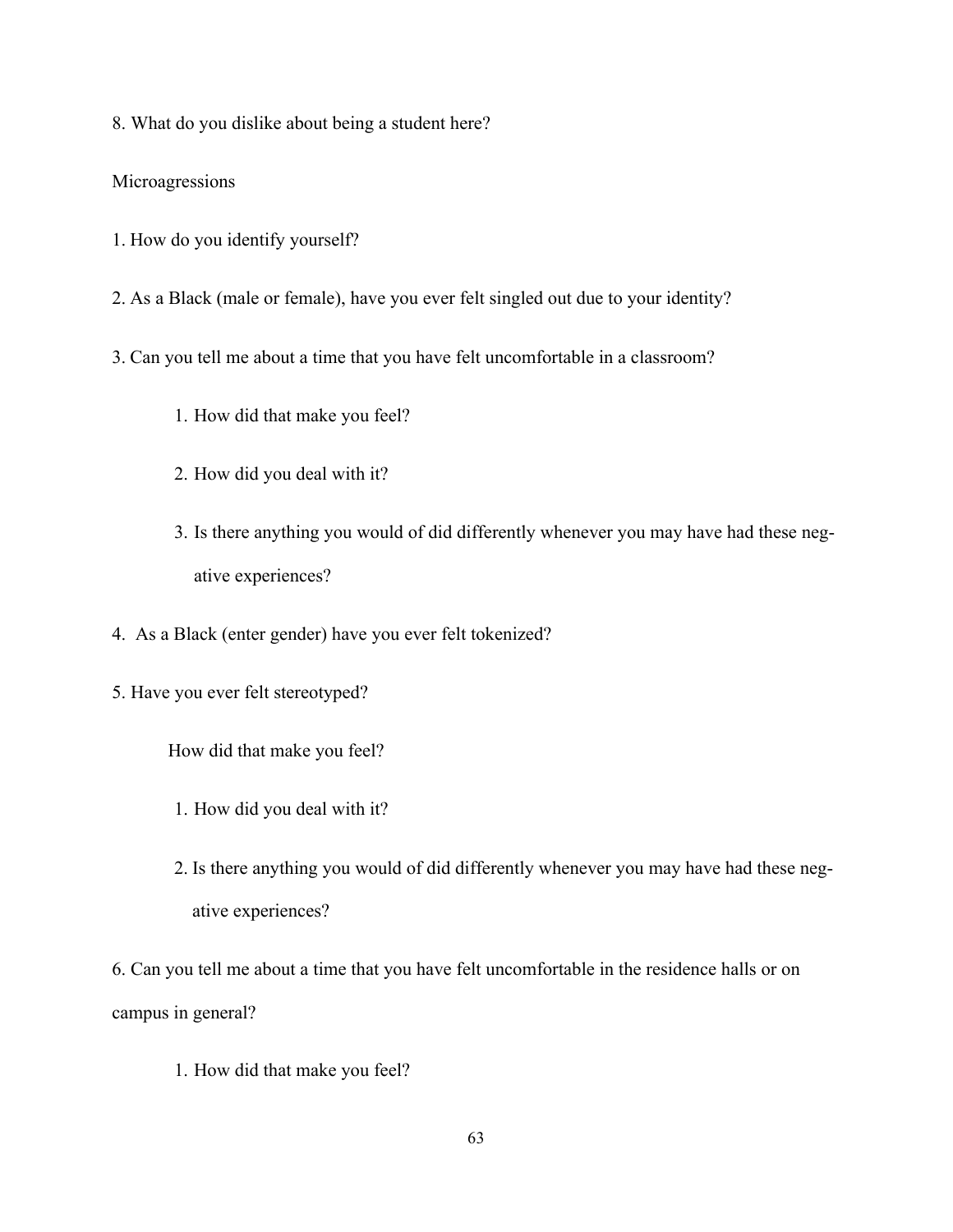2. How did you deal with it?

3. Is there anything you would of did differently whenever you may have had these negative experiences?

7. Have you ever had any conflicts with other students or professors with issues relating to your race or gender?

- 1. How did that make you feel?
- 2. How did you deal with it?

8. Can you tell me about anytime you felt that someone has offended you due to race and or gender?

- 1. In the classroom?
- 2. In the residence halls?
- 3. On campus?
- 4. How did that make you feel?
- 5. How did you deal with it?

## Coping/ Emotion Work

- 1. Have any of these experiences caused you to feel stressed?
	- 1. When you feel uncomfortable, what do you do in order to make yourself feel comfortable?